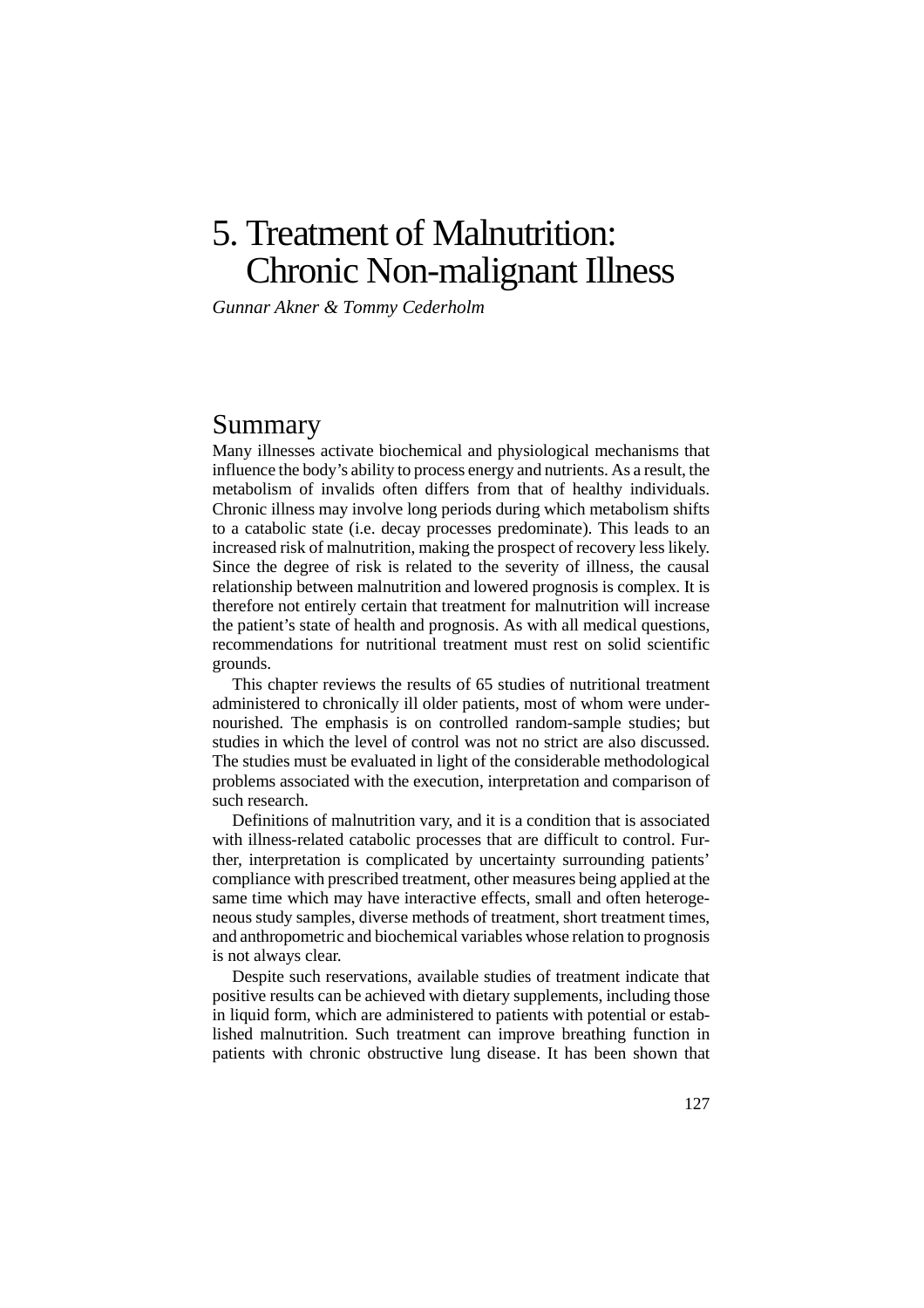nutritional therapy can accelerate the recovery of older women with hip fractures, and improve the functional capacity of older persons of both genders with multiple illnesses.

However, the current state of knowledge is limited. There is a great need for prospective, controlled, randomized long-term studies of the effects of structured nutritional programmes for the treatment of older patients with both single and multiple illnesses. In addition to determining outcomes as measured by anthropometric and biochemical variables, emphasis should be placed on such clinically relevant factors as morbidity, functional capacity, health-related quality of life, time spent in care, and mortality. It is important for all health-care professions to systematically develop and evaluate nutritional therapy for the elderly and the chronically ill.

# Background

There is an extensive literature in the fields of geriatric and internal medicine which documents a strong connection between chronic illness-related malnutrition and increased morbidity, mortality and prolonged time in care. The causal relationships have not been clarified, however, which means that treatment with additional energy, nutrients and liquids does not necessarily improve the patient's health status or prognosis. Also, reduced food intake and the breakdown of body tissues partly result from biochemical mechanisms that are activated by illness. This raises additional questions about the potential for correcting illness-related malnutrition by increasing the supply of nutrients.

This chapter summarizes research on the effects of nutritional therapy for existing or potential malnutrition, especially in connection with chronic illnesses that are very often associated with the condition (see Table 1). The final stages of most chronic organic illnesses – especially those of the lungs, heart, nervous system, skeleton, kidneys and joints – are associated with both general and specific catabolic and hypermetabolic processes, as well as reduced intake of nutrients and liquids. This may lead to malnutrition in some patients. (For a discussion of gastrointestinal illnesses, including cirrhosis of the liver, see Part II, Chapter 7.)

*Table 1. Chronic medical conditions often associated with malnutrition.*

Chronic obstructive lung disease Chronic heart disease Aftermath of stroke Dementia Recovery from fractured hip Chronic renal failure Rheumatoid arthritis Multiple illnesses in the elderly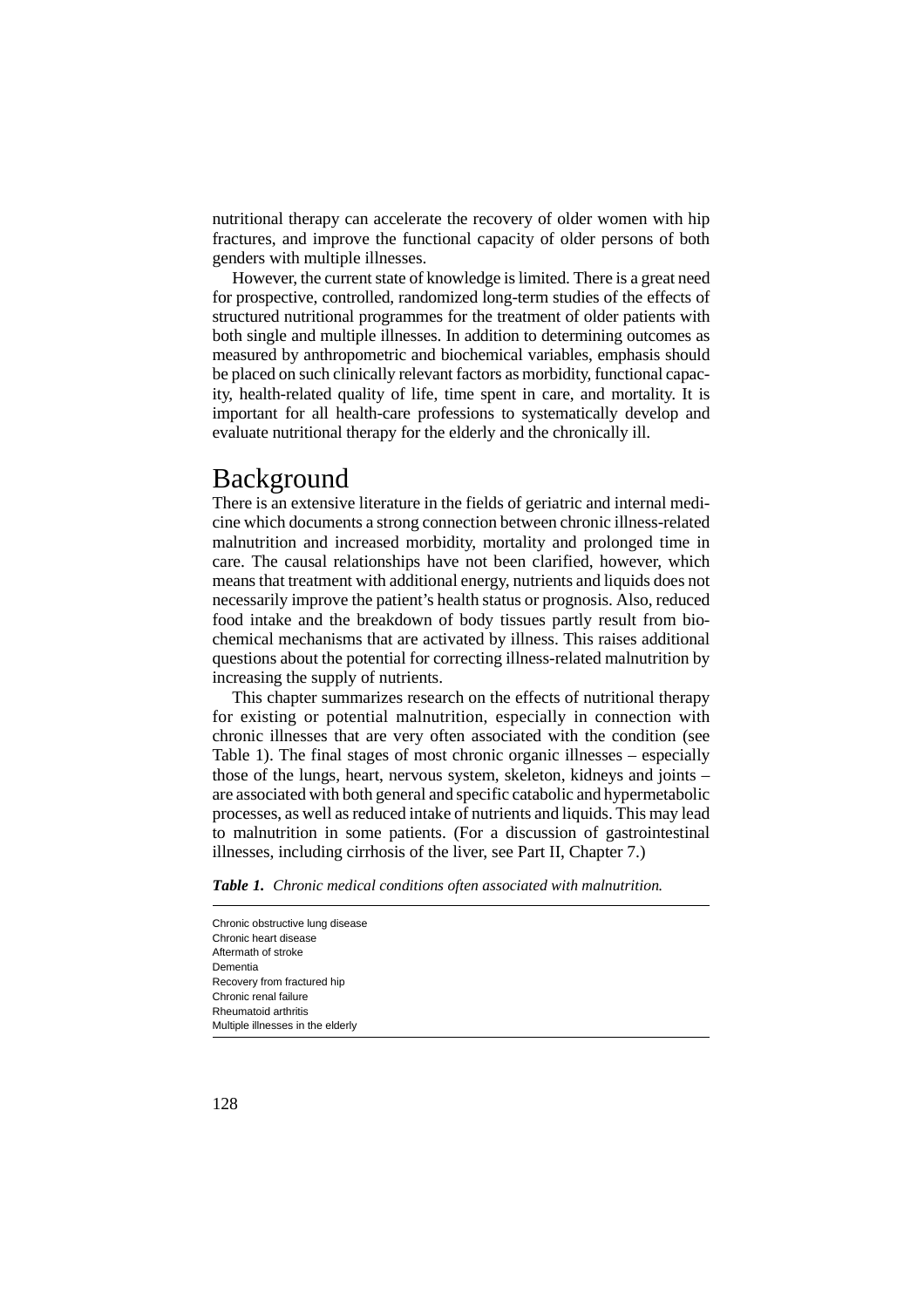The studies of treatment selected for this review are all concerned with treatment of general protein-energy malnutrition. In most cases, the treatment consisted of dietary supplements via drinkable liquids, or enriched foods which in some cases were administered via feeding tube. Some of the studies involve treatment with drugs such as growth hormone and anabolic steroids. To the greatest extent possible, randomized controlled trials (RCT) have been selected. However, that methodological foundation is lacking in many cases, and it has been necessary to include some less well-controlled studies.

In order to provide an overview, the most important results are summarized in tabular form, usually in reverse chronological order. Every section begins with background information on the prevalence of malnutrition, pathophysiological mechanisms, and the prognostic significance of malnutrition for various illnesses.

# Methodological consideration

It turned out to be difficult to find literature in the medical data base, Medline, that provides a comprehensive description of nutritional therapy's effects. For example, only 69 original articles were found in the spring of 1998, using the OVID program to search under the following categories: "nutritional and metabolic diseases", "nutrition disorders", "wasting and starvation", and the combination of "diet therapy, drug therapy, nursing, rehabilitation, therapy". The searches were all in English and restricted to studies of individual adult humans.

There are several probable reasons for the meagre results. Among other things, Medline's indexing of articles on nutritional treatment is not uniform. For example, articles on the subject may be included under the headings of "intervention", "supplement" and "support". Treatment studies are often included in articles that also deal with epidemiological issues, diagnosis and prognosis. Further, some nutrition publications, such as the Nordic journal, *Näringsforskning*, are not indexed in Medline. Some have only recently started to be indexed, such as the *Journal of Human Dietetics and Nutrition* (from 1995) and (from 1998). This means that many Swedish and other treatment studies are not indexed in Medline.

The search program, PubMed, has also been used, including the function "see related articles". After repeated searches in Medline, partly with the help of our own and the expert panel's reference data, 65 references have been found which bear some relation to treatment of malnutrition in the chronically ill.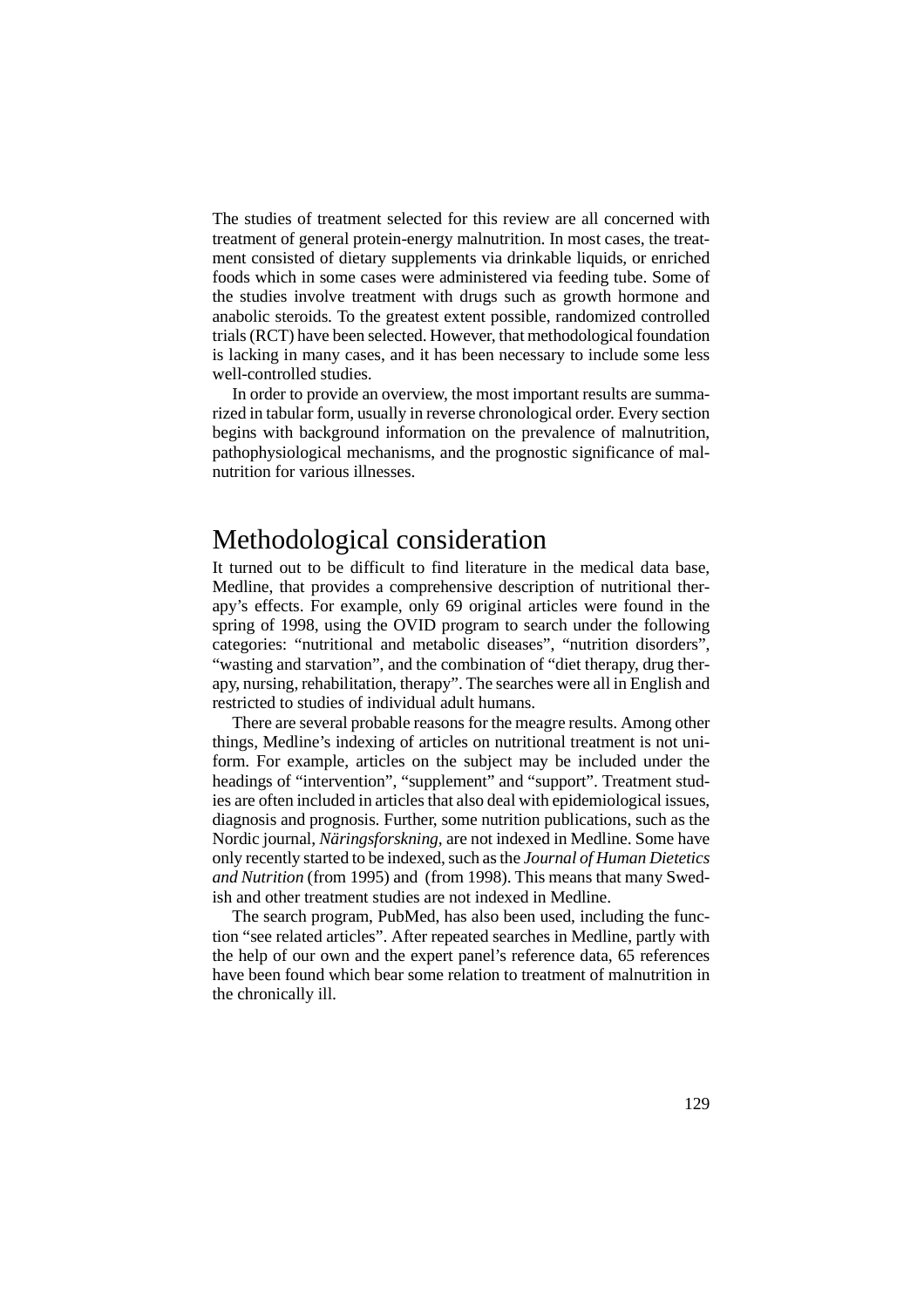# Chronic obstructive pulmonary disease

The rate of malnutrition in patients with various forms of chronic obstructive pulmonary disease (COPD) has been reported as varying between 20–70 percent; the highest rates are among those with emphysema (1, 2, 3).

COL-related malnutrition probably involves a combination of hypermetabolism due to increased breathing effort (4–7) and inflammatory catabolic activity (8–10). A recent study using double-indicator water found that average total energy use among COL patients was about twenty percent higher than in a matched control group (7). The baseline metabolic rate (BMR) was not elevated, but energy use among COL patients increased in connection with physical work and greater diet-induced thermogenesis. Another recent study, of COL patients during stable phases, found that BMR was related to plasma levels of tumour necrotic factor (TNF), but not to respiratory function (11).

Other factors which may contribute to malnutrition include adaptation to reduced physical activity, and treatment with systemic glucocortocoids. There has also been some discussion of the possibility that COL may develop as a result of hypermetabolism, anorexia and iatrogenic starvation in connection with acute stages of disease (5).

The loss of lean body mass in COL patients leads, among other things, to reduced diaphragm mass and to impaired function of the breathing muscles and peripheral skeletal muscles (1, 12). General muscle hypotrophy leads to general reductions of functional capacity. In COL patients with the same level of reduced lung function , body weight is negatively correlated with mortality (13). It has therefore been speculated that impaired lung function from emphysema may possibly be related to nutritional status (1, 14). As early as thirty years ago, it was reported that the five-year survival rate of COL patients with significant weight loss was lower than those without weight loss. After the onset of weight loss, the average survival time was three years (15).

## Treatment (table 2)

Summarized in Table 2 are fourteen studies, including twelve based on RCT methodology (2, 16–28). Among the fourteen are four (including three RCT) which studied treatment with dietary supplements in combination with anabolic steroids or growth hormone (GH). There are also two non-controlled studies, and two on the effects of dietary supplements on COL patients who were not undernourished. With the exception of one study, the sample sizes were small (9–33 patients), and the treatment times ranged from two to 52 weeks.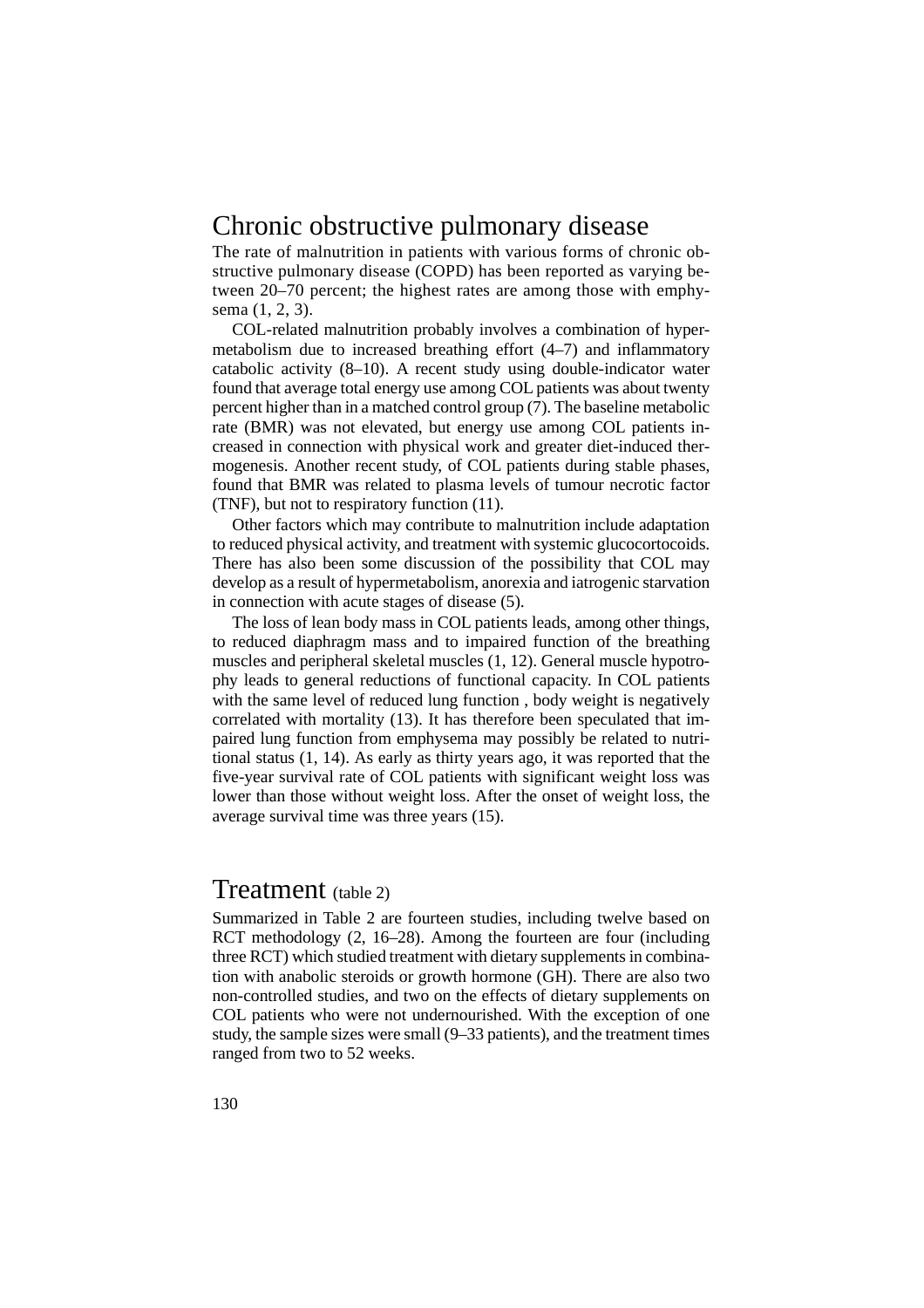| Authors                                  | Year | Type       | Patients       |             |                        | Treatment             |                    |                  | Effects         |                                                                       |                                                                                      |                |  |
|------------------------------------------|------|------------|----------------|-------------|------------------------|-----------------------|--------------------|------------------|-----------------|-----------------------------------------------------------------------|--------------------------------------------------------------------------------------|----------------|--|
|                                          |      |            | No.            | Mean<br>age | Mal-<br>nour-<br>ished | <b>Type</b>           | Energy<br>(kcal/d) | Protein<br>(q/d) | Time            | Anthro-pometry/<br>Biochemistry                                       | Function                                                                             | Morta-<br>lity |  |
| Ganzoni et al. (16)                      | 1994 | <b>RCT</b> | 30             |             | Yes                    | Special food          | Energy $\uparrow$  |                  | 52 wk           | None                                                                  | None<br>(subj. $\uparrow$ )                                                          | X              |  |
| Rogers et al. (17)                       | 1992 | <b>RCT</b> | 27             | 64          | Yes                    | Special food?         | $+0.3 \times$ REE  |                  | <b>16 wk</b>    | Weight 1                                                              | Musc. strength 1<br>(breathing, hand,<br>walking)                                    | $\times$       |  |
| Fuenzalida et al. (18)                   | 1990 | <b>RCT</b> | 9              | 62          | Yes                    | <b>SUP</b>            | $+1080$            | $+43$            | 3 wk            | None                                                                  | Immunity $\uparrow$                                                                  | X              |  |
| Whittaker et al. (19)                    | 1990 | <b>RCT</b> | 10             | 71          | Yes                    | <b>Enteral NG</b>     | $+1000$            | 0                | 6 d             | Weight 1                                                              | Musc. strenath $\uparrow$<br>(breathing)                                             | X              |  |
| Otte et al. (20)                         | 1989 | <b>RCT</b> | 13             | 56          | Yes                    | <b>SUP</b>            | $+400$             | $+20$            | <b>13 wk</b>    | Weight 1<br>SC fat $\uparrow$                                         | None                                                                                 | X              |  |
| Efthimiou et al. (21)                    | 1988 | <b>RCT</b> | 14             | 60          | Yes                    | <b>SUP</b>            | $+690$             | $+29$            | 12 <sub>V</sub> | AM 1<br>LBM 1                                                         | Musc. strenath $\uparrow$<br>(breathing, hand)<br>AT $\uparrow$ , walking $\uparrow$ | X              |  |
| Lewis et al. (22)                        | 1987 | <b>RCT</b> | 21             | 65          | Yes                    | <b>SUP</b>            | $+500 - 1000$      | $+18$            | 8 wk            | None                                                                  | None                                                                                 | X              |  |
| Ferreira et al. (23)                     | 1998 | <b>RCT</b> | 23             | 70          | Yes                    | Testosteron           |                    |                  | 27 wk           | AM                                                                    | None                                                                                 | X              |  |
| Burdet et al. (24)                       | 1997 | <b>RCT</b> | 16             | 66          | Yes                    | Special food +<br>GH  | 40/kg/d            |                  | 3 wk            | LBM 1                                                                 | None                                                                                 | X              |  |
| Schols et al. (25)                       | 1995 | <b>RCT</b> | 217            |             | Yes                    | $SUP +$<br>Nandrolone | $+420$             |                  | 8 wk            | Weight 1<br>(Special food $\Rightarrow$ fat $\uparrow$<br>Comb⇒LBM 1) | Musc. strenath $\uparrow$<br>(breathing)                                             | X              |  |
| Saudny-Unterberger<br><i>et al.</i> (26) | 1997 | <b>RCT</b> | 33             | 69          | <b>No</b>              | <b>SUP</b>            | $+10/kq$           | $+10$            | 2 wk            | X                                                                     | Lung function $\uparrow$                                                             | Χ              |  |
| Knowles et al. (27)                      | 1988 | <b>RCT</b> | 25             |             | <b>No</b>              | <b>SUP</b>            | $+360 - 540$       | $+21-32$         | 8 wk            | Weight 1                                                              | None                                                                                 | Χ              |  |
| Sridhar et al. (28)                      | 1994 | <b>NC</b>  | 9              | 66          | Yes                    | <b>SUP</b>            | $+50%$             | $+ 1.5$ g/kg     | <b>16 wk</b>    | None                                                                  | None                                                                                 | X              |  |
| Pape et al. (2)                          | 1991 | <b>NC</b>  | $\overline{7}$ | 63          | Yes                    | Special food +<br>GH  | 35/kg/d            | 1/kg/d           | 3 wk            | Weight 1<br>Nutr. balance 1                                           | Musc. strength T<br>(breathing)                                                      | X              |  |

*Table 2. Studies of treatment for malnutrition in COL patients.*

Abbreviations: AM = anthropometric index, GH = growth hormone, LBM = lean body mass, NC = non-controlled, NG = nasogastric tube,<br>RCT = randomized controlled trial, REE = resting energy expenditure, SC = subcutaneous, SUP 131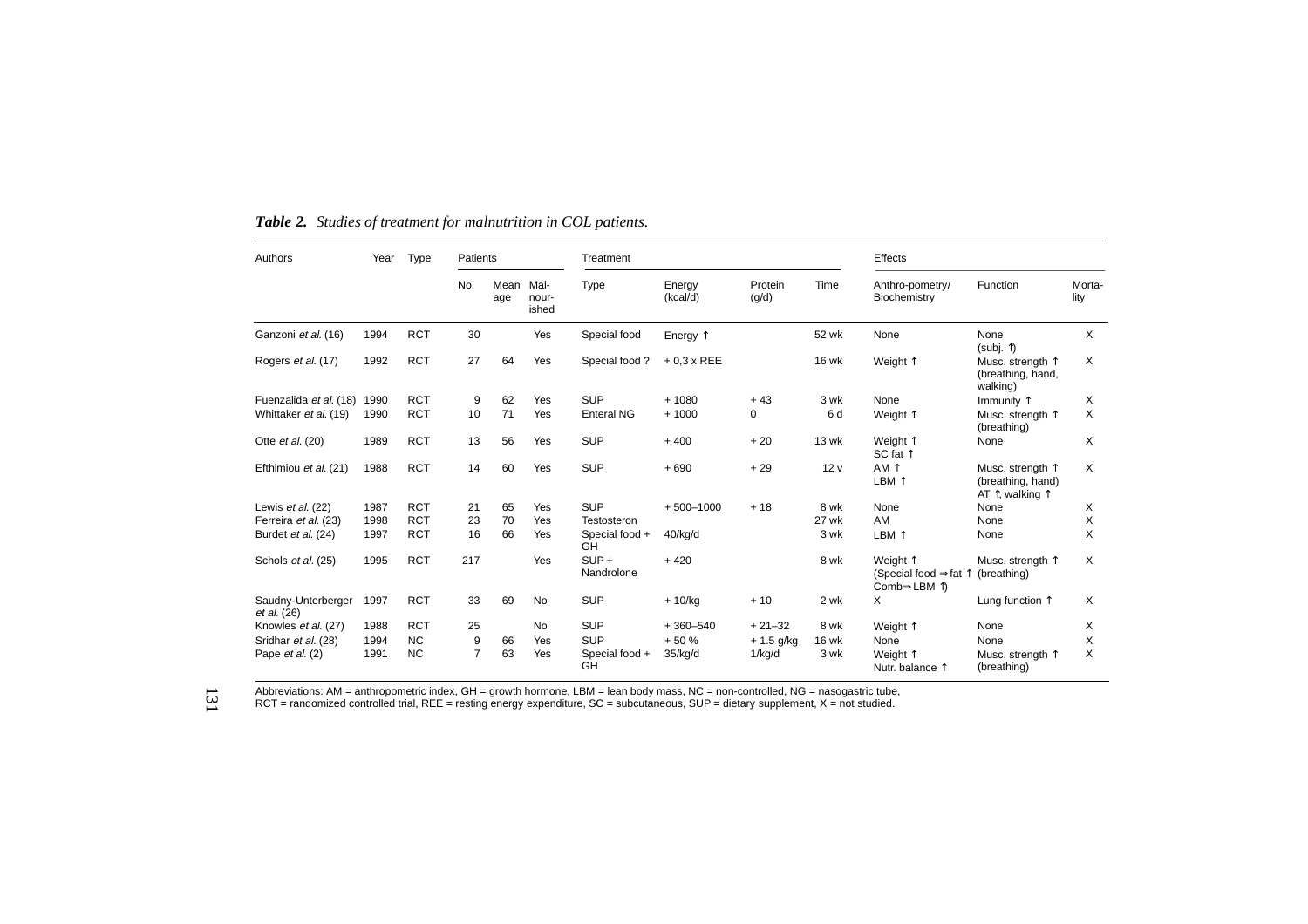The main findings were as follows:

- 14 of 19 studies (8 RCT) found positive effects of treatment, based on various structural measures, primarily body weight.
- 14 of 17 studies (6 RCT) noted functional improvements in lung function, immune system function, or the strength of skeletal muscles (breathing and/or extremities).
- 14 of 15 studies (4 RCT) found positive effects, based on both structural and functional measures.
- 13 of 14 studies (2 RCT) found no effects of nutritional treatment.
- None of the studies evaluated effects on mortality or quality of life.
- Of the four studies involving treatment of COL patients with anabolic steroids or growth hormone (separately or in combination with dietary supplements) positive effects as measured by anthropometric indices were found in all four, and improved muscle function in two of the studies.
- Of the two studies involving treatment with dietary supplements to COL patients who were not undernourished, one found positive effects on lung function.

### Conclusion

Many of the studies, but not all, found that nutritional treatment of malnutrition in cases of chronic obstructive lung disease can have positive effects on physical constitution and, in some cases, also on muscle strength and breathing function.

# Chronic heart disease

Malnutrition in connection with serious, chronic heart disease (rating of 3–4 on New York Heart Association scale) is classified as heart cachexia (29–32). The reported rate of malnutrition varies between 10 and 25 percent, depend on the type of heart condition involved (33–37). The question of whether or not the increasing use of ACE inhibitor has reduced the risk of heart cachexia has not been studied.

Among the pathophysiological mechanisms of heart cachexia are reduced appetite, premature satiation, secondary portal hypertension with venous stasis in the liver and the splancnic area with dyspepsia, malabsorption of fat, and protein loss in the gut (32, 38–41). Recent years' research has found that cytokin-triggered catabolism contributes to heart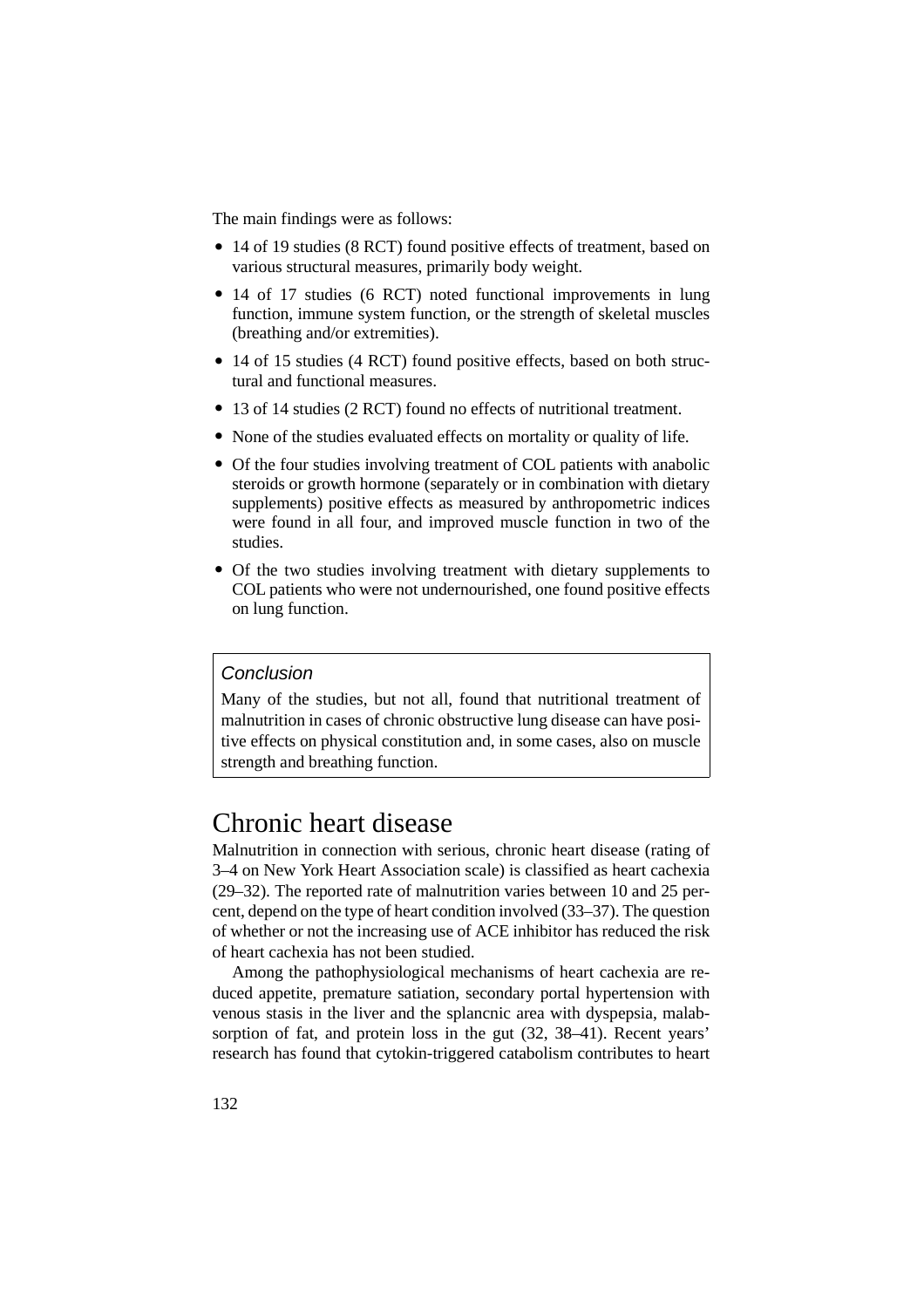cachexia (37, 42–44). The basal metabolism of older patients with chronic heart disease is about 15–20 percent higher than that of matched controls (40, 45). Possible causes are increased breathing effort or oxygen requirements of the myocardium. Systemic factors, e.g. increased activity of the sympathetic nervous system, may also contribute (46). Due to the lower level of physical activity, however, total daily energy use does not increase, as measured with the double-indicator water method (47).

Starvation leads to hypotrophy of the heart muscles, in proportion to hypotrophy of the skeletal musculature (48). In healthy individuals, this can be an adaptive response to lower metabolic demands (e.g. bradycardia, hypotension, reduced blood volume), which seldom leads to heart disease (39). It has been reported that undernourished patients with no clinical indication of heart disease may have EKG and FKG-like indications of subclinical left-chamber dysfunction which can be reversed with nutritional therapy (49). Nutritional treatment of starvation involves a risk of heart disease, especially when nutrition is supplied parenterally; this is the so-called refeeding syndrome (32, 39). There is a correlation between heart disease and excess mortality  $(50-52)$ .

#### Treatment (table 3)

One non-controlled study has investigated the effects of nutritional treatment on five patients with both chronic heart disease and malnutrition (53). There is also a Swedish RCT study of the effects of nutritional treatment for chronic heart disease in patients who were adequately nourished (36), and another Swedish study of nutritional treatment and heart function in patients with healthy hearts but multiple diagnoses for other types of illness (48). These studies were limited in scope, however, and no negative effects of nutritional treatment, e.g. volume overload, were found.

Nutritional treatment of heart disease is complicated by the fact that patients' daily liquid and saline intake should not exceed 1.5 litres or 2 g sodium, respectively. Therefore, heart cachexia often requires highly-concentrated energy and restricted sodium intake (41, 54). A schedule of frequent meals may be preferable to a smaller number of heavy meals.

### **Conclusion**

Nutritional treatment of malnutrition in cases of chronic heart disease has not been adequately studied.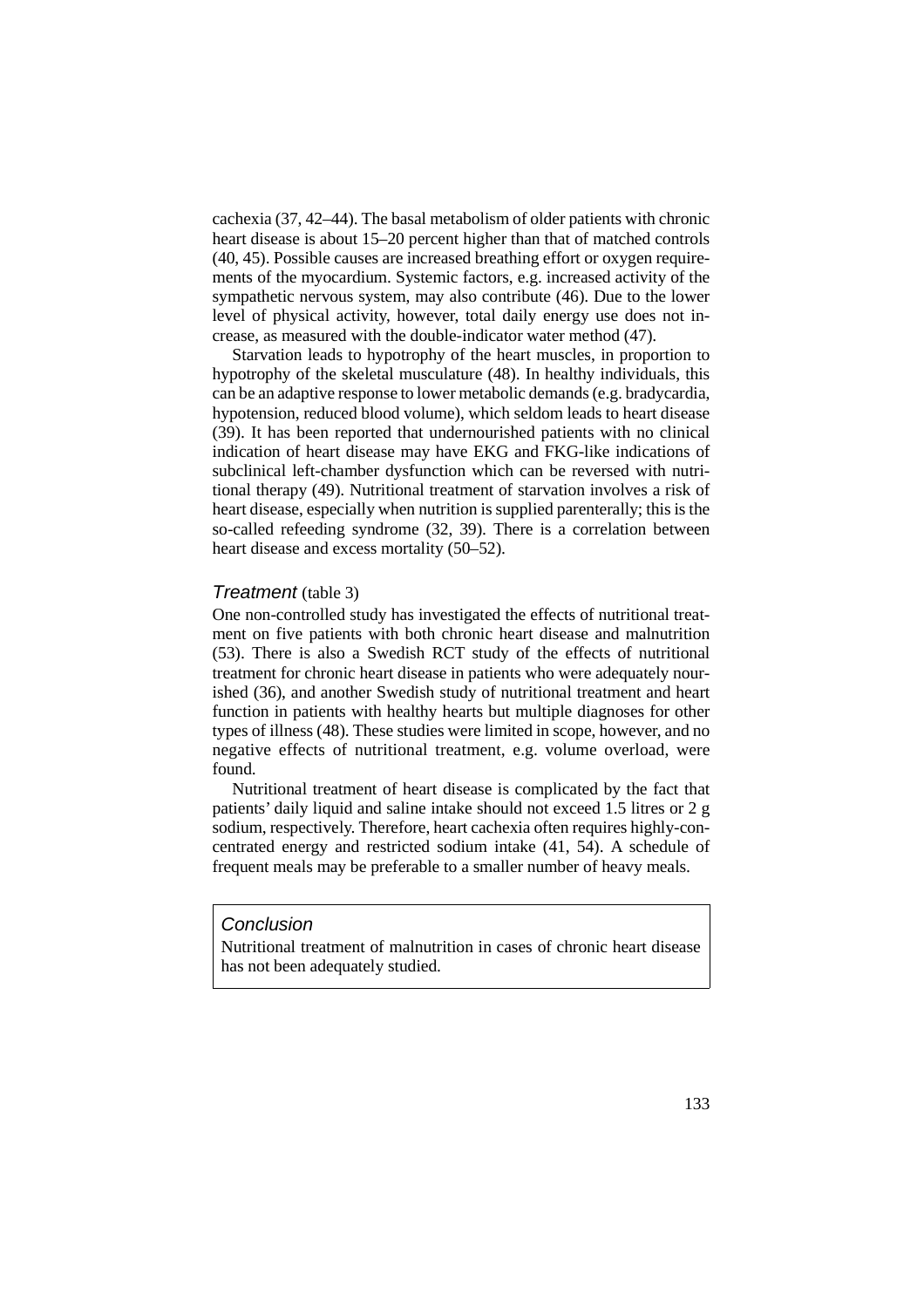| Authors                 | Year | Type               | Patients |             |                                    |                        |                   | Nutritionsbehandling |                  | Effekter |                                     |                  |                |
|-------------------------|------|--------------------|----------|-------------|------------------------------------|------------------------|-------------------|----------------------|------------------|----------|-------------------------------------|------------------|----------------|
|                         |      |                    | No.      | Mean<br>age | Diag-<br>nosis                     | Mal-<br>nutri-<br>tion | Typ               | Energy<br>(kcal/d)   | Protein<br>(g/d) | Time     | Antropo-<br>metric/Bio-<br>chemical | Function         | Morta-<br>lity |
| Heymsfield et al., (48) | 1978 | NC                 | 5        | 49          | Mul-tiple;<br>healthy<br>heart     | Yes                    | Enteral<br>Parent | $3000 -$<br>4000     | $75 - 135$       | $2-5v$   | Weight 1<br>LBM ↑                   | Heart $\uparrow$ | X              |
| Heymsfield et al., (53) | 1989 | Hist.<br><b>NC</b> | 4        | 55          | Heart<br>disease<br><b>NHA 3-4</b> | Yes                    | Enteral           | 35/kg                | 1.0/kg           | 2v       | Weight $\downarrow$<br>LBM 1        | None             | X              |
| Broqvist et al., (36)   | 1994 | <b>RCT</b>         | 22       | 65          | Heart<br>disease<br>$NHA 3-4$      | <b>No</b>              | <b>SUP</b>        | $+750$               | $+30$            | 8 v      | <b>SC</b><br>fat $\uparrow$         | None             | X              |

*Table 3. Studies of treatment for malnutrition in patients with chronic heart disease.*

Abbreviations: AM = anthropometric index, GH = growth hormone, LBM = lean body mass, NC = non-controlled, NG = nasogastric tube,<br>RCT = randomized controlled trial, REE = resting energy expenditure, SC = subcutaneous, SUP =

134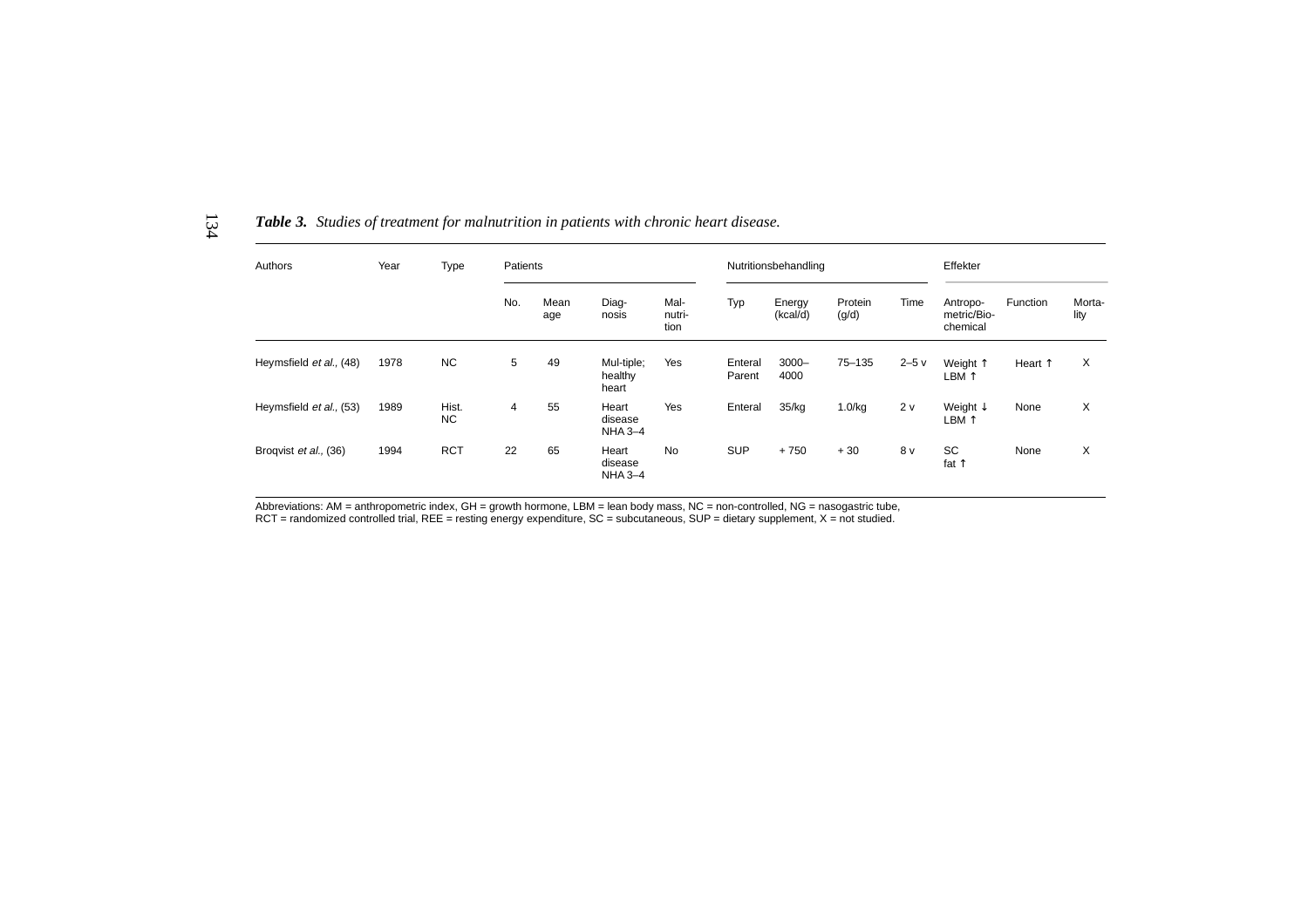# Stroke aftermath

Among victims of stroke, 8–16 percent show signs of malnutrition from the onset of illness (55–57). Within one week of stroke, about one-third of the victims need help with feeding and their nutritional status steadily declines (56).

A Swedish study of stroke patients found that the rate of malnutrition increased from 16 percent at admission to 22 percent upon discharge (55). The corresponding figures in a Spanish study were 16 percent and 26 percent after one week (57). Over eighty percent of stroke patients hospitalized for more than 21 days had problems with eating (58). Nearly half of the patients referred to one stroke rehabilitation clinic were undernourished (59).

Much of the functional impairment associated with stroke has an effect on the invalid's ability to maintain adequate nutrition. Difficulty in swallowing, dysphagia, affects 30–45 of victims (60–61). Half of them have recovered the ability to swallow after one week, and the great majority (87 percent) have done so after two weeks (60, 62). At present, there is uncertainty about the point in time at which dysphagia in a patient should be regarded as permanent. This uncertainty often leads to delays in supplying nutrition to stroke/dysphagia victims, in anticipation of spontaneous improvement.

This tendency to avoid nutritional treatment is strengthened by a lack of guidelines based on the results of controlled studies (63). Other factors that may contribute to the risk of malnutrition after stroke include paresis of the body's dominant side, communication and perceptual disturbances such as aphasia, and impairment of the taste and smell senses. Davalos *et al.* have speculated that catabolic processes in the acute phase, expressed as heightened cortisol levels in urine and plasma, may contribute to a negative energy-nutrient balance which can rapidly worsen nutritional status in many stroke patients (57).

Malnutrition in stroke patients is associated with increased rates of infection, bedsores, prolonged time in care and increased mortality (57, 64). As with many other conditions, hypoalbuminemia is an especially strong indicator of poor prognosis (65).

#### Treatment (table 4)

Table 4 summarizes six studies, including two using RCT methodology (57, 66–70). The studies dealt with various types of nutritional treatment, all of which focused on prevention of malnutrition following a stroke. One study found that oral dietary supplements lead to increased nutrient intake and less pronounced deterioration of nutritional status (66). Another, non-controlled, short-term study found that gastronasal feeding did not hinder the deterioration of nutritional status (57).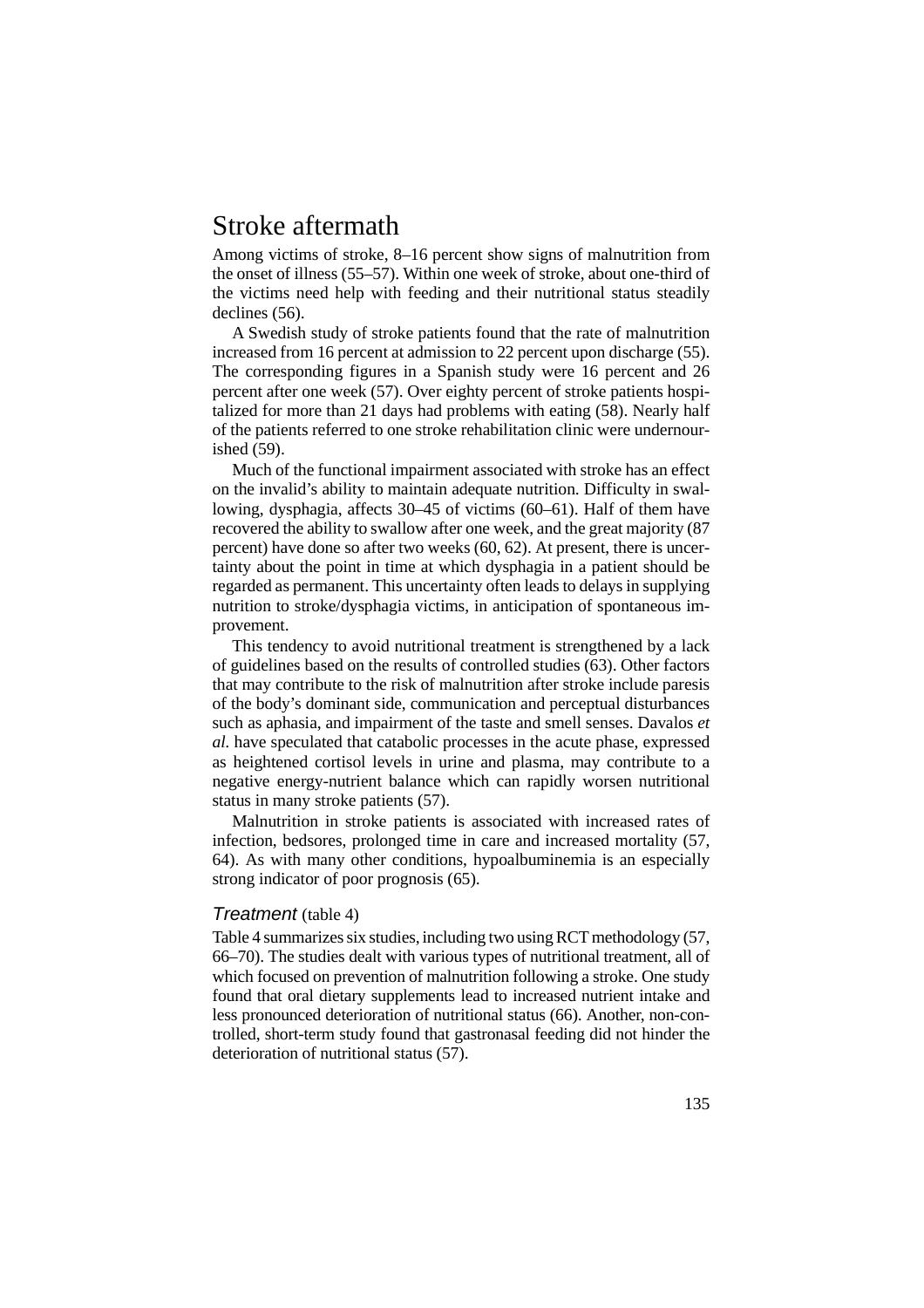| Authors<br>Year                   |      | Type               | Patients |                    | Treatment                                                                   |                                                 |                                                      |      | Effects                                                                                     |                                                                            |  |  |
|-----------------------------------|------|--------------------|----------|--------------------|-----------------------------------------------------------------------------|-------------------------------------------------|------------------------------------------------------|------|---------------------------------------------------------------------------------------------|----------------------------------------------------------------------------|--|--|
|                                   |      |                    | No.      | Dys-<br>phagia     | <b>Type</b>                                                                 | Energy                                          | Protein                                              | Time | Anthropometry/Biochemistry                                                                  | Function/Mortality                                                         |  |  |
| Gariballa<br>et al., (66)         | 1998 | <b>RCT</b>         | 40       | <b>No</b>          | Oral SUP                                                                    | +600 kcal                                       | $+20 g$                                              | 4 wk | Increased intake of energy (75%)<br>and protein (50%). Lower S-<br>albumin in control group |                                                                            |  |  |
| Norton<br>et al., (67)            | 1996 | <b>RCT</b>         | 30       | Yes                | PEG or NG 14 days<br>after onset of illness                                 | $100$ ml/hr.<br><b>NG</b>                       |                                                      | 6 wk | Weight and s-albumin rose in<br>PEG-gruppen. Both variables<br>declined in NG group         | Lower mortality, shorter care<br>time, fewer complications in<br>PEG group |  |  |
| Davalos<br>et al., (57)           | 1996 | NC.                | 91       | <b>Yes</b><br>& no | Normal food (oral) or,<br>if dysphagic, enteral<br>nutrition via NG         | 2000 kcal<br>(oralt) alt.<br>30 kcal/kg<br>(NG) | 16 <sub>g</sub><br>(oral)<br>14 <sub>g</sub><br>(NG) | 1 wk | Those with low TSF, AMC<br>or salbumin increased from<br>17% to 32% despite treatment       |                                                                            |  |  |
| Wanklyn et al., 1995<br>(68)      |      | Retro-<br>spective | 37       | Yes?               | PEG 26 days (median)<br>after onset of illness                              |                                                 |                                                      |      |                                                                                             | 25 of 37 patients died within<br>three months                              |  |  |
| Nyswonger<br><i>et al.</i> , (69) | 1992 | Retro-<br>spective | 20/32    |                    | Enteral nutrition (NG)<br>before and after 72 hrs.<br>from onset of illness |                                                 |                                                      |      |                                                                                             | 20 days in care with early<br>treatment; 29 days if later                  |  |  |
| Elmståhl<br><i>et al.,</i> (70)   | 1999 | <b>NC</b>          | 38       | Yes                | Mouth-muscle training;<br>training in swallowing<br>and body position       |                                                 |                                                      |      |                                                                                             | 60% improved swallow<br>function and nutrtional status                     |  |  |

#### *Table 4. Studies of nutritional treatment of stroke patients.*

136

Abbreviations: AMC = arm muscle circumference, NC = non-controlled, NG = nasogastric tube, PEG = percutaneous endoscopic gastrostomy,<br>RCT = randomized controlled trial, SUP = dietary supplement, TSF = triceps skinfold.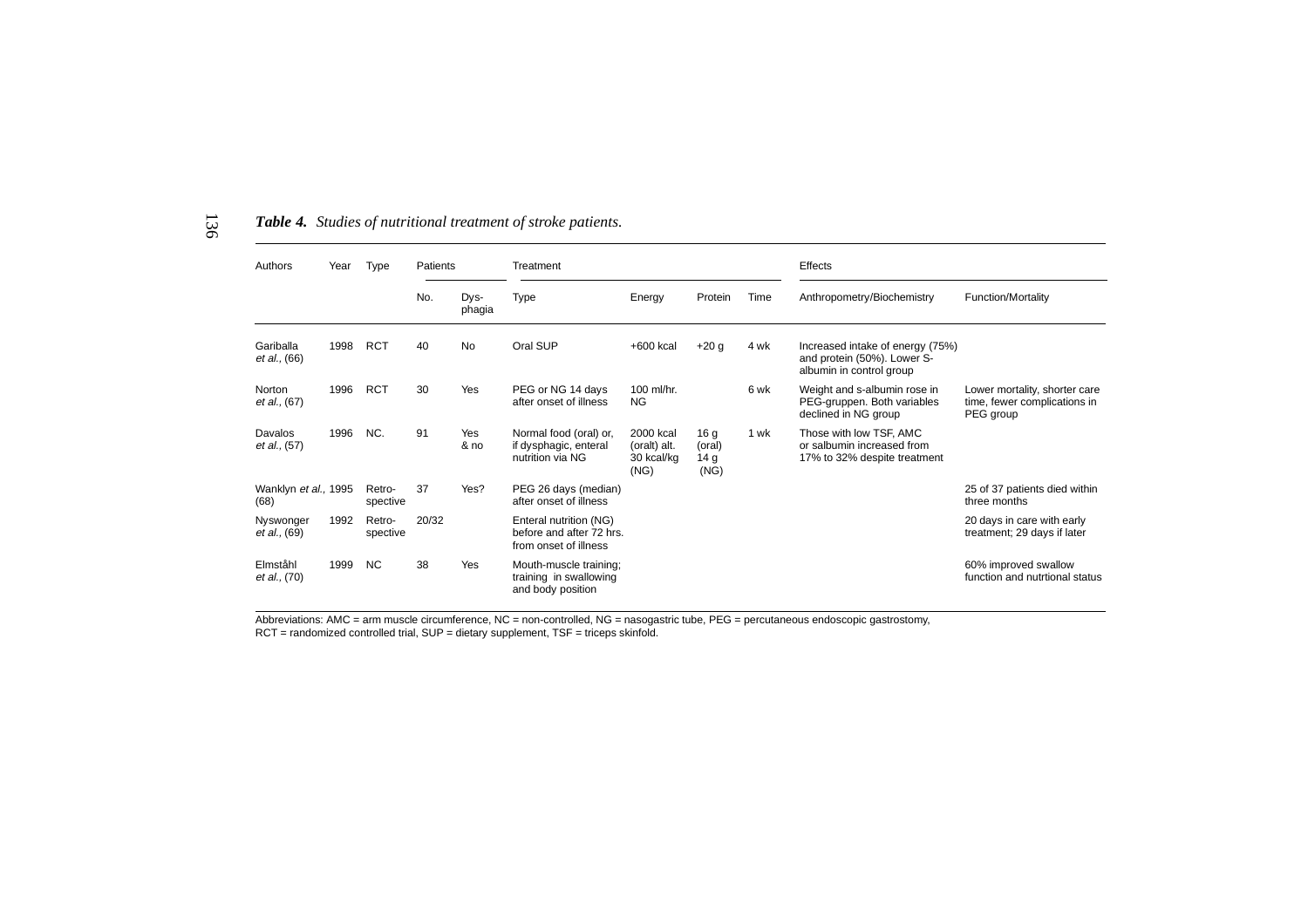One RCT study compared percutaneous endoscopic gastrostomy (PEG) with the nasogastric feeding tube method (67). In the latter case, patients with severe stroke and persistent dysphagia received 100 ml/hour standard solution via feeding tube. Mortality was lower in the PEG group – twelve percent, compared with 57 percent among those fed nasogastrically. In addition, time in care was briefer, complications from aspiration pneumonia were fewer, and nutritional status was better in the PEG group.

A retrospective of long-term study of effects on stroke patients who received PEG found that 25 of 37 patients had died within three months of stroke (68). It was not possible to evaluate the extent to which this poor outcome resulted from inadequate nutrient intake prior to treatment with PEG. A non-controlled Swedish study has found that training the swallowing function and adjustments in diet improved swallowing and nutritional status in a majority of dysphagic stroke patients (70). In a review and analysis of the literature on treatment of dysphagia in victims of severe stroke, the Cochrane Library concluded that far too few studies had been conducted. It is possible that PEG can improve function and nutritional status in stroke patients more effectively than the nasogastric method.

### Conclusion

Nutritional therapy for the effects of stroke has not been adequately studied. In cases of permanent dysphagia, treatment with percutaneous endoscopic gastrostomy circa fourteen days after the onset of illness may be preferable to the nasogastric feeding tube method.

# Dementia

Malnutrition occurs among 12–50 percent of those institutionalized with dementia (72–74). The rate for dementia of Alzheimer type, DAT, has been reported to be higher than for vascular dementia (75). Within eight years of DAT's onset, fifty percent of those affected needed artificial nourishment or assistance with feeding (76). This raises important ethical issues (77).

There is a demonstrated relationship between weight loss and time spent in an institution, especially with DAT and even in patients whose food intake has been adequate (72–73). One retrospective longitudinal study of ten DAT patients fund an average weight loss of circa five kg/year following institutionalization (72). But dementia patients who are able to remain at home do not display any weight loss, according to other research (73, 78). This may be due to the fact that the amount of time allocated to meals is often longer in the home than in institutions (79). Another report has noted that the development of dementia may be preceded by involuntary weight loss of 3–4 kg within ten years, and the authors discuss the possibility that weight loss may be part of an early stage of dementia (80).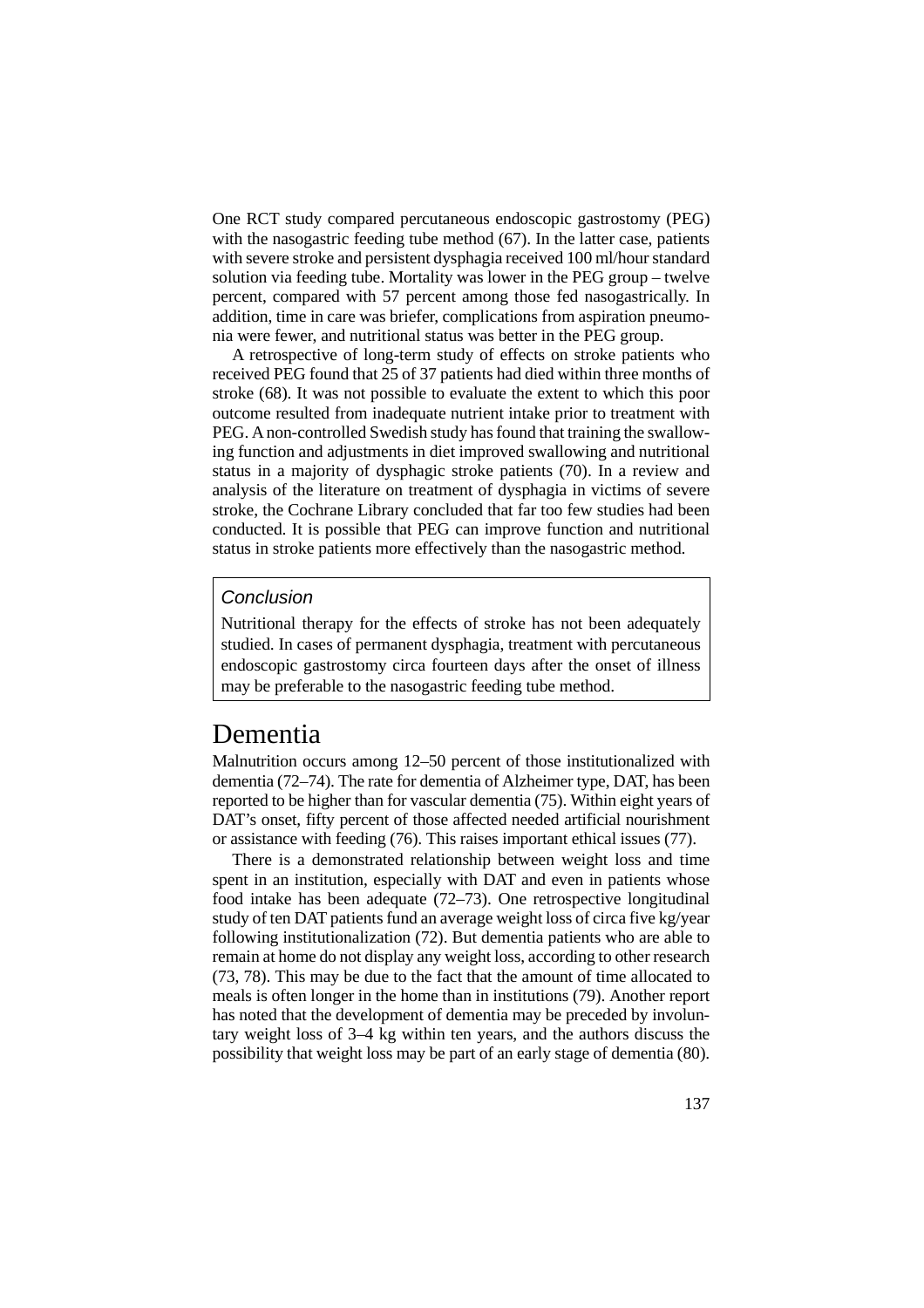Dementia leads to lower energy intake, due among other things to reduced appetite/hunger/thirst, impaired eating function (e.g. chewing and swallowing), altered senses of smell and taste, and refusal or neglect to eat. Alzheimer patients may often experience increased energy loss due to hyperactivity, and there is some evidence that daily energy use in some patients can increase by as much as 1,600 kcal (81).

Controlled studies of DAT patients using indirect calorimetry have found both unchanged and increased basal metabolism (82, 83). A study of energy balance in DAT patients using double-indicator water was unable to find any evidence of hypermetabolism (84). Reference has been made to the so-called "sundown syndrome", a decline in the cognitive ability of DAT patients during the evening, due to fatigue caused by hyperactivity during the day (85).

It is likely that inflammatory processes in the brain are significantly related to the development of DAT (86–87). Patients with DAT show signs of ongoing brain inflammation, both local and systemic; among the indications are heightened levels of TNFa (88–90). The question arises as to whether this may contribute to weight loss. There are also indications that DAT patients experience a general deterioration of homeostatic regulatory mechanisms, such as those for body temperature and cardiovascular reflexes, which may lower the capacity to conserve energy (91).

A six-year longitudinal study found that weight loss was correlated with mortality and to the severity and progression of DAT, while weight gain lowered the risk of death (92).

### **Treatment**

One study of nutritional therapy for patients with dementia and malnutrition at a psychiatric hospital in England found that, of 300 patients, 80 (27 percent) were underweight (74). Of these, 46 were included in a randomized controlled study of treatment with liquid dietary supplements of 600 kcal per day for twelve weeks. This resulted in an average weight increase of 3.5 kilograms, while the average weight of the control group remained unchanged. No evaluation of function or mortality was included in the study.

A retrospective study of nursing home residents with severe cognitive dysfunction found no effects of nasogastric feeding on survival rates (93). Especially in advanced stages of dementia, it is important to consider the ethical aspects of artificial nutrition.

#### **Conclusion**

Treatment of dementia-related malnutrition has not been adequately studied.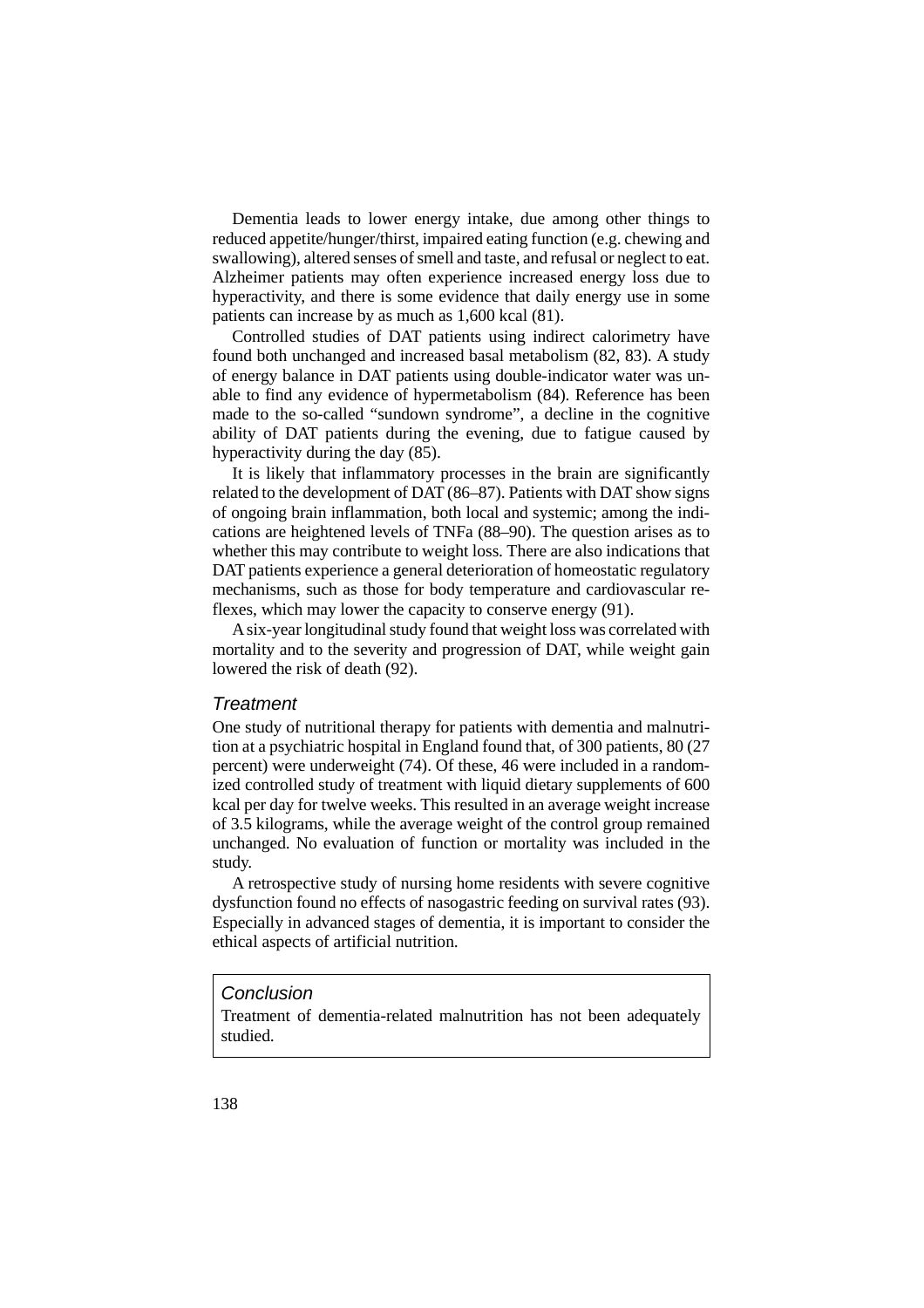# Rehabilitation after hip fracture

Roughly fifty percent of all older persons who suffer hip fractures are undernourished (94–97). Inadequate nutritional intake may contribute to the development of osteoporosis, which is often a precondition of fractures in the elderly. Malnutrition is also associated with muscle weakness which leads to increased risk of falling, and with reduced amounts of shockabsorbing subcutaneous fat (98, 99). Prospective long-term epidemiological studies have found that maintaining body weight after menopause is a significant factor in the prevention of fractures (100).

The combination of fractures, trauma from falls and surgical intervention often leads to intense inflammation that contributes to catabolic conditions in pre- and post-operative phases. The metabolic and nutritional consequences during these phases are discussed in Part II, Chapter 8.

One study of malnutrition's prognosticative significance for hip-fracture patients found that the risk of malnutrition was correlated with longer times in hospital and lower levels of rehabilitation (95).

#### Treatment (table 5)

Table 5 summarizes seven RCT studies of nutritional treatment of hipfracture patients during the post-operative rehabilitation phase (101–107). All of the studies were controlled and randomized; but the randomization procedure is not clearly described in every case. Two of the studies involving dietary supplements were controlled with the use of placebos.

Four of the six studies of dietary supplements found that they led to less time in hospital. Two of six by the same research group found fewer post-operative complications such as infection. One of these six studies found significantly lower mortality; but the sample was very small, and a single death in the experimental group probably would have nullified that finding. One of the studies found that four weeks' treatment with anabolic steroids (nandrolone) had no positive effect.

A review and analysis by the Cochrane Group, of research involving a total of 943 patients above age 65, concluded that there was no evidence of positive effects from treatment with oral protein-energy supplements. However, the general quality of the studies was judged to be low and additional studies were recommended.

### Conclusion

Nutritional treatment following hip fracture in the elderly may have positive effects. Available studies indicate that time in hospital can be reduced by oral or enteral treatment with enriched dietary supplements containing 20 grams or more of protein per day for at least three-four weeks during the post-operative phase.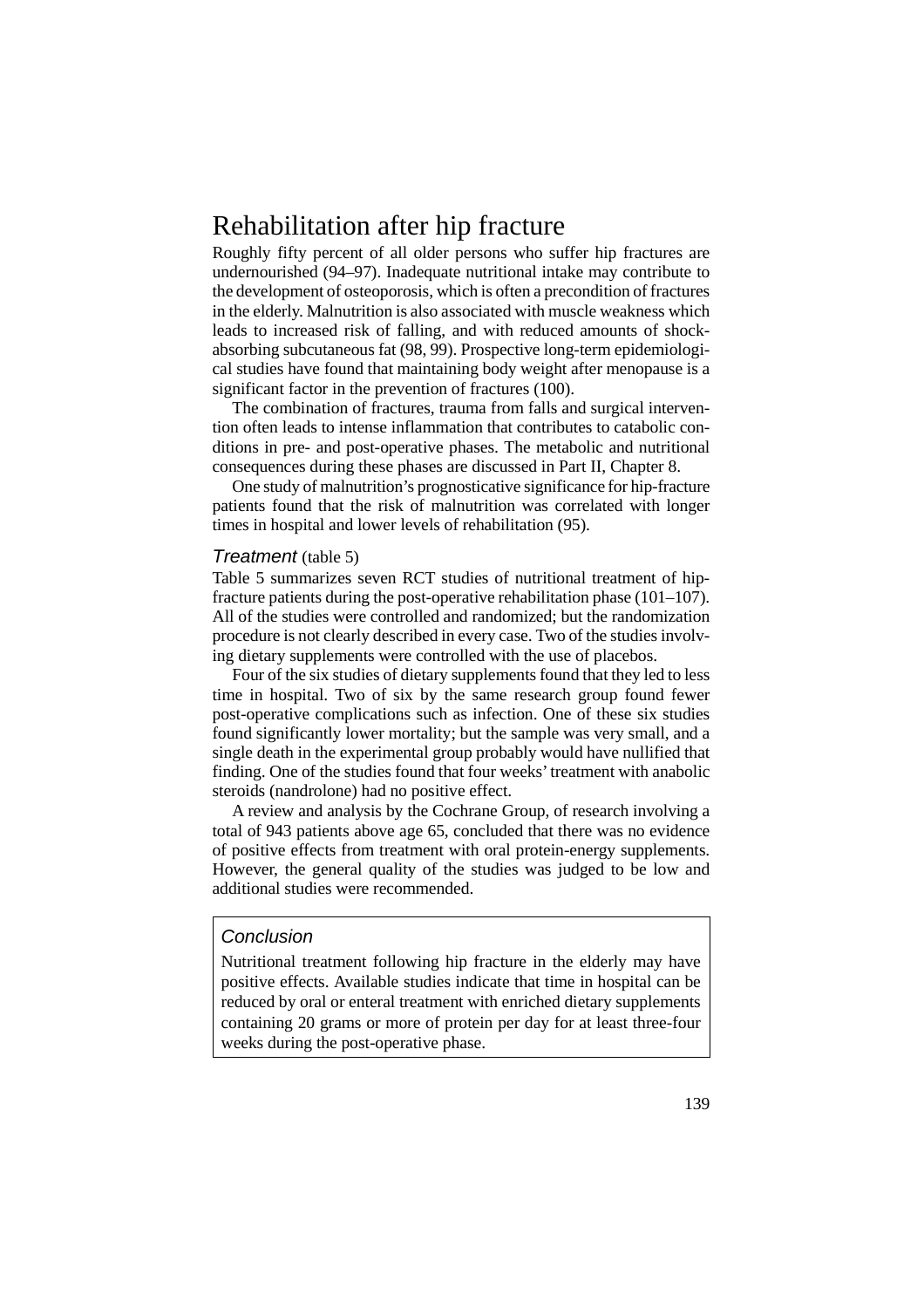| Authors                               | <b>Type</b><br>Patients<br>Year<br>Treatment |                 |     |            |                                     |               |           |         | Effects                                                                |                                                                               |  |  |
|---------------------------------------|----------------------------------------------|-----------------|-----|------------|-------------------------------------|---------------|-----------|---------|------------------------------------------------------------------------|-------------------------------------------------------------------------------|--|--|
|                                       |                                              |                 | No. | <b>PEM</b> | Type                                | Energy/d      | Protein/d | Time    | Anthropometry/<br>Bio-chemistry                                        | <b>Function/Mortality</b>                                                     |  |  |
| Schurch<br><i>et al.,</i> (101)       | 1998                                         | RCT,<br>placebo | 82  | <b>No</b>  | Oral SUP                            |               | $+20g$    | 6 mo    | Bone density and<br>IGF-1 increased                                    | Shorter time in hospital<br>under 1 year: 33 vs. 54 days                      |  |  |
| Sullivan<br><i>et al.,</i> (102)      | 1998                                         | <b>RCT</b>      | 18  | <b>No</b>  | Nightly NG feeding                  | +1400 ml      |           | ~15d    |                                                                        | Lower 6-month mortality,<br>0 vs. 50%                                         |  |  |
| Tkatch<br><i>et al.,</i> (103)        | 1992                                         | RCT.<br>placebo | 62  | <b>No</b>  | Oral SUP                            |               | $+20g$    | 38 d    |                                                                        | Lower mortality, fewer<br>complications. Shorter care<br>times under 7 mo.:   |  |  |
| Delmi<br>et al., (104)                | 1990                                         | <b>RCT</b>      | 59  | <b>No</b>  | Oral SUP                            | $+250$        | $+20 g$   | 1 mo    |                                                                        | Fewer complications.<br>Shorter care times:                                   |  |  |
| Williams<br>et al., (105)             | 1989                                         | RCT?            | 28  | Yes        | Oral SUP                            | $+$ ~400 kcal | $+14g$    | $-3$ wk | TSC and AMC unchanged<br>in exper. group; declined<br>in control group |                                                                               |  |  |
| <b>Bastow</b><br><i>et al.,</i> (106) | 1983                                         | <b>RCT</b>      | 122 | Yes        | Nightly NG feeding                  | +1000 kcal    | $+28g$    | $-4$ wk | AMC rose                                                               | Faster rehab.: 10 vs. 12<br>days ("thin") and 16 vs. 23<br>days ("very thin") |  |  |
| Sloan<br><i>et al.,</i> (107)         | 1992                                         | RCT.<br>placebo | 29  | <b>No</b>  | Nandrolone 2 mg/kg<br>intravenously |               |           | 4 wk    | Neither positive<br>nor negative                                       |                                                                               |  |  |

*Table 5. Studies of nutritional treatment of hip-fracture patients.*

140

Abbreviations: AMC = arm muscle circumference, IGF-1 = Insulin-like growth factor 1, NG = nasogastric tube, PEM = protein-energy malnutrition,<br>RCT = randomized controlled trial, SUP = dietary supplement, TSF = triceps skin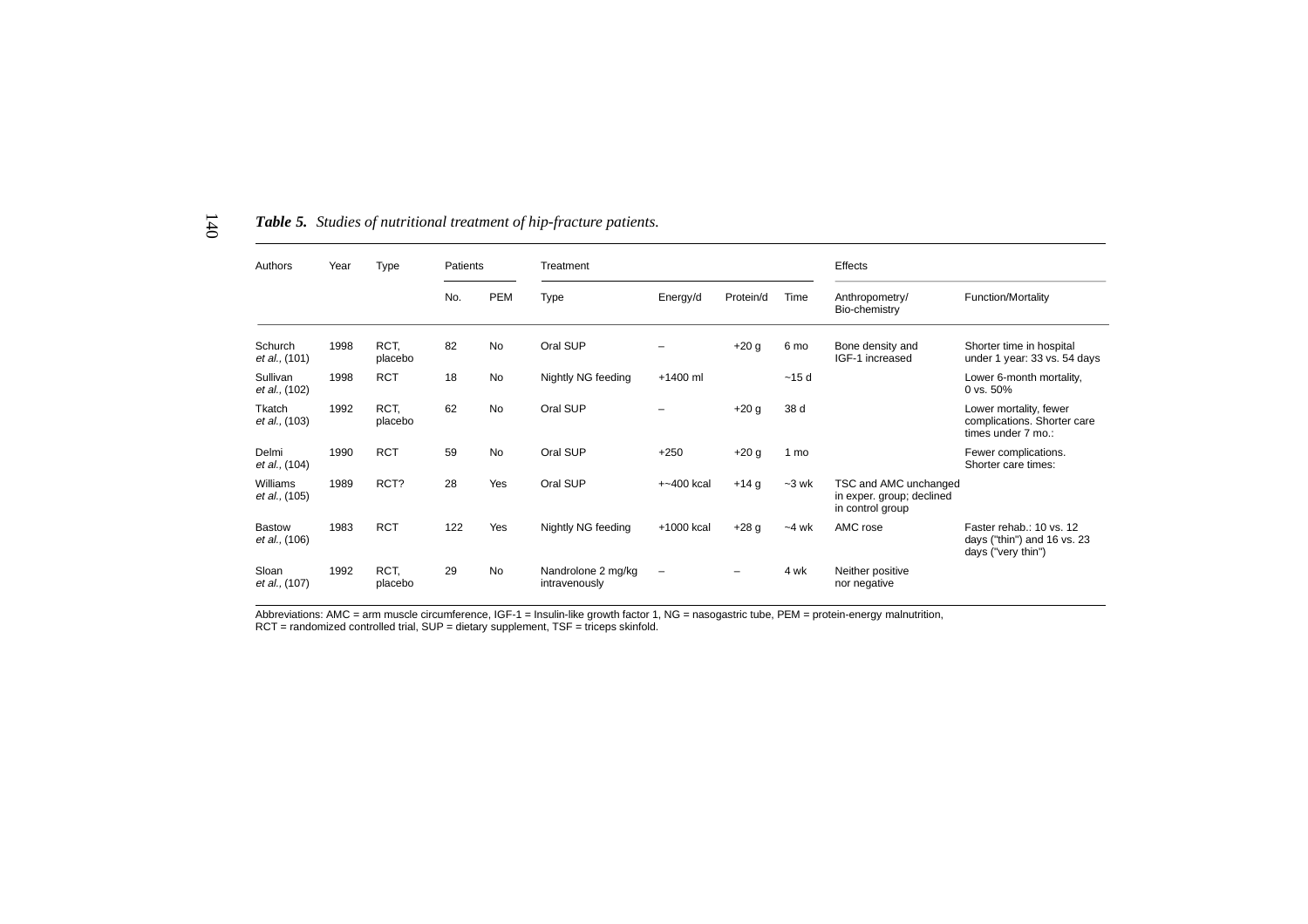# Chronic renal failure

Malnutrition in connection with renal failure often becomes clinically detectable at GFR < 10 ml/min, and occurs with both conservative and active treatment for uraemia (GFR  $=$  glomerular filtration rate). The rate of malnutrition can be as high as 40–76 percent, and is especially common among older patients (109–111). It has been stated that undernourishment is very common with chronic renal failure that is ancillary to diabetes mellitus (112). Of 224 ambulatory patients with a mean age of 53 who underwent peritoneal dialysis (PD) for an average of 32 months, 41 percent were assessed as undernourished, and eight percent of these were extremely undernourished, according to SGA measurements (110).

Uraemia-related malnutrition is related to a combination of nutritional, metabolic, hormonal and inflammatory factors. The development of renal failure is often accompanied by gradual anorexia with spontaneous reduction of protein intake, independent of any diet counselling that may be offered (113). At GFR <10 ml/min, protein intake is often spontaneously reduced to  $< 0.6$  g/kg per day (112). With careful diet counselling emphasizing increased energy intake, it has been possible to prescribe lowerprotein food without the emergence of malnutrition (114). For many patients, however, the risk of malnutrition is great.

The activity of proinflammatory cytokins with anorectic and musclecatabolic effects is heightened in cases of renal failure, and is associated with the development of malnutrition (115). Metabolic acidosis may contribute to muscle proteolysis and reduce albumen synthesis (116, 117). However, it is not clear whether it is possible to impede the development of malnutrition by treatment for metabolic acidosis (112).

Among the other factors that may contribute to disturbances to nutritional balance that are related to chronic renal failure are insulin resistance, increased concentrations of glucagon, secondary hyperparathyroidism, and reduced levels of thyroid hormones. To these factors may be added other potential co-morbid conditions such as diabetes mellitus, depression, drug side effects and physical inactivity. Several studies have reported that energy use in cases of chronic renal failure, with or without hemodialysis or continous peritoneal dialysis (CAPD)was the same as in healthy control subjects (118–120). But there are also studies that indicate increased energy use in cases of renal failure.

Variables that indicate malnutrition reflect strong risk-factors for both morbidity and mortality in connection with chronic dialysis (122, 123). There is also evidence that existing malnutrition, in itself, may have a negative effect on kidney function (124).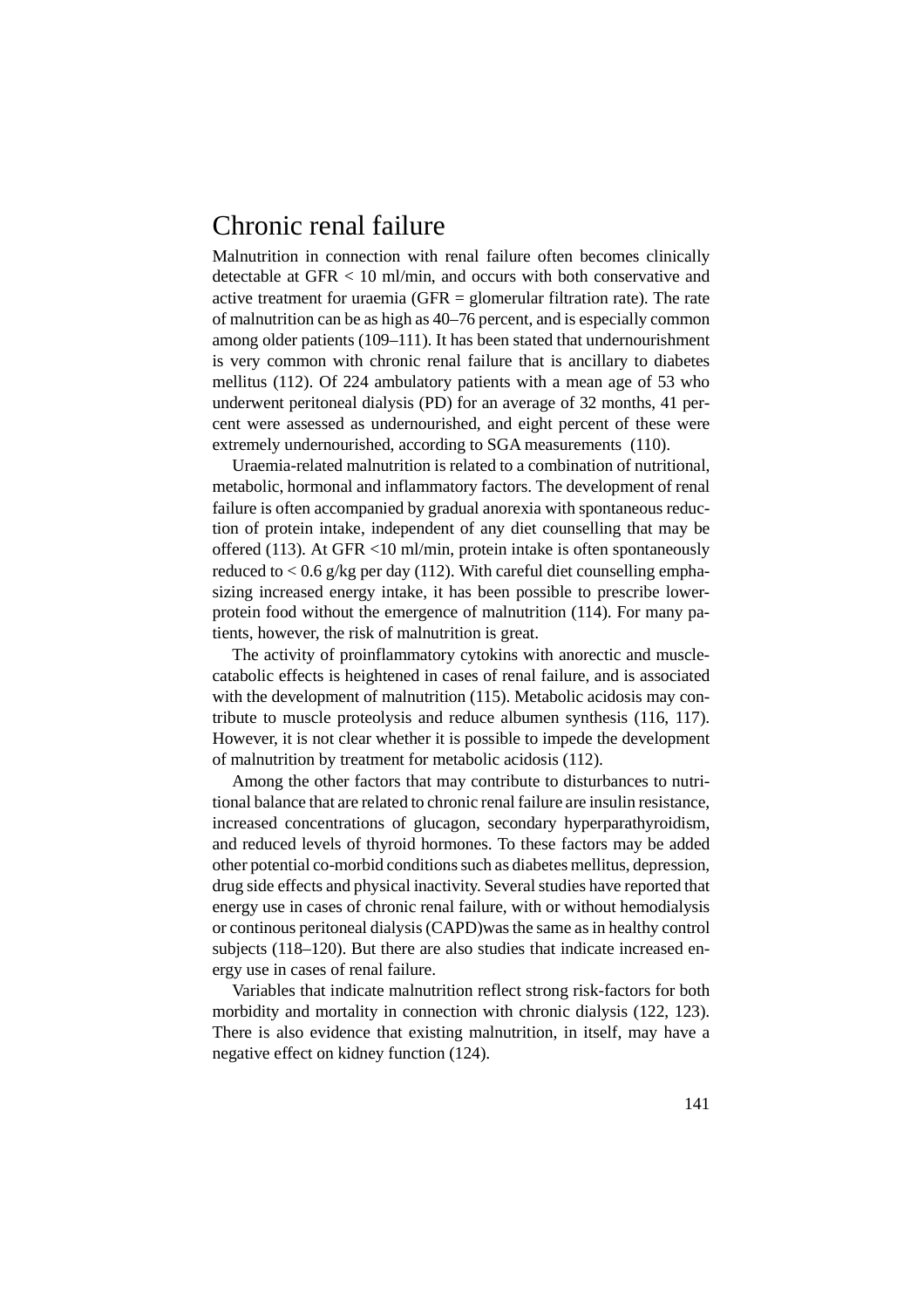#### Treatment (table 6)

Table 6 summarizes eleven studies, three using RCT methodology (125– 135). The sample sizes of the studies were small, ranging from 7–50 patients, and treatment time lasted from seven days to twelve months. Some studies involved treatment with a combination of food/supplements and growth hormone, a method that has been reported to improve nitrogen balance and reduce serum urea levels, without affecting muscle function (133). The question of whether or not four weeks is too short a treatment time was also discussed.

Nine of ten studies, including two of RCT type, found positive effects on the basis of various anthropometric and biochemical indices. Function was measured in only two studies.

To maintain a positive nitrogen balance in cases of chronic renal failure, with or without hemodialysis or CAPD, an energy supply of 35–38 kcal/kg is needed. There are no studies of energy or protein requirements in older dialysis patients (122).

For patients who cannot tolerate oral or enteral feeding, there are alternative methods for use with dialysis. It is possible to compensate for inadequate protein intake by supplying a high protein:energy ratio with intradialytic parenteral nutrition (IDPN), i.e. intravenous supplements of glucose, amino acids and/or fat administered in connection with dialysis (136). However, there are no published RCT studies of the effects of IDPN on malnutrition with chronic renal failure.

The few studies that do exist have shown a slight positive effect on biochemical nutrition indicators, and improvements in immunologic function (126, 132, 135). One non-randomized controlled study found that IDPN led to higher survival rates, but only in cases of severely impaired kidney function (126). A retrospective study of the same issue found that IDPN improved the survival rate of patients with chronic renal failure and malnutrition (127).

Another method for supplying nutrition in connection with dialysis is intraperitoneal nutrition (IPN) with solutions based on amino acids. No controlled study of treatment with IPN has been found.

### Conclusion

Treatment of malnutrition associated with renal failure has not been adequately studied. Available research suggests that positive effects can be obtained for anthropometric and biochemical variables.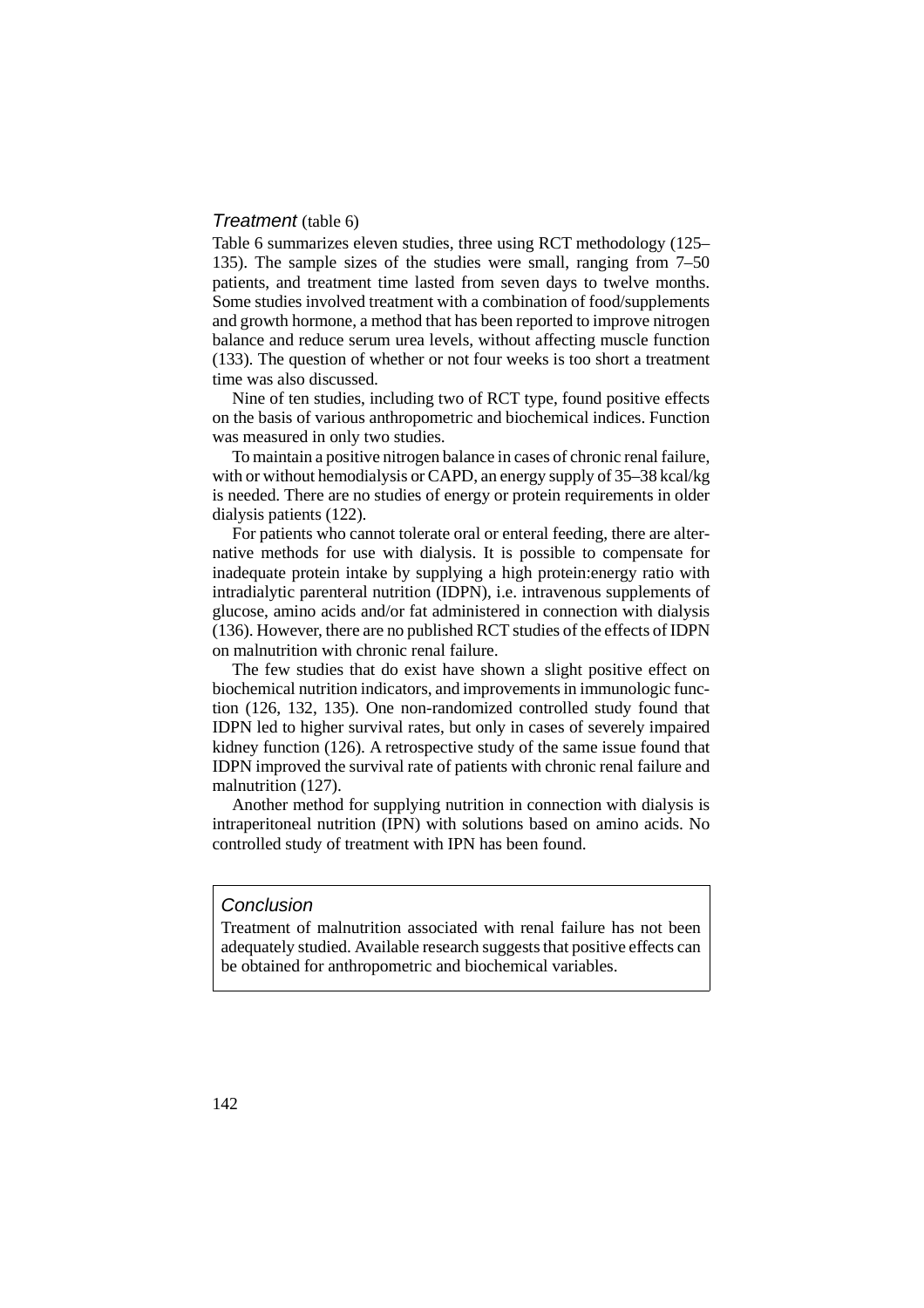| Authors                    | Year | <b>Type</b>                  | Patients       |          |          |                  | Treatment                                 |                               |                           |                 | Effects                                                                                                        |                                        |                                                                         |  |
|----------------------------|------|------------------------------|----------------|----------|----------|------------------|-------------------------------------------|-------------------------------|---------------------------|-----------------|----------------------------------------------------------------------------------------------------------------|----------------------------------------|-------------------------------------------------------------------------|--|
|                            |      |                              | No.            | Age      | Dialysis | Mal<br>nutrition | <b>Type</b>                               | Energy<br>(kcal/d)            | Protein<br>(g/d)          | Time            | Anthropometry/<br>Biochemistry                                                                                 | Function Mortality                     |                                                                         |  |
| Tietze<br>et al., (125)    | 1991 | <b>RCT</b>                   | 19             | 55       | HD       | Yes              | SUP (fish prot.)                          | 32 kcal/<br>kg/d              | $+8$                      | 3 mo            | Anthropom ↑, Weight ↑,<br>muscle 1, protein profile 1                                                          | X                                      | X                                                                       |  |
| Chertow<br>et al., (126)   | 1994 | Non-rand.<br>control         |                |          | HD       |                  | <b>IDPN</b>                               |                               |                           | $12 \text{ mo}$ | S-albumin 1                                                                                                    | X                                      | $\downarrow$ if s-alb. < 35.<br>S-krea <700<br>$\uparrow$ if s-alb. >35 |  |
| Capelli<br>et al., (127)   | 1994 | Retro, non-<br>rand. control | 50             | 60       | HD       | Yes              | <b>IDPN</b>                               | +670-725<br>kcal/<br>dialysis | 75-100g/<br>dialysis      | 9 mo            | Weight 1, Fat mass 1                                                                                           | X                                      | ↓                                                                       |  |
| Hecking<br>et al., (128)   | 1978 | Non-rand.<br>control         | 13             | 41       | HD       | Yes (?) EAA      |                                           | $+60$                         | $+15,7$                   | 3 mo            | None                                                                                                           | X                                      | X                                                                       |  |
| Milano<br>et al., (129)    | 1998 | <b>NC</b>                    | 22             | 43       | HD       | Yes              | <b>SUP</b>                                | $+380$                        | 0                         | 6 mo            | Antropom T,<br>fat mass $\uparrow$                                                                             | X                                      | X                                                                       |  |
| Elias<br>et al., (130)     | 1989 | <b>NC</b>                    | 8              | 49-78 PD |          | Not<br>stated    | <b>SUP</b>                                | $+80$                         | $+15$                     | 4 mo            | Nutr. balance 1                                                                                                | X                                      | X                                                                       |  |
| Acchiardo<br>et al., (131) | 1982 | <b>NC</b>                    | 15             |          | HD       | Yes              | Ess. tot. prot-<br>ein profile+<br>Energy | 35 kcal/kg/d 1                |                           |                 | S-tot-prot $\uparrow$ , S-albumin $\uparrow$ ,<br>S-transferin $\uparrow$ , TLC $\uparrow$ ,<br>Bone density 1 |                                        |                                                                         |  |
| Johannson<br>et al., (132) | 1999 | <b>RCT</b>                   | 17             | 73       | HD       | <b>No</b>        | GH                                        |                               |                           | 6 mo            | Fat free mass 1.<br>S-IGF-1 1, S-albumin 1                                                                     | Mobility $\uparrow$ ,<br>$HK \uparrow$ |                                                                         |  |
| Iglesias<br>et al., (133)  | 1998 | <b>RCT</b>                   | 8              | 64       | HD/PD    | Yes              | GH                                        | Special food Special          | food                      | 4 wk            | Weight 1, S-IGF 1,<br>S-transferin 1. S-urea 1                                                                 | None                                   | X                                                                       |  |
| Ikizler<br>et al., (134)   | 1994 | <b>NC</b>                    | 10             | 46       | PD       | No               | GH                                        |                               | stable                    | 7 d             | S-IGF 1 <sup>1</sup> , S-albumin ↓                                                                             | X                                      | Χ                                                                       |  |
| Schulman<br>et al., (135)  | 1993 | <b>NC</b>                    | $\overline{7}$ | 48       | HD       | Yes              | IDPN + GH                                 | $+18$ kcal/<br>kg/dialysis    | $+0,69$ g/<br>kg/dialysis | 6 wk            | N-balance $\hat{\Gamma}$ , S-albumin $\hat{\Gamma}$ ,<br>S-transferin 1                                        | $\times$                               | Χ                                                                       |  |

*Table 6. Studies of treatment for malnutrition in patients with chronic renal failure.*

Abbreviations: EAA = essential amino acids, GH = growth hormone, HD = hemodialysis, HK = hand strength, IDPN = intradialytic parenteral nutrition, IGF-1 = insulin-like growth factor<br>1, NC = non-controlled, PD = peritoneal

143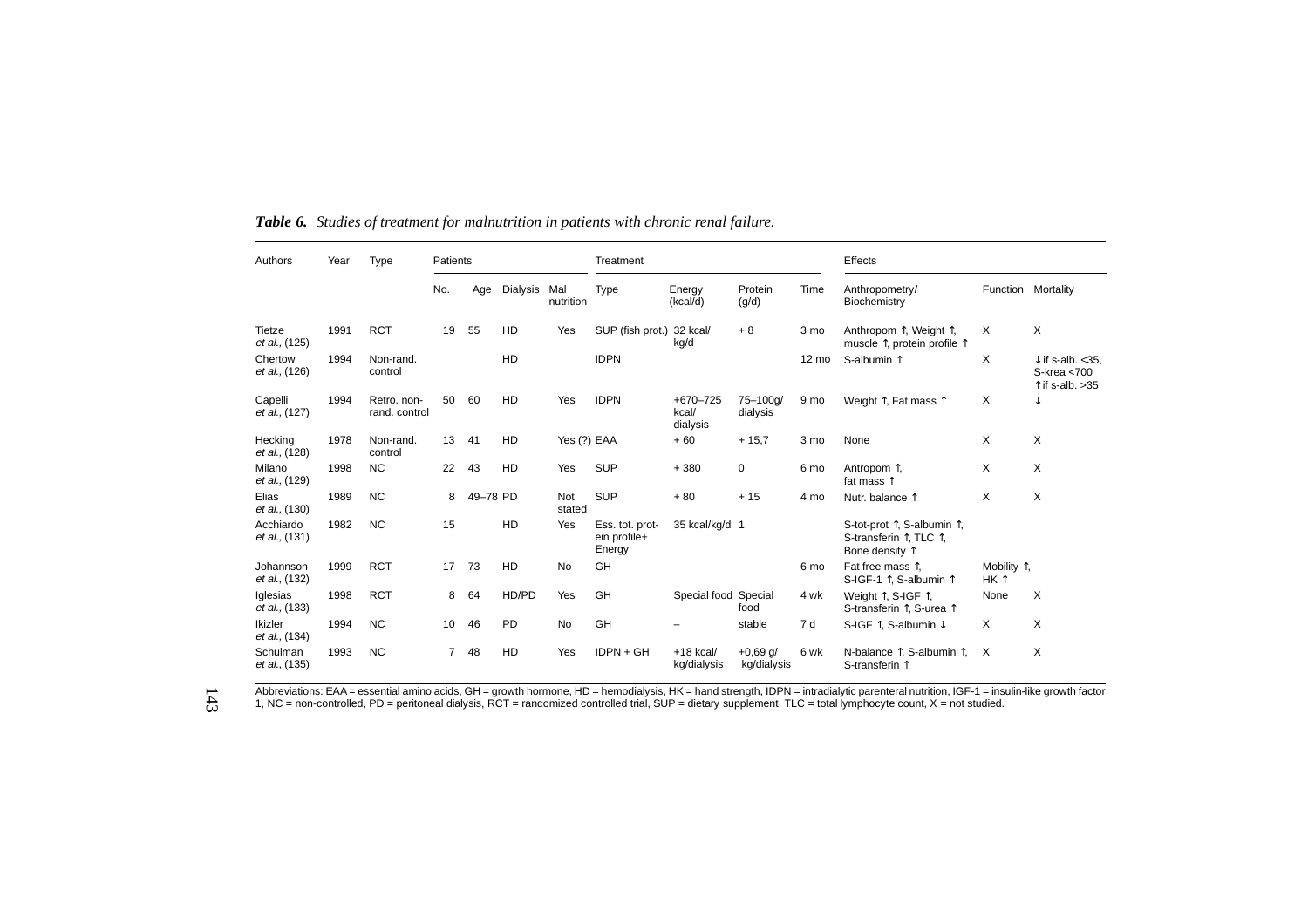# Rheumatoid arthritis

Reported rates of malnutrition in connection with rheumatoid arthritis (RA) range from 26–71 percent (138, 139). It has been noted that RA patients seldom have reduced appetite, and that they can be in a definite state of malnutrition without this being detected by clinical examination (140). In one study of individuals with RA, only a few were diagnosed as undernourished (141).

RA implies a risk of malnutrition for several reasons. Patients with RA lose muscle mass, even with high protein intake (142). This is consistent with the catabolic processes that are linked to the chronic inflammation of RA, which is in turn consistent with findings of increased system TNF- $\alpha$  activity associated with the development of RA-related malnutrition (140, 142).

Distinct radiological changes, extra-articular manifestations and low functional capacity are all strong indicators of malnutrition with RA (138, 143). There is often weight loss during the active phase of the illness (144). New treatment strategies targeted directly a TNF- $\alpha$  activity are starting to be applied to RA (145, 146). What effects this may have on general illness-related catabolism are not yet known.

Other factors that may possibly contribute to malnutrition are adaptation to reduced physical activity, and treatment with systemic glucocorticoids. Secondary Sjögren's syndrome, including dry mouth, is relatively common with RA. Also, there may be some risk of malnutrition associated with repeated periods of fasting or laxative diet for the purpose of lowering illness activity.

#### Conclusion

The treatment of malnutrition in connection with rheumatoid arthritis has not been studied.

#### **Treatment**

There are no published studies on the effects of nutritional treatment of malnutrition in connection with rheumatoid arthritis.

# Multiple illnesses in older patients

The combination of old age, multiple chronic illnesses and polypharmacy implies an increased risk for malnutrition (34–35, 147–150). A Swedish study of internal-medicine patients found that the rate of malnutrition among those above age 74 was twice that of those aged 65–74, i.e. 27 vs. 13 percent (35). In connection with an ongoing evaluation of a major reform of old-age care by the National Board of Health and Welfare, it has been reported that malnutrition as defined by the MNA method (see Part I, Chapter 2) is very common in Swedish old-age care (151–153).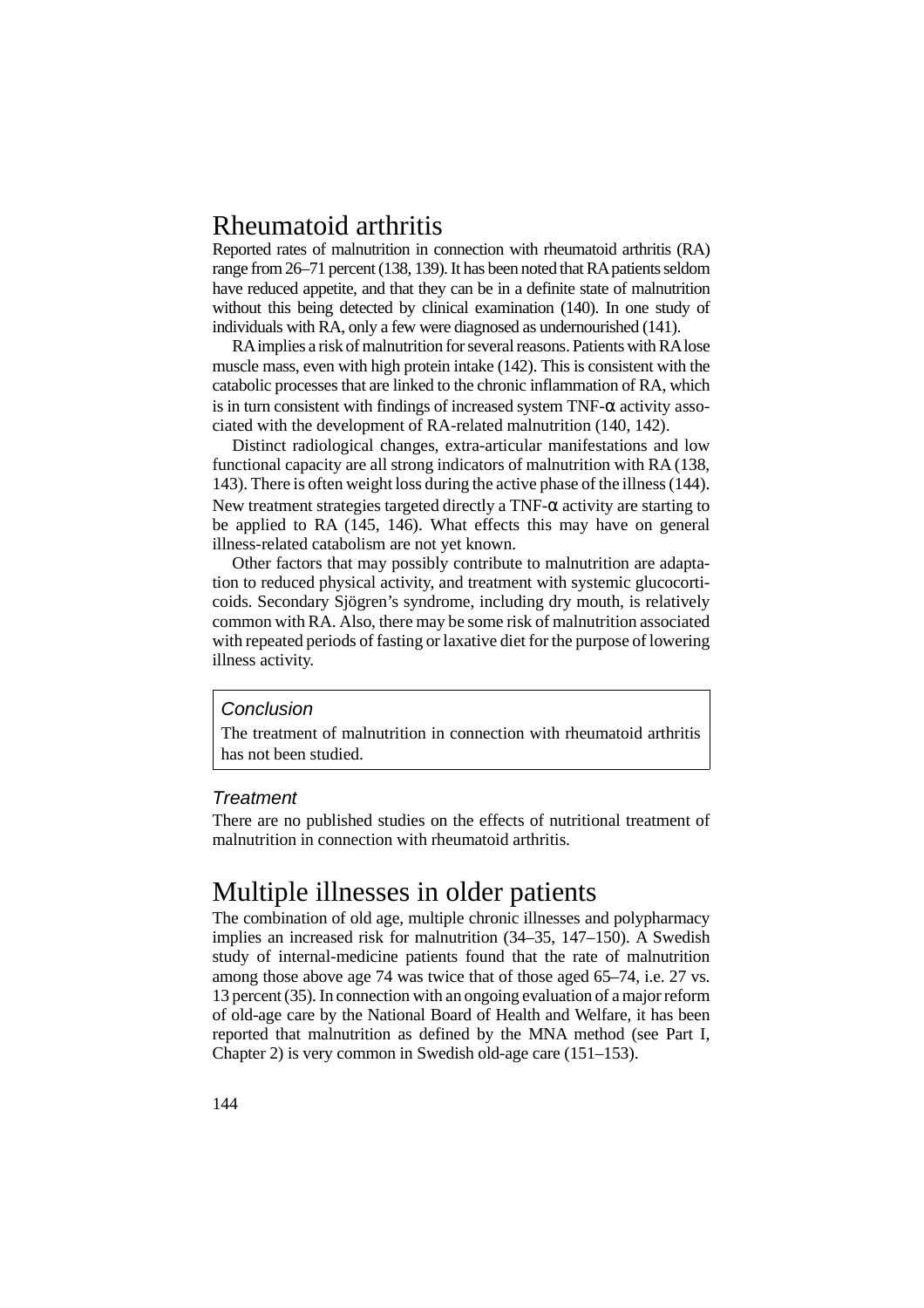Within geriatric and old-age care, it is often difficult to link malnutrition to any definite illness-related process. The degenerative processes of ageing often lead to reduced reserve capacity in several organs. Further, older patients often have several illnesses in various organic systems at the same time. This means that the pathophysiological mechanisms of isolated illnesses referred to above may interact in various ways, increasing the risk of malnutrition in older persons.

A number of studies have found evidence that malnutrition and underweight (especially in connection with ongoing weight loss) sharply increase the risk of mortality among the elderly and the chronically ill (51, 154–163). A retrospective study of undernourished older nursing home patients found that individuals whose weight increased by five percent or more during roughly one year experienced lower mortality, compared with those whose weight declined or remained unchanged (164).

#### Treatment (table 7)

Table 7 summarizes 23 studies of treatment, including thirteen using RCT methodology (165–187). Most of the studies involved orally administered liquid dietary supplements. The study periods ranged from two weeks to six months, and the number of patients from 12 to 435.

Eighteen of the studies (10 RCT) noted a rise in anthropometric and/or biochemical measurements in the experimental group. Ten studies (5 RCT) observed functional improvements. One RCT study reported that dietary supplements reduced the number of fall-trauma incidents (172). In one Swedish study, nutritional treatment administered to the adequately nourished control group was associated with both reduced mortality and increased general function; but no such effect was observed among the undernourished subjects (172).

We have found one study that evaluated the effects of treatment in undernourished older patients with intravenous nutrition. Sixteen moderately undernourished patients (average age 68) were randomly distributed into a group that received total parenteral nutrition (TPN) and a control group. It was found that protein synthesis was stimulated if energy supply from carbohydrates and fat corresponded to 200 percent of basal metabolism (188). We have not found any study which examined the effects of adjuvant parenteral nutrition, often administered to hospitalized older patients.

### Conclusion

Some studies, but not all, have fund that nutritional treatment for malnutrition in older patients with multiple illnesses may have positive effects, primarily on physical constitution, and in some case also on muscle strength and immunologic function.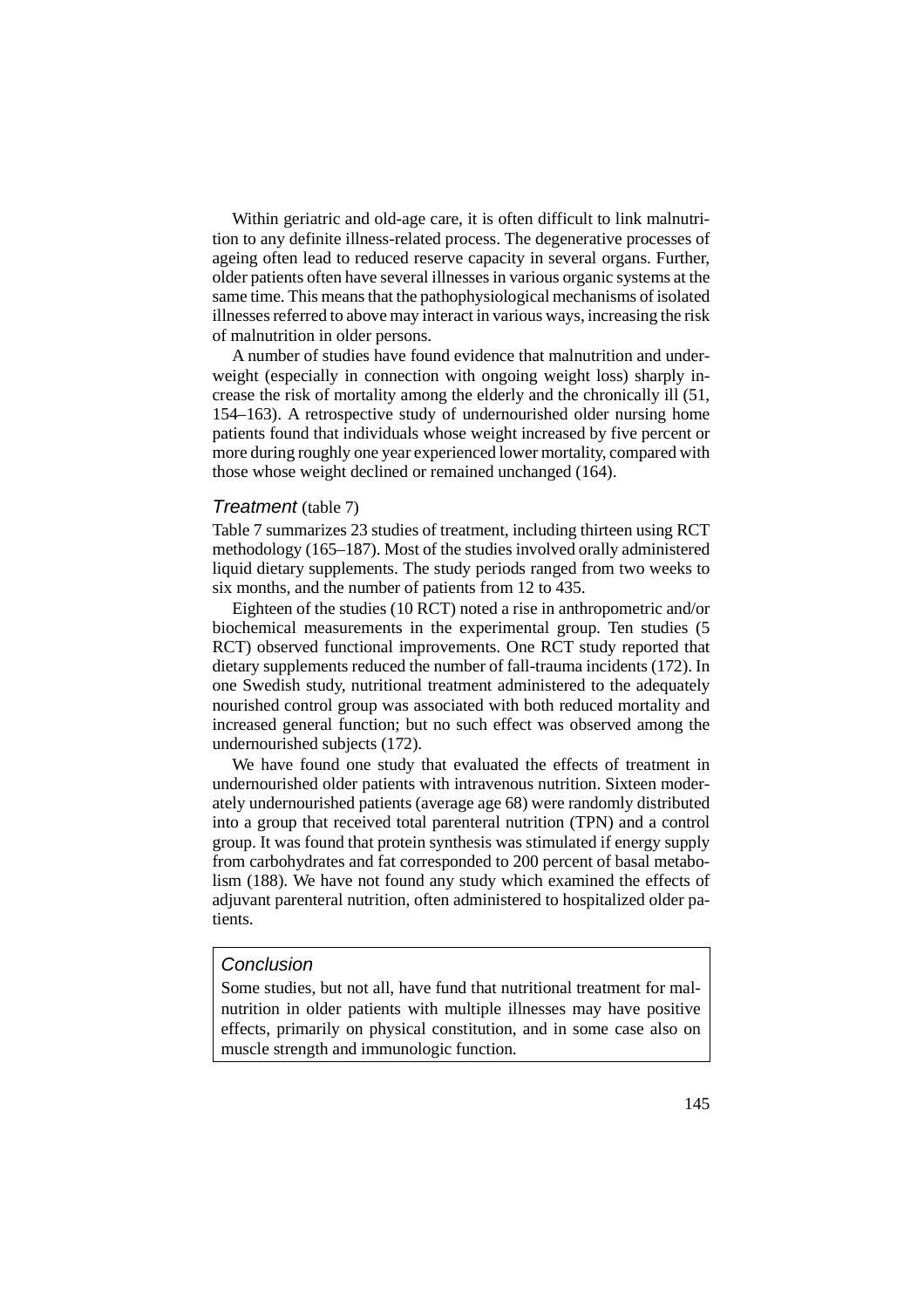| Authors                                              | Year         | Type       | Patients |     |                  | Treatment                             |                    |                  |                                    | Effects                                                                                 |                                                                                                                        |                                             |
|------------------------------------------------------|--------------|------------|----------|-----|------------------|---------------------------------------|--------------------|------------------|------------------------------------|-----------------------------------------------------------------------------------------|------------------------------------------------------------------------------------------------------------------------|---------------------------------------------|
|                                                      |              |            | No.      | Age | Mal<br>nutrition | Type                                  | Energy<br>(kcal/d) | Protein<br>(q/d) | Time                               | Anthropometry<br>Biochemistry                                                           | Function                                                                                                               | Mortality                                   |
| <b>Fiatarone Singh</b><br>et al., (165)              | 2000         | <b>RCT</b> | 50       | 85  | <b>No</b>        | Nutr. drink                           | $+360$             |                  | <b>10 wk</b>                       | Weight $\uparrow$ , fat $\uparrow$ ,<br>FFM 1                                           | None                                                                                                                   | X                                           |
| Laque<br>et al., (166)                               | 2000         | <b>RCT</b> | 78       | 85  | Yes/No           | Nutr. drink                           | $+400$             |                  |                                    | Weight ↑ in<br>undernourished                                                           | MNA T. None<br>on hand strength                                                                                        | X                                           |
| Bourdel-Marchas-<br>son et al., (167)                | 2000         | <b>RCT</b> | 672      | 83  | Yes/No           | Nutr. drink                           | $+400$             |                  | 15d                                | X                                                                                       | Risk of bedsores $\downarrow$                                                                                          | $\times$                                    |
| De Jong<br>et al., (168)                             | 1999         | <b>RCT</b> | 145      | 78  | Yes/No           | Enriched<br>food                      |                    |                  |                                    | Vitamin status 1,<br>else none                                                          | X                                                                                                                      | X                                           |
| McWhirter<br>et al., (169)                           | 1996         | <b>RCT</b> | 86       | 72  | Yes              | Nutr. drink<br>(enteral)              | $+590$<br>$+640$   | $+22$<br>$+24$   | 10 <sub>d</sub><br>12 <sub>d</sub> | Weight 1                                                                                | X                                                                                                                      | X                                           |
| Volkert<br>et al., (170)                             | 1996         | <b>RCT</b> | 46       | 85  | Yes              | Nutr. drink                           | $+250$             |                  | 6 mo                               | None                                                                                    | ADL 1.<br>Independence 1                                                                                               | X                                           |
| Hogarth<br>et al., (171)                             | 1996         | <b>RCT</b> | 87       | 83  | <b>No</b>        | Glucose and $/ + 540$<br>or multivit. |                    | $\mathbf 0$      | 30 d                               | None                                                                                    | X                                                                                                                      | X                                           |
| Gray-Donald<br>et al., (172)                         | 1995         | <b>RCT</b> | 50       | 78  | <b>No</b>        | Nutr. drink                           | $+150$             | $+5$             | <b>12 wk</b>                       | Weight 1                                                                                | No. cases $\downarrow$                                                                                                 | X                                           |
| Fiatarone<br>et al., (173)                           | 1994         | <b>RCT</b> | 100      | 87  | No               | Nutr. drink +<br>training             | $+360$             | $+15$            | 10 wk                              | Weight 1                                                                                | None                                                                                                                   | X                                           |
| Hankey<br>et al., (174)                              | 1993         | <b>RCT</b> | 14       | 81  | <b>No</b>        | $SUP +$<br>alucose-<br>polymer        | >1000              |                  | 8 wk                               | TSF ↑ AMC ↑                                                                             | X                                                                                                                      | X                                           |
| Unosson<br>et al., (175)<br>Larsson<br>et al., (176) | 1992<br>1990 | <b>RCT</b> | 435      | 79  | 28 %<br>of group | Nutr. drink                           | $+400$             | $+16$            | 26 wk                              | Weightindex 1<br>AMC $\uparrow$ , but only<br>for well-nourished<br>S-prealb $\uparrow$ | Activity $\uparrow$ mainly for<br>the well-nourished<br>Skin test $\uparrow$ for both<br>under- and well-<br>nourished | $\downarrow$ Only<br>for well-<br>nourished |

*Table 7. Studies of treatment for malnutrition in older persons with multiple illnesses.*

146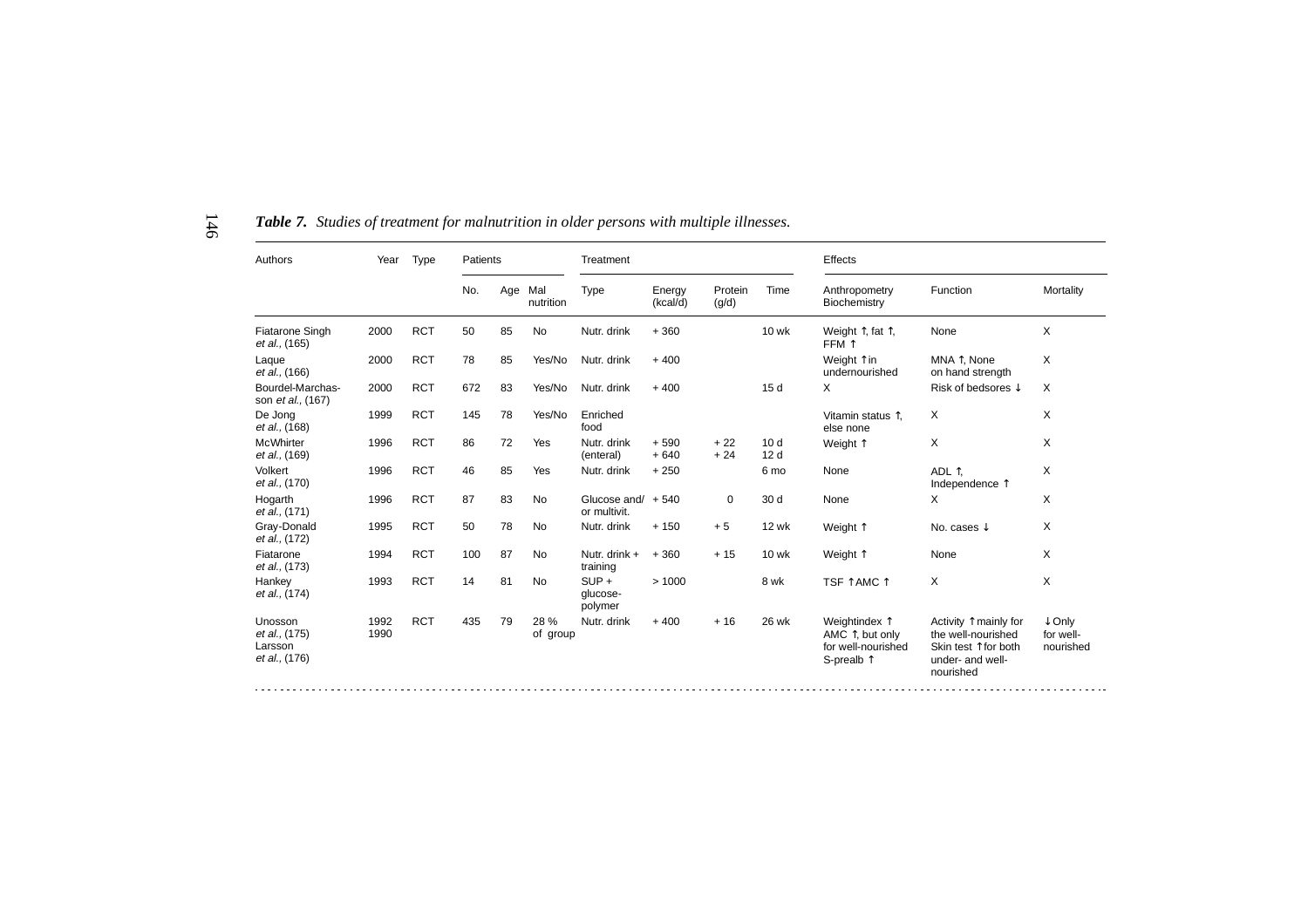| Table 7. | Continued. |
|----------|------------|
|          |            |

| Authors                         | Year | Type       | Patients |     |                  | Treatment                                     |                                  |                  |                 | Effects                                                |                                                  |           |
|---------------------------------|------|------------|----------|-----|------------------|-----------------------------------------------|----------------------------------|------------------|-----------------|--------------------------------------------------------|--------------------------------------------------|-----------|
|                                 |      |            | No.      | Age | Mal<br>nutrition | <b>Type</b>                                   | Energy<br>(kcal/d)               | Protein<br>(q/d) | Time            | Anthropometry<br>Biochemistry                          | Function                                         | Mortality |
| McEvoy<br><i>et al.</i> , (177) | 1982 | <b>RCT</b> | 51       |     | Yes              | <b>SUP</b>                                    | $+644$                           | $+36$            | 4 wk            | Weight 1<br>TSF 1                                      | X                                                | X         |
| Banerjee<br>et al., (178)       | 1978 | <b>RCT</b> | 50       | 81  | No               | Nutr. drink                                   | $+265$<br>$(eq + 0)$             | $+11$            | 14 wk           | Skin fold $\uparrow$<br>Skin status $\uparrow$         | X                                                | X         |
| Bos et al., (179)               | 2000 | <b>CNR</b> | 23       | 80  | Yes              | Nutr. drink                                   | $+ 1,67$ MJ                      | $+30$            | 10 <sub>d</sub> | Proteinsynthesis 1,<br>fat free mass 1                 | X                                                | X         |
| Ödlund-Olin<br>et al., (180)    | 1996 | <b>CNR</b> | 36       | 82  | <b>No</b>        | Enriched<br>food                              | $+450$                           | $+17$            | 6 wk            | Weight 1                                               | Physical aktivity $\uparrow$                     | X         |
| Cederholm<br>et al., (181)      | 1995 | <b>CNR</b> | 23       | 74  | Yes              | Nutr. drink<br>(Fortimel)                     | $+400$                           | $+40$            | <b>12 wk</b>    | Weight 1, AMC 1<br>TSF 1                               | Musc. strength 1<br>(hand), Skin test $\uparrow$ | X         |
| Hébuterne<br>et al., (182)      | 1995 | <b>NC</b>  | 46       | 77  | Yes              | Enteral<br>(Ventricular<br>tube)              | $+1300$                          | $+68$            | $2-6$ wk        | Weight 1, TSF 1,<br>AMC 1, S-prealb 1                  | X                                                | X         |
| Gray-Donald<br>et al., (183)    | 1994 | <b>NC</b>  | 14       |     | <b>No</b>        | Nutr. drink                                   | $+390$                           |                  | <b>12 wk</b>    | Weight 1                                               | Musc. strength 1<br>(hand) Wellbeing $\uparrow$  | X         |
| Elmståhl<br>et al., (184)       | 1987 | <b>NC</b>  | 28       | 85  | <b>No</b>        | Nutr. drink<br>$(3$ diff.)                    | $+500$<br>$(eg. + 250 -$<br>400) | $+ 1 - 4$        | 8 wk            | Weight 1                                               | х                                                | X         |
| Lipschitz<br>et al., (185)      | 1985 | <b>NC</b>  | 12       | 75  | Yes              | Nutr. drink                                   | $+815$                           | $+30$            | <b>16 wk</b>    | Weight $\uparrow$ , S-albumin $\uparrow$ X<br>S-TIBC 1 |                                                  | X         |
| Katakity<br>et al., (186)       | 1983 | <b>NC</b>  | 12       | 77  | <b>No</b>        | Nutr. drink                                   | $+204$                           | $+9$             | <b>12 wk</b>    | X                                                      | Musc. strength 1<br>(hand)                       | X         |
| Lipschitz &<br>Mitchell (187)   | 1982 | <b>NC</b>  | 9        | 75  | Yes              | Nutr. drink/<br>(Ventricular<br>tube enteral) | 1800-2500                        |                  | 21 <sub>d</sub> | Weight 1<br>S-albumin $\hat{ }$ .<br>S-TIBC 1          | Mobility 1                                       | X         |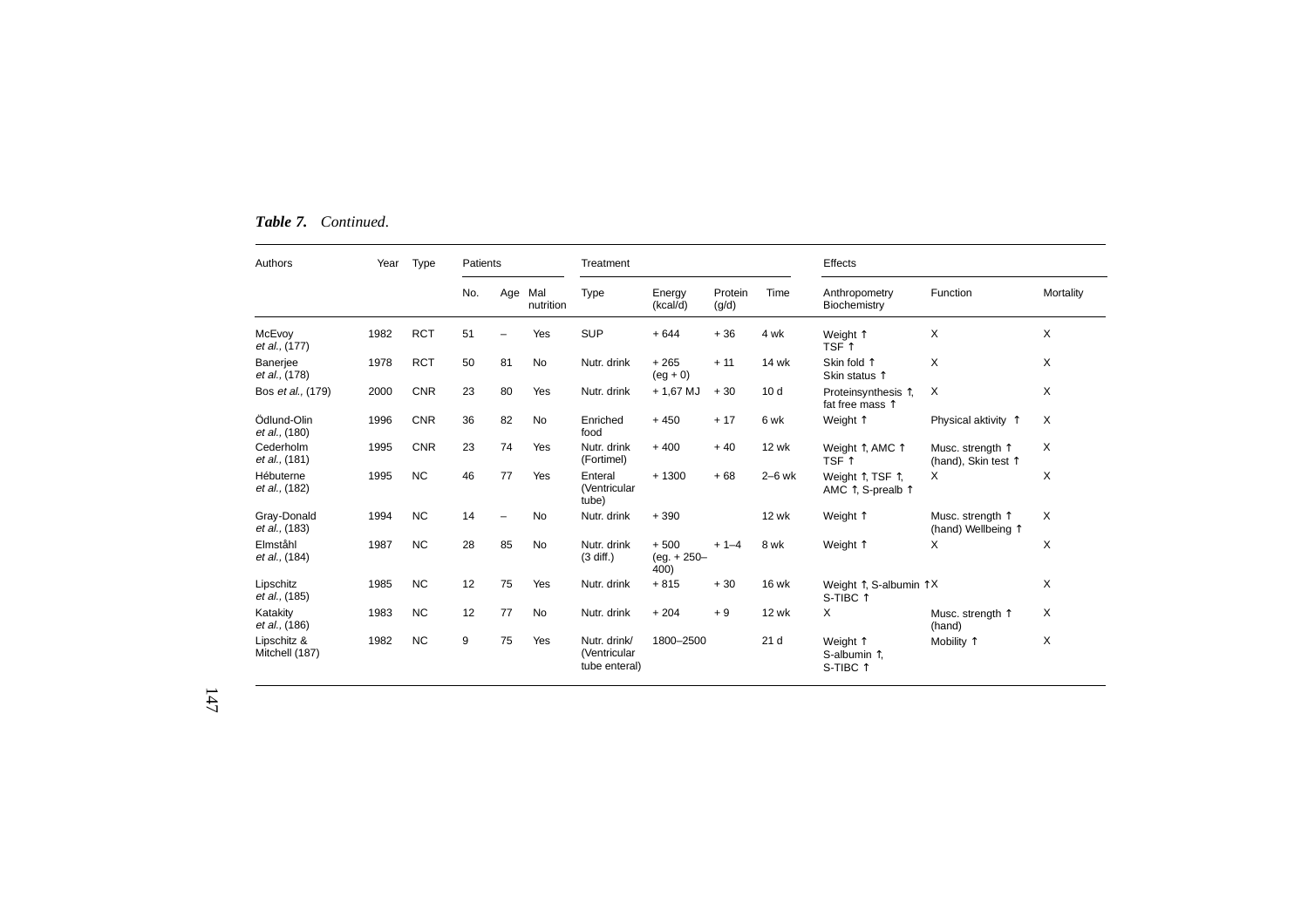# Discussion

### Basic vs. "medical" nutrition

As far as possible, recommendations for treatment should be based on the results of randomized controlled trials (RCT). But in some respects, nutritional treatment is an exception to that scientific rule. An adequate supply of nutrition is undeniably a precondition for the continuation of life in both healthy and unhealthy individuals, and there is no need for randomized studies to confirm this.

However, questions do arise concerning appropriate methods for administering and evaluating treatment for potential or established malnutrition. Apart from maintaining basic life-sustaining functions, nutritional treatment may also have "medical" significance.

Illness-related malnutrition is usually caused by the illness, itself, which can activate biochemical and physiological mechanisms that affect appetite, the structure of body tissues, and the ability of metabolic systems to process energy and nutrients. Such pathophysiological changes may be an adaptive and homeostatic.

As previously noted in this review of the literature, the current state of knowledge is in most cases inadequate to provide a solid scientific basis for guidelines and recommendations concerning the design of nutritional treatment.

### Methodological problems

It should be underlined that there are substantial methodological problems associated with the execution of randomized controlled studies of treatment, and with the interpretation and comparison of results. Definitions of malnutrition vary between studies, reflecting the fact that there is no generally accepted definition of the concept (see Part I, Chapter 2).

The interpretation of results is also complicated by the diversity of treatment methods, uncertainty as to whether the specified treatment has been properly carried out, the simultaneous application of other interacting measures, small and often heterogeneous samples, short treatment times, and lack of clinically relevant outcome variables. It should also be noted that malnutrition usually occurs together with chronic illnesses and catabolic processes whose natural courses are difficult to control. Positive effects may be difficult to detect in the typically complex situations of nutritional treatment.

In addition, the results of treatment are usually studied only at the group level. Thus, there is a great risk that positive effects among certain subgroups may not be observed, given that there are often wide variations in energy intake by the same individual and between different individuals.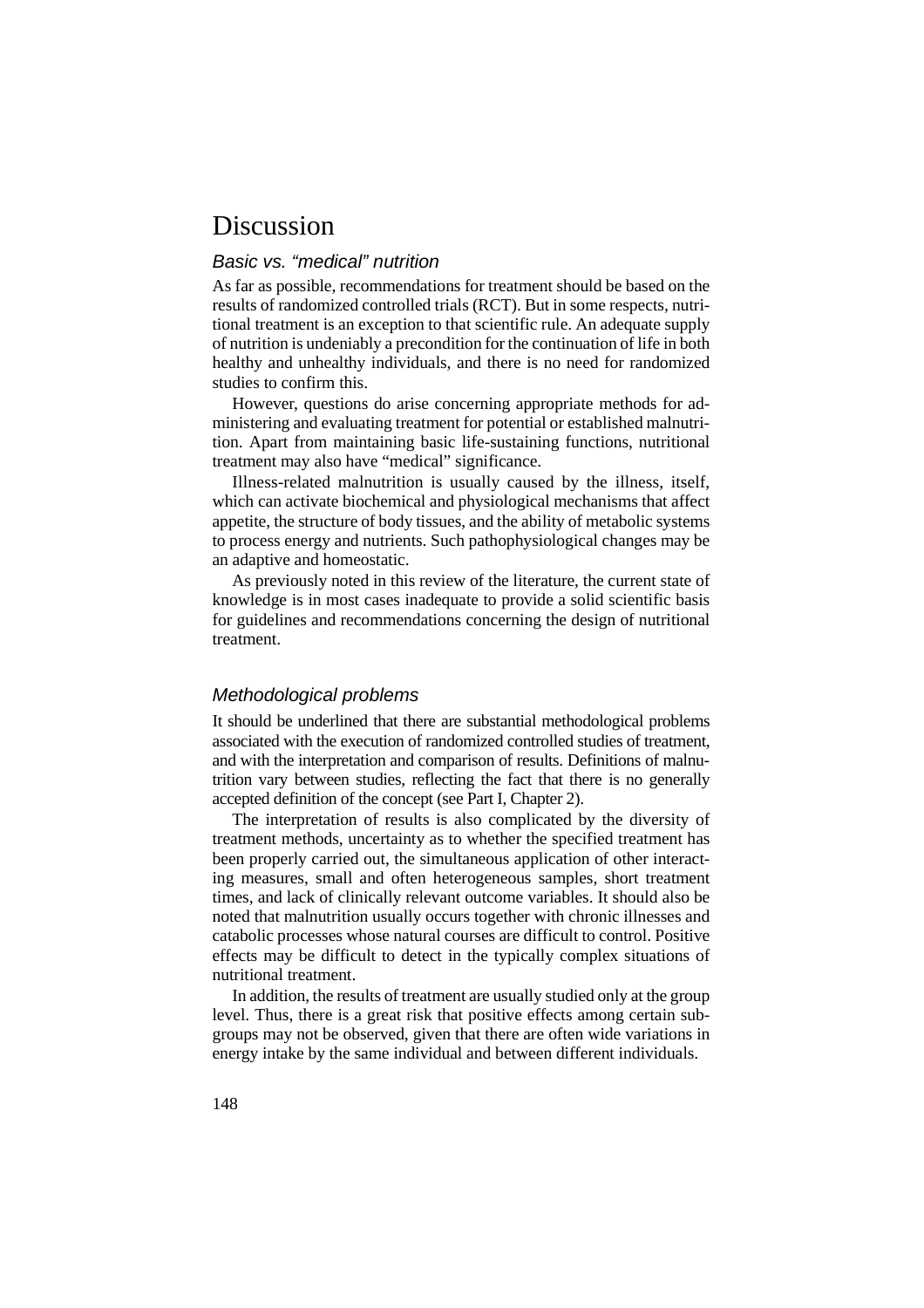### Structure & function

An important question to consider is the significance of treatment-induced increases in the values of anthropometric and/or biochemical variables. Weight loss and hypoalbuminemia are both strongly correlated with increased mortality of invalids. Since the causal relationships are often unclear, there is no guarantee that patients' functional capacity, prognosis or quality of life will improve as a result of nutritional treatment that increases the value of anthropometric variables such as body weight, or biochemical variables such as serum albumin.

Several studies have found that balanced nutritional treatment can influence physical constitution according to the following sequence: First, total body water increases, then fat, and finally lean body mass, i.e. muscle and protein (191, 192). An important objective of nutritional treatment is to restore lean body mass. However, many of the studies reviewed have found that nutritional treatment leads primarily to increased storage of fat. It is unclear whether this finding is of minor clinical relevance, or points to an indirect indicator of simultaneous anabolic muscular processes. On the other hand, improvements of clinical function need not be related to increased body weight, since nutritional treatment can more rapidly affect an organ's function than its size and mass (193).

The possibility cannot be excluded that an optimal supply of nutrition, provided by the means available today, has only a limited potential to improve the health of undernourished patients – especially if the condition is related to catabolic processes and increased energy use, rather than to reduced energy-protein intake. Physical training and pharmacological measures, both anabolic and anti-catabolic, may come to serve as supplementary treatment methods, for example to promote muscle growth. Studies in this area are currently in progress.

A potential weakness of most treatment studies is that total energy intake can seldom be reported. Nutritional treatment usually involves an additional 200–500 kcal of energy per day, which does not necessarily lead to a corresponding increase in total intake. Treatment with dietary supplements may suppress appetite and reduce intake of the normal diet (22, 27, 173, 184). Older patients vary in their ability to follow instructions for dietary supplements (171, 174). Large doses of liquid supplements have been reported to produce bloating and gas formation as side effects (22). But many studies have found that supplements or enrichment can increase total energy intake (66, 166, 169, 170, 180, 194).

#### Fat quality

Another uncertain factor is the extent to which the additional supply of fat has any effect on health, other than serving as a concentrated source of energy. At present, enriching the energy quotient of meals is usually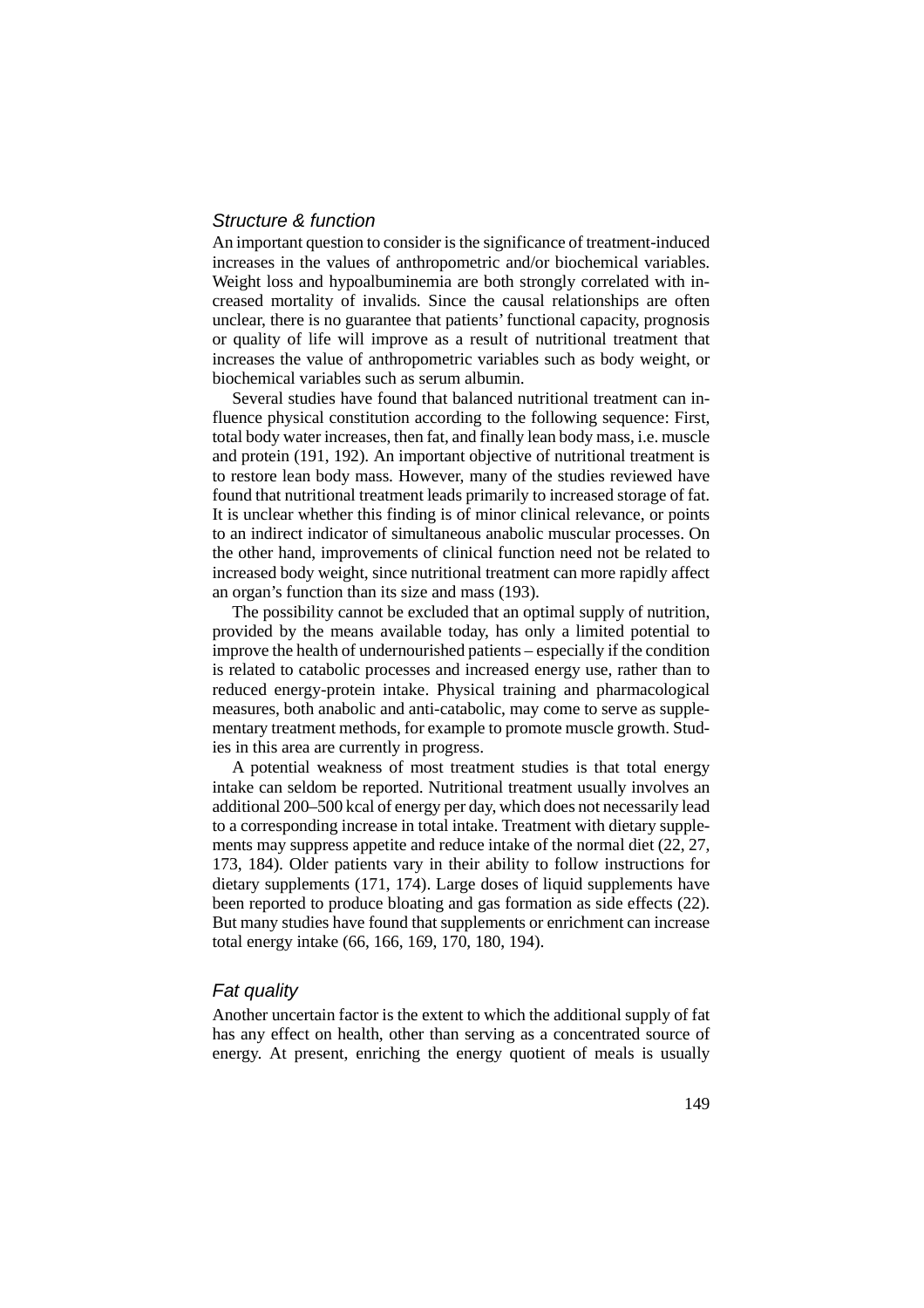achieved with additions of saturated fatty acids in the form of dairy products. The question of whether this leads to negative effects, such as increased thrombogen activity, needs to be investigated.

#### Research on standard health care

As a rule, treatment studies are conducted by specialized research groups under standardized conditions. Consequently, the results of that research cannot be applied to standard health-care treatment without reservation. This is illustrated by a six-month study of the routine administration and evaluation of artificial nutrition in a Scottish teaching hospital. The researchers found that prescriptions for nutritional treatment were neither adequate nor administered to patients according to prescription, and concluded that the supply of nutrition was insufficient (148).

In another example, a retrospective study of nursing homes found that dietary supplements were used as non-specific treatment for weight loss, without regard to diagnosis of underlying causes, and with no documentation of the amounts consumed or the outcome of treatment (195). Such findings underline the need to increase care personnel's knowledge and awareness of nutrition's significance, through education and the improvement of procedures.

### Conclusion

A total of 65 studies of nutritional treatment (32 RCT) have been reviewed, the majority of which involved orally administered liquid dietary supplements. Mortality benefits were noted in five of the studies (eight percent), functional improvements in 23 (35 percent), and anthropometric/biochemical improvements in 42 (65 percent). Six studies (nine percent) with control groups found no improvements. In no study were serious side effects observed.

Even though there are many uncertain factors relating to the reviewed studies, the available data indicate that dietary supplements, in the form of balanced-liquid or protein-rich drinks, can yield positive results in patients with existing or potential malnutrition connected with certain chronic illnesses.

A similar conclusion was reached by a recently published review and analysis of 32 studies involving a total of 2286 randomized patients who received dietary supplements orally or enteralally (196). There was no indication that the advantages of treatment were limited to special diagnostic groups. The most positive results of treatment have been reported for undernourished patients with chronic obstructive lung disease (improved breathing function), older women recovering from hip fractures (accelerated rehabilitation and correspondingly shorter time in care), and adequately nourished older persons with multiple illnesses (increased functional capacity).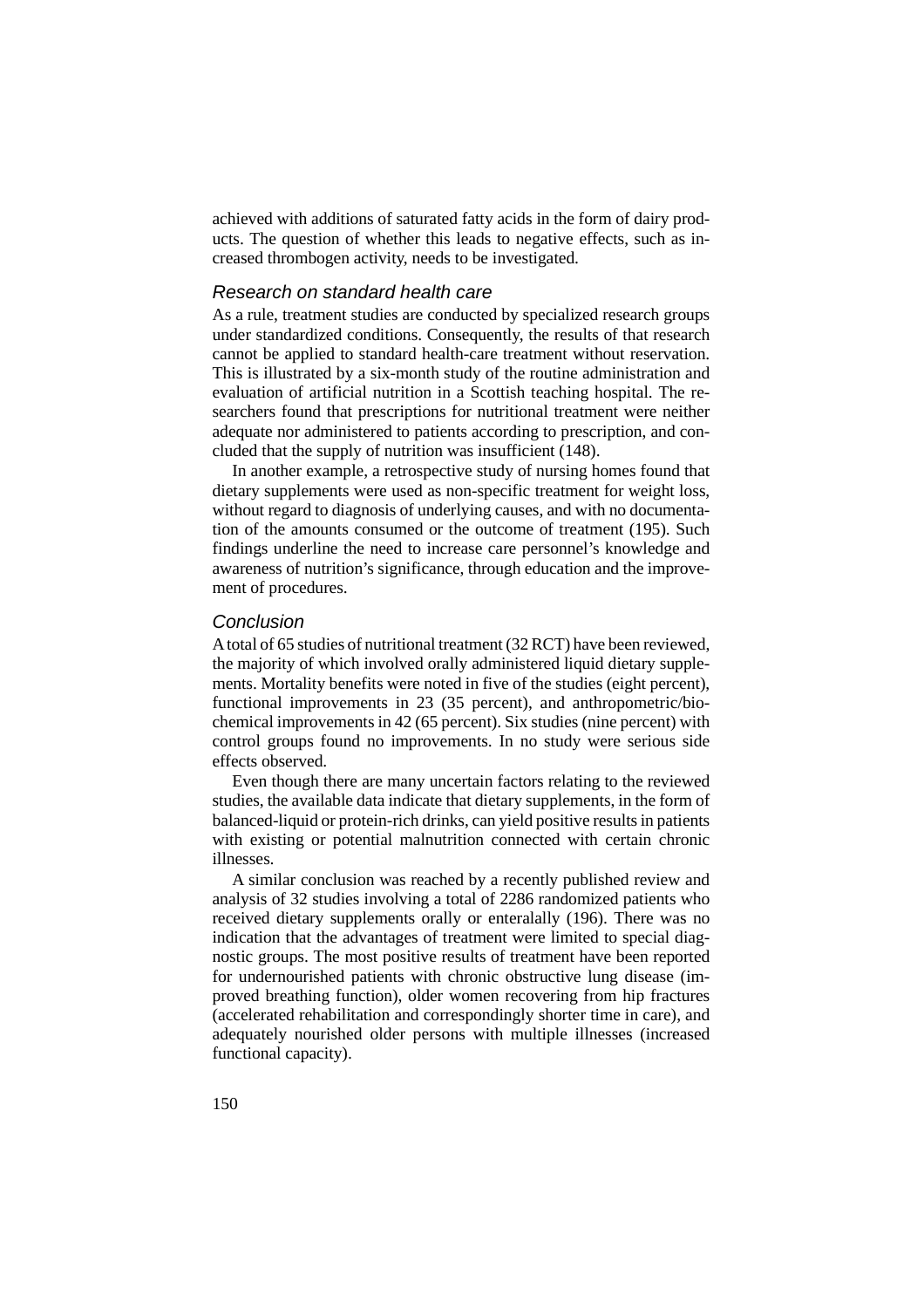However, the literature is not conclusive, and there is a lack of treatment studies for certain types of illness. The same general conclusion is drawn in two recently published articles (197, 198).

In accordance with the above-noted reviews and analyses, the authors also conclude that there is a great need for additional randomized, controlled long-term studies, preferably with the use of placebos, into the effects of structured programmes for the treatment of single and multiple illnesses in older patients. Apart from measuring the values of anthropometric and biochemical outcome variables, attention should be focused on clinically relevant measures of function such as morbidity, functional capacity, health-related quality of life, time in care and mortality.

There is an additional need for experimental studies and randomized treatment studies, in order to develop improved methods of treatment to impede catabolic processes while stimulating appetite and anabolic processes. It is also urgent to focus research on the development of nutritional treatment programmes that are integrated with other types of clinical treatment, and on the effects of long-term treatment in the patient's home environment.

# References

- 1. Wilson DO, Rogers RM, Hoffman RM. Nutrition and chronic lung disease. Am Rev Respir Dis 1985; 132: 1347–65.
- 2. Pape GS, Friedman M, Underwood LE, Clemmons DR. The effect of growth hormone on weight gain and pulmonary function in patients with chronic obstructive lung disease. Chest 1991; 99: 1495–500.
- 3. Schols AMWJ, Soeters PB, Dingemans AMC et al. Prevalence and characteristiscs of nutritional depletion in patients with stable COPD eligible for pulmonary rehabilitation. Am Rev Respir Dis 1993; 147: 1151–6.
- 4. Hunter AMB, Carey MA, Larsh HW. The nutritional status of patients with chronic obstructive lung disease. Am Rev Respir Dis 1981; 124: 376–81.
- 5. Ryan CF, Road JD, Buckley PA, Ross C, Whittaker JS. Energy balance in stable malnourished patients with chronic obstructive pulmonary disease. Chest 1993; 103: 1038–44.
- 6. Palange P, Forte S, Felli A, Galassetti P, Serra P, Carlone S. Nutritional state and exercise tolerance in patients with COPD. Chest 1995; 107: 1206–12.
- 7. Baarends EM, Schols AMWJ, Pannemans DLE, Westerterp KR, Wouters EFM. Total free living energy expenditure in patients with severe chronic obstructive pulmonary disease. Am J Respir Crit Care Med 1997; 155: 549–54.
- 8. Green JH, Muers MF. Comparisons between basal metabolic rate and dietinduced thermogenesis in different types of chronic obstructive pulmonary disease. Clin Sci 1992; 83: 109–16.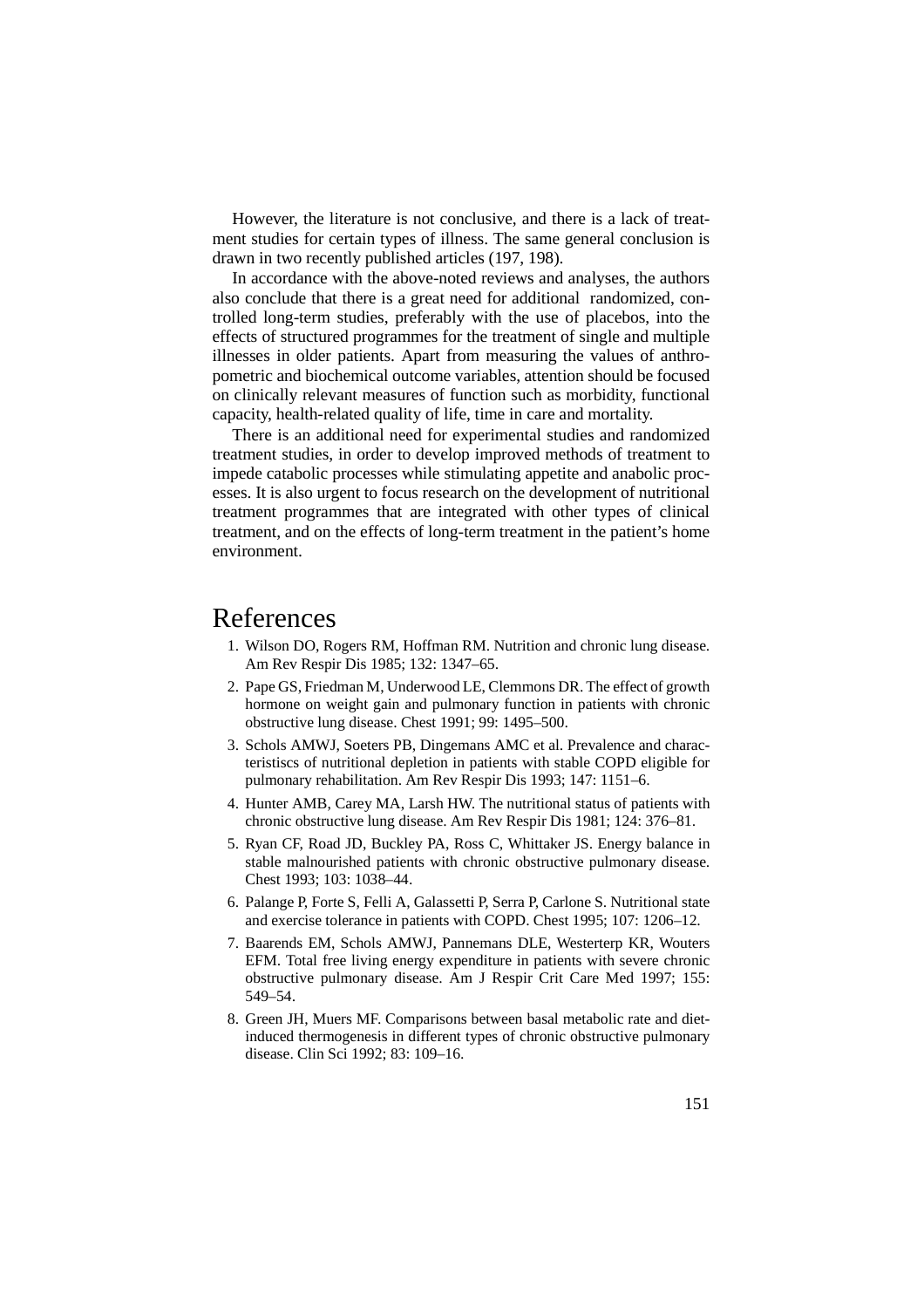- 9. Di Francia M, Barbier D, Mege JL, Orehek J. Tumor necrosis factor-alpha levels and weight loss in chronic obstructive pulmonary disease. Am J Respir Crit Care Med 1994; 150: 1453–5.
- 10. Schols A. TNF-alpha and hypermetabolism in chronic obstructive pulmonary disease. Clin Nutr 1999; 18: 255–7.
- 11. Nguyen LT, Bedu M, Caillaud D, Beaufrere B, Beaujon G, Vasson M-P, Coudert J, Ritz J. Increased resting energy expenditure is related to plasma TNF-alpha concentration in stable COPD patients. Clin Nutr 1999; 18: 269–274.
- 12. Engelen MPKJ, Schols AMWJ, Baken WC, Wesseling GJ, Wouters EFM. Nutrition depletion in relation to respiratory and peripheral skeletal muscle function in out-patients with COPD. Eur Respir J 1994; 7: 1793–7.
- 13. Schols AM, Slangen J, Volovics L, Wouters EF. Weight loss is a reversible factor in the prognosis of chronic obstructive pulmonary disease. Am J Respir Crit Care Med 1998; 157: 1791–8.
- 14. Wilson DO, Rogers RM, Wright EC, Anthonisen NR. Body weight in chronic obstructive pulmonary disease. Am Rev Respir Dis 1989; 139: 1435–8.
- 15. Vandenbergh E, Van de Woestijne KP, Gyselen A. Weight changes in the terminal stages of chronic obstructive pulmonary disease. Am Rev Respir Dis 1967; 95: 556–66.
- 16. Ganzoni A, Heilig P, Schonenberger K, Hugli O, Fitting JW, Brandii O. High-caloric nutrition in chronic obstructive lung disease. Schweiz Rundsch Med Prax 1994; 83: 13–6.
- 17. Rogers RM, Donahoe M, Costantino J. Physiologic effects of oral supplemental feeding in malnourished patients with chronic obstructive pulmonary disease. A randomized, control study. Am Rev Respir Dis 1992; 146: 1511–7.
- 18. Fuenzalida CE, Petty TL, Jones ML, Jarrett S, Harbeck RJ, Terry RW, Hambidge KM. The immune response to short-term nutritional intervention in advanced chronic obstructive pulmonary disease. Am Rev Respir Dis 1990; 142: 49–56.
- 19. Whittaker JS, Ryan CF, Buckley PA, Road JD. The effects of refeeding on peripheral and respiratory muscle function in malnourished chronic obstructive pulmonary disease patients. Am Rev Respir Dis 1990; 142: 283–8.
- 20. Otte KE, Ahlburg P, DAmore F, Stellfeld M. Nutritional repletion in malnourished patients with emphysema. J Parenteral Enteral Nutr 1989; 13: 152–6.
- 21. Efthimiou J, Fleming J, Gomes C, Spiro SG. The effect of supplementary oral nutrition in poorly nourished patients with chronic obstructive pulmonary disease. Am Rev Respir Dis 1988; 137: 1075–82.
- 22. Lewis MI, Belman MJ, Dorr-Uyemura L. Nutritional supplementation in ambulatory patients with chronic obstructive pulmonary disease. Am Rev Respir Dis 1987; 135: 1062–8.
- 23. Ferreira IM, Verreschi IT, Nery LE, Goldstein RS, Zamel N, Brooks D, Jardim JR. The influence of 6 months of oral anabolic steroids on body mass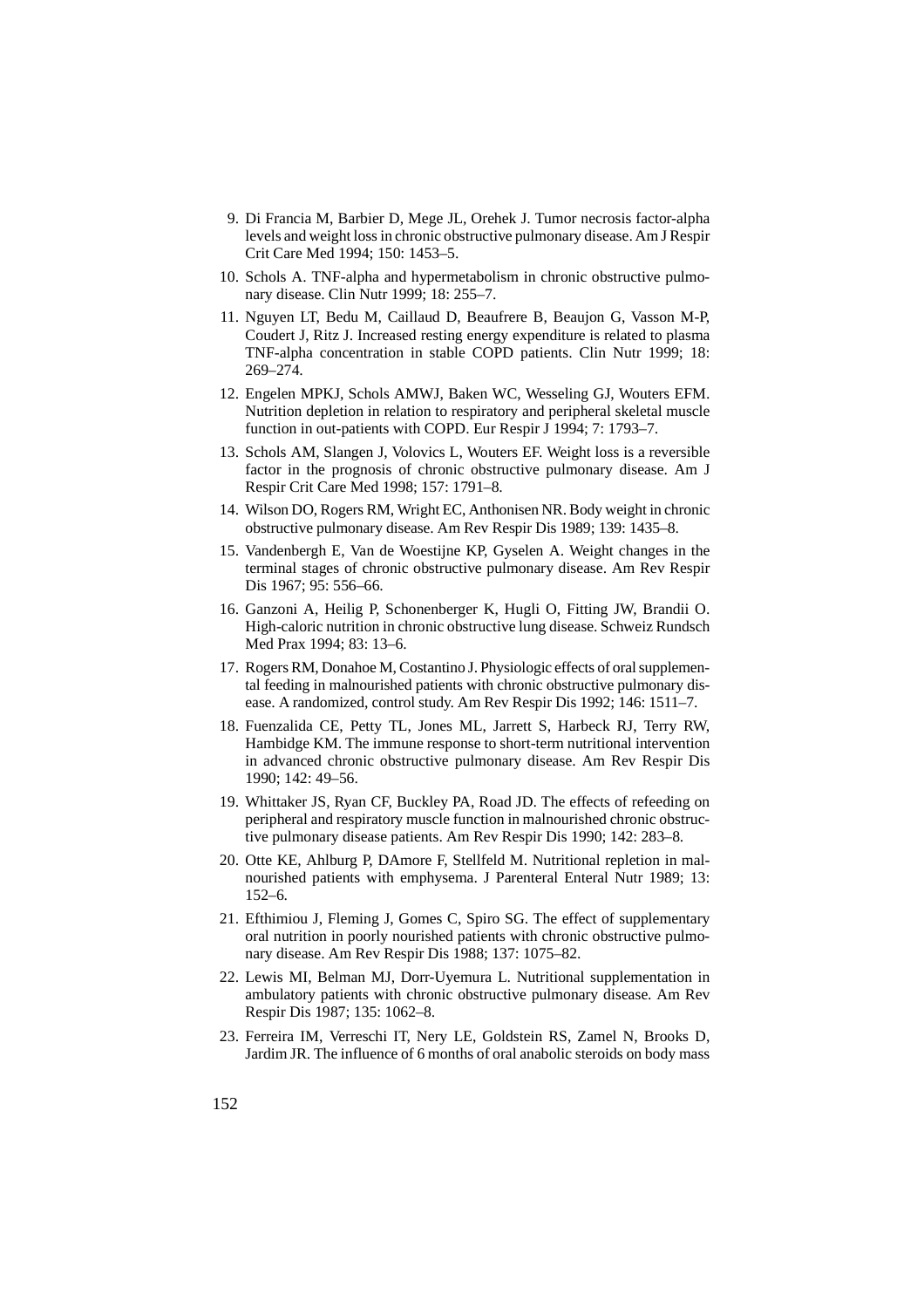and respiratory muscles in undernourished COPD patients. Chest 1998; 114: 19–28.

- 24. Burdet L, de Muralt B, Schutz Y, Pichard C, Fitting J-W. Administration of growth hormone to underweight patients with chronic obstructive pulmonary disease. A prospective, randomized, controlled study. Am J Crit Care Med 1997; 156: 1800–6.
- 25. Schols AM, Soeters PB, Mostert R, Pluymers RJ, Wouters EFM. Physiologic effects of nutritional support and anabolic steroids in patients with chronic obstructice pulmonary disease. A placebo-controlled randomized trial. Am J Respir Crit Care Med 1995; 152:1268–74.
- 26. Saudny-Unterberger H, Martin JG, Gray-Donald K. Impact of nutritional support on functional status during an acute exacerbation of chronic obstructive pulmonary disease. Am J Respir Crit Care Med 1997; 156: 794–9.
- 27. Knowles JB, Fairbarn MS, Wiggs BJ, Chan-Yan C, Pardy RL. Dietary supplementation and respiratory muscle performance in patients with COPD. Chest 1988; 93: 977–83.
- 28. Sridhar MK, Galloway A, Lean MEJ, Banham SW. An out-patient nutritional supplementation programme in COPD patients. Eur Respir J 1994; 7: 720–4.
- 29. Pittman JG, Cohen P. The pathogenesis of cardiac cachexia. N Engl J Med 1964; 271: 403–9.
- 30. Pittman JG, Cohen P. The pathogenesis of cardiac cachexia (concluded). N Engl J Med 1964; 271: 453–60.
- 31. Blackburn GL, Gibbons GW, Bothe A, Benotti PN, Harken DE, McEnany TM. Nutritional support in cardiac cachexia. J Thorac Cardiovasc Surg 1977; 73: 489–96.
- 32. Heymsfield SB, Smith J, Redd S, Whitworth Jr HB. Nutritional support in cardiac failure. Surg Clin North Am 1981; 61: 635–52.
- 33. Carr JG, Stevenson LW, Walden JA, Heber D. Prevalence and hemodynamic correlates of malnutrition in severe congestive heart failure secondary to ischemic or idiopathic dilated cardiomyopathy. Am J Cardiol 1989; 63: 709–13.
- 34. Cederholm T, Hellström K. Nutritional status in recently hospitalized and free-living elderly subjects. Gerontology. 1992; 38: 105–10.
- 35. Cederholm T, Jägrén C, Hellström K. Nutritional status and performance capacity in internal medical patients. Clin Nutr 1993; 12: 8–14.
- 36. Broqvist M, Arnqvist H, Dahlström U, Larsson J, Nylander E, Permert J. Nutritional assessment and muscle energy metabolism in severe chronic congestive heart failure – effects of long-term dietary supplmentation. Eur Heart J 1994; 15: 1641–50.
- 37. Anker S, Coats A. Cardiac Cachexia. A syndrome with impaired survival and immune and neuroendocrine activation. Chest 1999; 115: 836–847.
- 38. Berkowitz D, Croll MN, Likoff W. Malabsorption as a complication of congestive hear failure. Am J Cardiol 1963; 11: 43–7.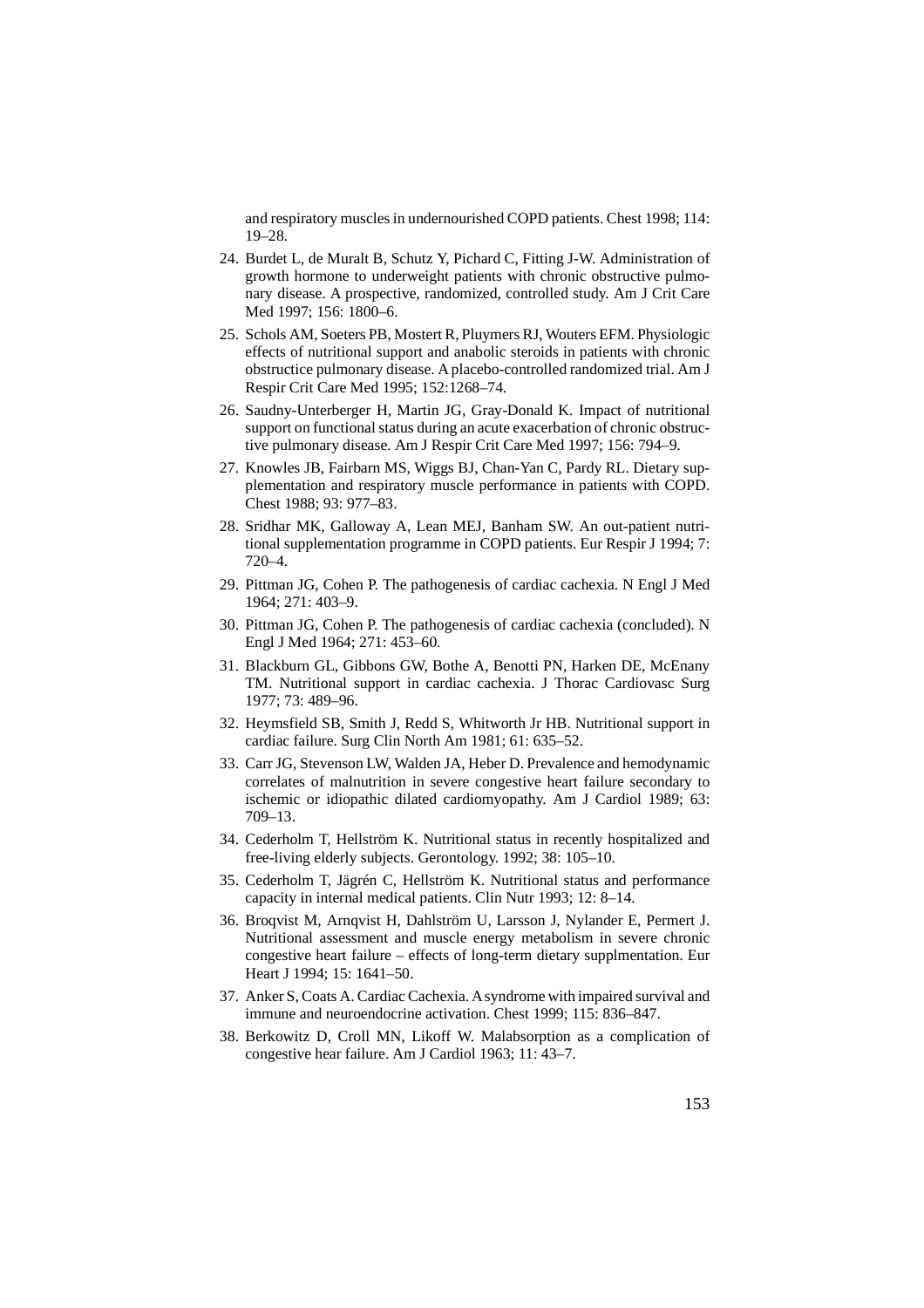- 39. Webb JG, Kiess MC, Chan-Yan CC. Malnutrition and the heart. Can Med Ass J 1986; 135: 753–8.
- 40. Riley M, Elborn JS, McKane WR, Bell N, Stanford CF, Nicholls DP. Resting energy expenditure in chronic cardiac failure. Clin Sci 1991; 80: 633–9.
- 41. Freeman LM, Roubenoff R. The nutrition implications of cardiac cachexia. Nutr Rev 1994; 52: 340–7.
- 42. Levine B, Kalman J, Mayer L, Fillit HM, Packer M. Elevated circulating levels of tumor necrosis factor in severe chronic heart failure. N Engl J Med 1990; 323: 236–41.
- 43. McMurray J, Abdullah I, Dargie HJ, Shapiro D. Increased concentrations of tumour necrosis factor in"cachectic" patients with severe chronic heart failure. Br Heart J 1991; 66: 356–8.
- 44. Anker SD, Volterrani M, Egerer KR, Felton CV, Kox, Poole-Wilson PA, Coats AJ. Tumour necrosis factor alpha as a predictor of impaired peak leg blood flow in patients with chronic heart failure. Quart J Med 1998: 91: 199–203.
- 45. Poehlman ET, Scheffers J, Gottlieb SS, Fisher ML, Vaitekevicius P. Increased resting metabolic rate in patients with congestive heart failure. Ann Int Med 1994; 121: 860–2.
- 46. Davis D, Baily R, Zelis R. Abnormalities in systemic norepinephrine kinetics in human congestive heart failure. Am J Physiol 1988; 254: E760–6.
- 47. Toth MJ, Gottlieb SS, Goran MI, Fisher ML, Poehlman ET. Daily energy expenditure in free-living heart failure patients. Am J Physiol. 1997;272: E469–75.
- 48. Heymsfield SB, Bethel RA, Ansley JD, Gibbs DM, Felner JM, Nutter DO. Cardiac abnormalities in cachectic patients before and during nutritional repletion. Am Heart J 1978; 95: 584–94.
- 49. Chhetri MK, Panja M, Pahari D. Systolic time intervals in adult malnutrition. J Assoc Physicians India 1982; 30: 875–846.
- 50. Pointdexter SM, Dear WE, Dudrick SJ. Nutrition in congestive heart failure. Nutr Clin Pract 1986; 1: 83–8.
- 51. Cederholm T, Jägrén C, Hellström K. Outcome of protein-energy malnutrition in elderly medical patients. Am J Med 1995; 98: 67–74.
- 52. Anker S, Ponikowski P, Varney S et al.. Wasting as independent risk factor of survival in chronic heart failure. Lancet 1997; 349: 1050–53.
- 53. Heymsfield SB, Casper K. Congestive heart failure: clinical management by use of continuous nasoenteric feeding. Am J Clin Nutr 1989; 50: 539–44.
- 54. Klein LW, Visocan BJ. The role of restriction of sodium intake in the treatment of heart failure in the elderly. J Am Geriatr Soc 1984; 32: 353–5.
- 55. Axelsson K, Asplund K, Norberg A, Alafuzoff I. Nutritional status in patients with acute stroke. Acta Med Scand 1988; 224: 217–24.
- 56. Unosson M, Ek AC, Bjurulf P, von Schenck H, Larsson J. Feeding dependence and nutritional status after acute stroke. Stroke 1994; 25: 366–71.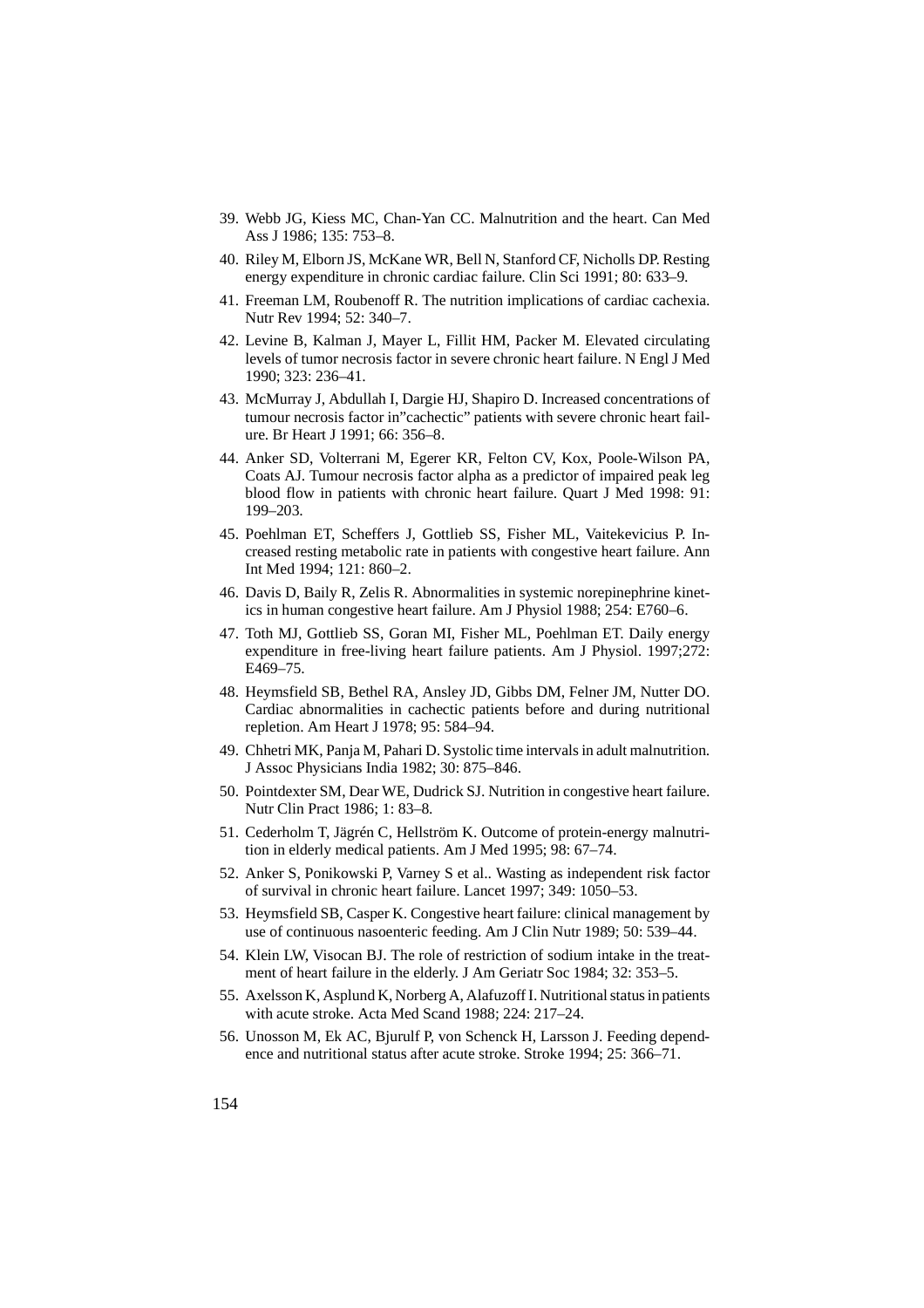- 57. Davalos A, Ricart W, Gonzalez-Huix F, Soler S, Marrugat J, Molins A, Suner R, Genis D. Effect of malnutrition after acute stroke on clinical outcome. Stroke 1996; 27: 1028–32.
- 58. Axelsson K, Asplund K, Norberg A, Eriksson S. Eating problems and nutritional status during hospital stay of patients with severe stroke. J Am Diet Assoc 1989; 89: 1092–6.
- 59. Finestone HM, Greene-Finestone LS, Wilson ES, Teasell RW. Malnutrition in stroke patients on the rehabilitation service and at follow-up: prevalence and predictors. Arch Phys Med Rehabil 1995; 76: 310–6.
- 60. Gordon C, Hewer RL, Wade D. Dysphagia in acute stroke. Br Med J 1987; 295: 411–4.
- 61. Gariballa SE, Sinclair AJ. Assessment and treatment of nutritional status in stroke patients. Postgrad Med J 1998; 74: 395–9.
- 62. Barer DH . The natural history and functional consequences of dysphagia after hemispheric stroke. J Neurol Neurosurg Psychiatry 1989: 52: 236–41.
- 63. Hayes JC. Current feeding policies for patients with stroke. Br J Nurs 1998; 7:580–8.
- 64. Gariballa SE, Parker SG, Taub N, Castleden M. Nutritional status of hospitalized acute stroke patients. Br J Nutr 1998; 79: 481–7.
- 65. Gariballa SE, Parker SG, Taub N, Castleden CM. Influence of nutritional status on clinical outcome after acute stroke. Am J Clin Nutr 1998;68:275–81.
- 66. Gariballa SE, Parker SG, Taub N, Castleden CM. A randomized controlled single-blind trial of nutritional supplementation after acute stroke. J Parenteral Enteral Nutr 1998; 22: 315–19.
- 67. Norton B, Homer-Ward M, Donnelly MT, Long RG, Holmes GK. A randomised prospective comparison of percutaneous endoscopic gastrostomy and nasogastric tube feeding after acute dysphagic stroke. Br Med J 1996; 312: 13–6.
- 68. Wanklyn P, Cox N, Belfield P. Outcome in patients who require a gastrostomy after stroke. Age Ageing 1995; 24: 510–4.
- 69. Nyswonger GD, Helmchen RH. Early enteral nutrition and length of stay in stroke patients. J Neurosci Nurs 1992; 24: 220–3.
- 70. Elmstahl S, Bulow M, Ekberg O, Petersson M, Tegner H. Treatment of dysphagia improves nutritional conditions in stroke patients. Dysphagia 1999; 14: 61–6.
- 71. Bath PMW, Bath FJ, Smithard DG. Interventions for dysphagia in acute stroke. The Cochrane Library 1999.
- 72. Sandman P-O, Adolfsson R, Nygren C, Hallmans G, Winblad B. Nutritional status and dietary intake in institutionalized patients with Alzheimers disease and multiinfarct dementia. J Am Geriatr Soc 1987; 35: 31–38.
- 73. Burns A, Marsh A, Bender DA. Dietary intake and clinical, anthropometric and biochemical indices of malnutrition in elderly demented patients and non-demented subjects. Psychol Med 1989; 19; 383–91.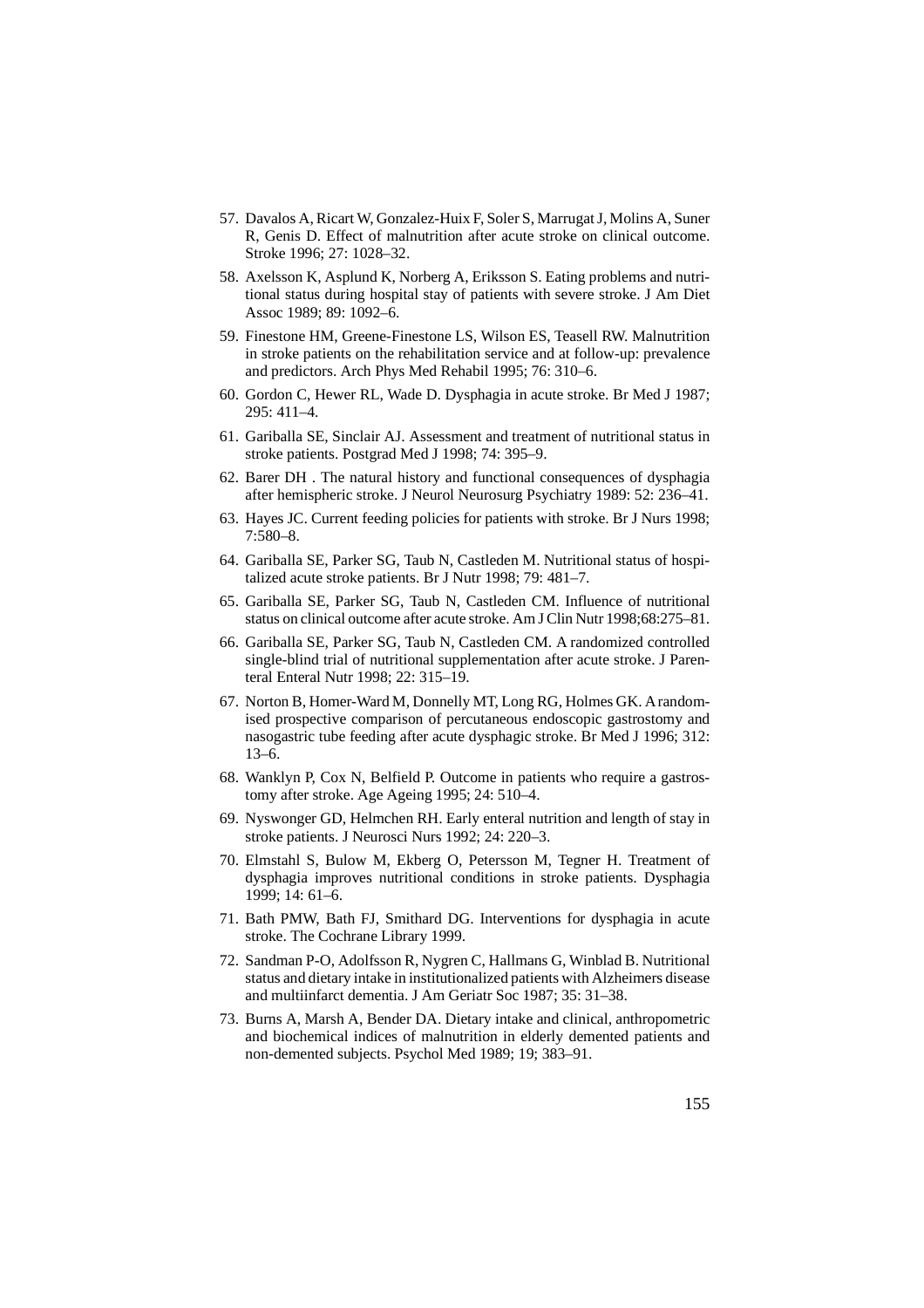- 74. Carver AD, Dobson AM. Effects of dietary supplementation of elderly demented hospital residents. J Hum Nutr Diet 1995; 8: 389–94.
- 75. Singh S, Mulley GP, Losowsky MS. Why are Alzheimer patients thin? Age Ageing 1988; 17: 21–8.
- 76. Gray GE. Nutrition and dementia. J Am Diet Assoc 1989; 89: 1795–1802.
- 77. Norberg A, Hirschfeld M, Davidson B, Davis A, Lauri S, Lin JY, Phillips L, Pittman E, Vander Laan R, Ziv L. Ethical reasoning concerning the feeding of severely demented patients: an international perspective. Nurs Ethics 1994; 1: 3–13.
- 78. Winograd CH, Jacobson DH, Butterfield GE, Cragen E, Edler LA, Taylor BS, Yesavage JA. Nutritional intake in patients with senile dementia of the Alzheimer type. Alzheim Dis Assoc Disord 1991; 5: 173–80.
- 79. Hu TW, Huang LF, Cartwright WS. Evaluation of the costs of caring for the senile demented elderly: a pilot study. Gerontologist 1986; 26: 158–63.
- 80. Barrett-Connor E, Edelstein SL, Corey-Bloom J, Wiederholt WC. Weight loss precedes dementia in community-dwelling older adults. J Am Geriatr Soc 1996; 44: 1147–52.
- 81. Rheaume Y, Riley ME, Volcier L. Meeting nutritional needs of Alzheimer patients who pace constantly. J Nutr Elderly 1987; 7:43–52.
- 82. Donaldson KE, Carpenter WH, Toth MJ, Goran MI, Newhouse P, Poehlman ET. No evidence for a higher resting metabolic rate in noninstitutionalized Alzheimer's disease patients. J Am Geriatr Soc 1996; 44: 1232–4.
- 83. Wolf-Klein GP, Silverstone FA, Lansey SC, Tesi D, Ciampaglia C, O'Donnell M, Galkowski J, Jaeger A, Wallenstein S, Leleiko NS. Energy requirements in Alzheimer's disease patients. Nutrition 1995; 11: 264–8.
- 84. Poehlman ET, Toth MJ, Goran MI, Carpenter WH, Newhouse P, Rosen CJ. Daily energy expenditure in free-living non-institutionalized Alzheimer's patients: a doubly labeled water study. Neurology 1997; 48: 997–1002.
- 85. Finley B. Nutritional needs of the person with Alzheimers disease: Practical approaches to quality care. J Am Diet Assoc 1997; 97: 177–80.
- 86. Eikelenboom P, Veerhuis R. Alzheimer's disease and inflammation: a review of cellular and therapeutic mechanisms. Clin Exp Pharmacol Physiol 2000; 27:1–8.
- 87. Halliday G, Robinson SR, Shepherd C, Kril J. The importance of inflammatory mechanisms for the development of Alzheimer's disease. Exp Gerontol 1999; 34:453–61.
- 88. Fillit H, Ding W, Buee L, Kalman J, Altstiel L, Lawlor B, Wolf-Klein G. Elevated circulating tumor necrosis factor levels in Alzheimers disease. Neurosci Lett 1991; 129: 318–20.
- 89. Tarkowski E, Blennow K, Wallin A, Tarkowski A. Intracerebral production of tumor necrosis factor-alpha, a local neuroprotective agent, in Alzheimer disease and vascular dementia. J Clin Immunol 1999; 19: 223–30.
- 90. Garlind A, Brauner A, Höjeberg B, Basun H, Schultzberg M. Soluble interleukin-1 receptor type II levels are elevated in cerebrospinal fluid in Alzheimers disease patients. Brain Res 1999; 826: 112–16.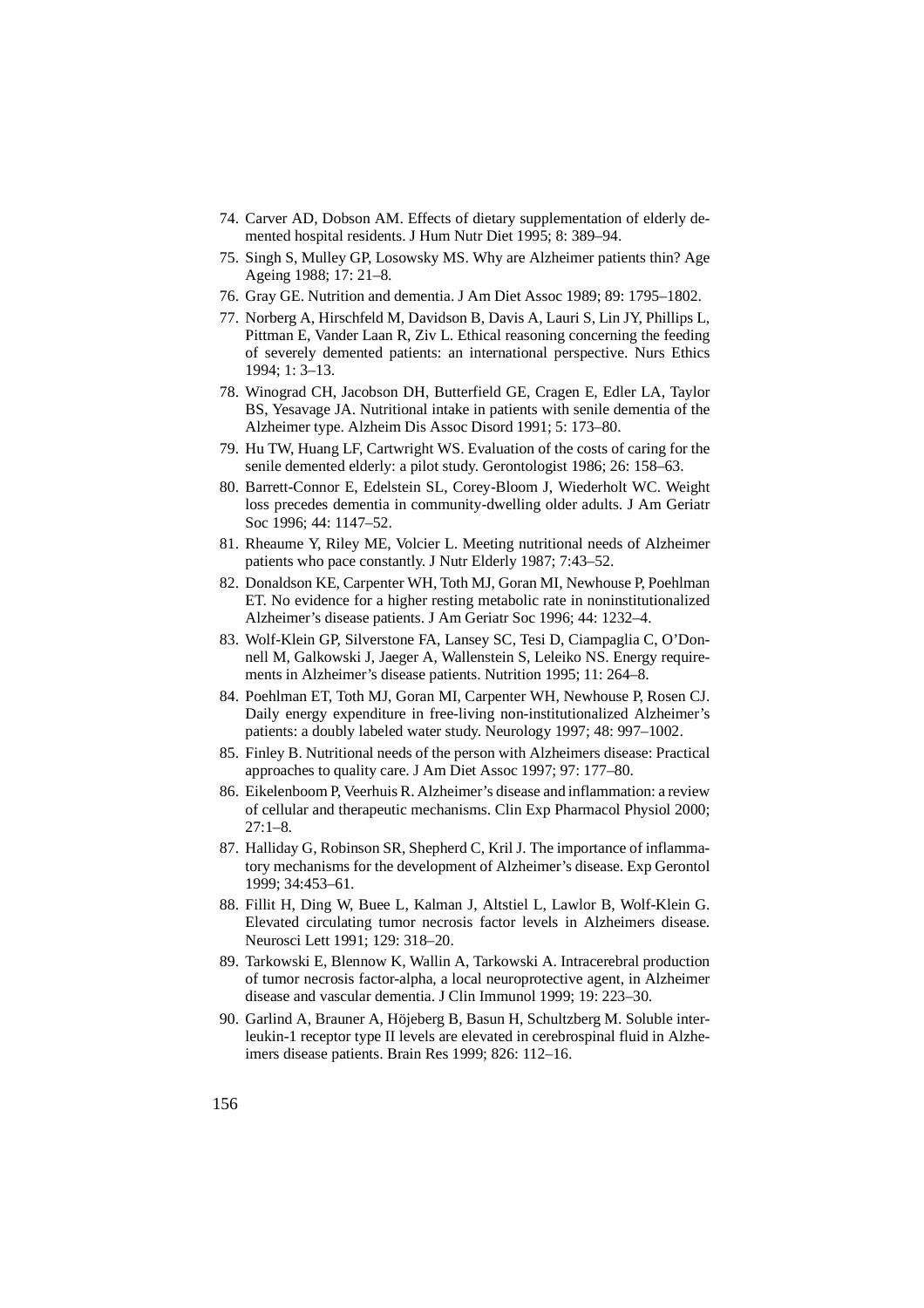- 91. Chouinard J, Lavigne E, Villeneuve C. Weight loss, dysphagia and outcome in advanced dementia. Dysphagia 1998; 13. 151–5.
- 92. White H, Pieper C, Schmader K. The association of weight change in Alzheimer's disease with severity of disease and mortality: a longitudinal analysis. J Amer Ger Soc 1998; 46: 1223–7.
- 93. Mitchell S, Kiely D, Lipsitz L. The risk factors and impact on survival of feeding tibe placement in nursing home residents with severe cognitive impairment. Arch Intern Med 1997; 157: 327–32.
- 94. Dreblow DM, Anderson CF, Moxness K. Nutritional assessment of orthopedic patients. Mayo Clin Proc 1981; 56: 51–4.
- 95. Lumbars M, Driver L, Howland R, Older M, Williams C. Nutritional status and clinical outcome in elderly female surgical orthopedic patients Clin Nutr 1996; 15: 101–7.
- 96. Ponzer S, Tidermark J, Brismar K, Söderqvist A, Cederholm T. Nutritional status, insulin-like growth factor-1 and quality of life in elderly women with hip fracture. Clin Nutr 1999; 18: 241–46.
- 97. Bruun LI, Bosaeus I, Bergstad I, Nygaard K. Prevalence of malnutrition in surgical patients: evaluation of nutritional support and documentation. Clin Nutr 1999;18:141–7.
- 98. Vellas BJ, Wayne SJ, Romero LJ, Baumgartner RN, Garry PJ. Fear of falling and restriction of mobility in elderly fallers. Age Ageing 1997; 26: 189–93.
- 99. Lotz JC, Hayes WC. The use of quantitative computed tomography to estimate risk of fracture of the hip from falls. J Bone Joint Surg 1990;72A:689– 700.
- 100. Cummings SR, Nevitt MC, Browner WS et al.. Risk factors for hip fracture in white women. N Engl J Med 1995; 332: 767–73.
- 101. Schurch MA, Rizzoli R, Slosman D, Vadas L, Vergnaud P, Bonjour JP. Protein supplements increase serum insulin-like growth factor-I levels and attenuate proximal femur bone loss in patients with recent hip fracture. A randomized, double-blind, placebo-controlled trial. Ann Intern Med 1998; 128: 801–9.
- 102. Sullivan DH, Nelson CL, Bopp MM, Puskarich-May CL, Walls RC. Nightly enteral nutrition support of elderly hip fracture patients: a phase I trial. J Am Coll Nutr 1998; 17: 155–61.
- 103. Tkatch L, Rapin CH, Rizzoli R, Slosman D, Nydegger V, Vasey H, Bonjour JP. Benefits of oral protein supplementation in elderly patients with fracture of the proximal femur. J Am Coll Nutr 1992; 11: 519–25.
- 104. Delmi M, Rapin CH, Bengoa JM, Delmas PD, Vasey H, Bonjour JP. Dietary supplementation in elderly patients with fractured neck of the femur. Lancet 1990; 335: 1013–6.
- 105. Williams CM, Driver LT, Older J, Dickerson JW. A controlled trial of sipfeed supplements in elderly orthopaedic patients. Eur J Clin Nutr 1989; 43: 267–74.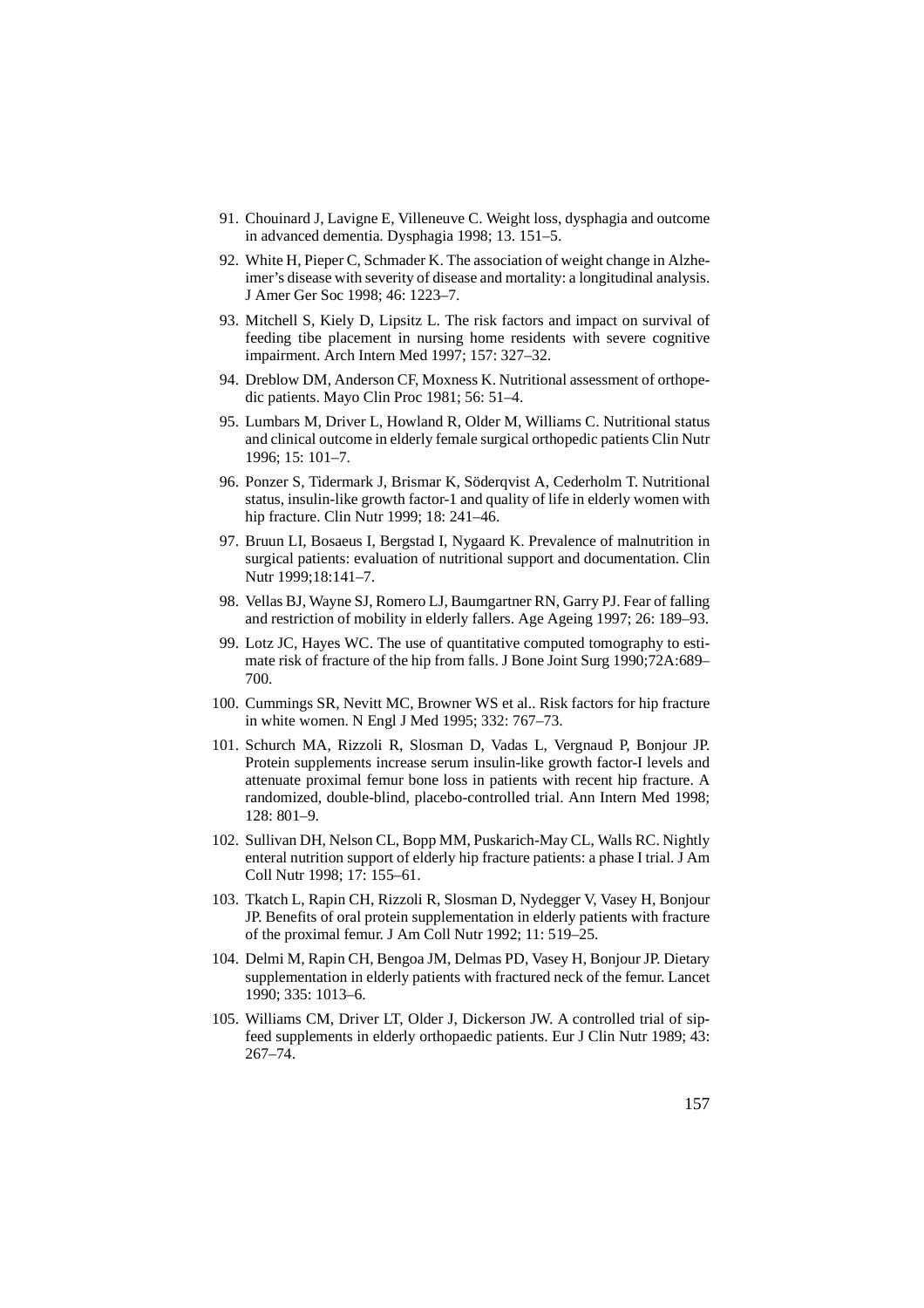- 106. Bastow MD, Rawlings J, Allison SP. Benefits of supplementary tube feeding after fractured neck of femur: a randomised controlled trial. Br Med J 1983; 287: 1589–92.
- 107. Sloan JP, Wing P, Dian L, Meneilly GS. A pilot study of anabolic steroids in elderly patients with hip fractures. J Am Geriatr Soc 1992; 40: 1105–11.
- 108. Avenell A, Handoll HHG. Nutritional supplementation for hip fracture aftercare in the elderly. Cochrane Library 1999.
- 109. Bilbrey GL, Cohen TL. Identification and treatment pf protein calorie malnutrition in chronic hemodialysis patients. Dial Transplant 1989; 18: 669–700.
- 110. Young GA, Kopple JD, Lindholm B, Vonesh EF, De Vecchi A, Scalamogna A, Castelnova C, Oreopoulos DG, Anderson GH, Bergstrom J, et al.. Nutritional assessment of continuous ambulatory peritoneal dialysis patients: an international study. Am J Kidney Dis 1991; 17: 462–71.
- 111. Cianciaruso B, Brunori G, Traverso G, Panarello G, Enia G, Strippoli P, de Vecchi A, Querques M, Viglino E, Vonesh E et al.. Nutritional status in the elderly patient with uremia. Nephrol Dial Transplant 1995; 10 Suppl. 6: 65–8.
- 112. Ikizler TA, Hakim RM. Nutrition in end-stage renal disease. Kidn Int 1996; 50: 343–357.
- 113. Hakim RM, Levin N. Malnutrition in hemodialysis patients. Am J Kidney Dis 1993; 21: 125–37.
- 114. Walser M. Does prolonged protein restriction preceding dialysis lead to protein malnutrition at the onset of dialysis? Kidney Int 1993; 44: 1139–44.
- 115. Stenvinkel P, Heimburger O, Paultre F, Diczfalusy U, Wang T, Berglund L, Jogestrand T. Strong association between malnutrition, inflammation, and atherosclerosis in chronic renal failure. Kidney Int 1999; 55: 1899–1911.
- 116. Bergström J. Why are dialysis patients malnourished? Am J Kidn Dis 1995; 26: 229–41.
- 117. Ballmer PE, Imoberdorf R. Influence of acidosis on protein metabolism. Nutrition 1995; 11: 462–8.
- 118. Monteon FJ, Laidlaw SA, Shaib JK, Kopple JD. Energy expenditure in patients with chronic renal failure. Kidney Int 1986; 30: 741–7.
- 119. Schneeweiss B, Graninger W, Stockenhuber F, Druml W, Ferenci P, Eichinger S, Grimm G, Laggner AM, Lenz K. Energy metabolism in acute and chronic renal failure. Am J Clin Nutr 1990; 52: 596–601.
- 120. Harty J, Conway L, Keegan M, Curwell J, Venning M, Campbell I, Gokal R. Energy metabolism during CAPD: a controlled study. Adv Perit Dial 1995; 11: 229–33.
- 121. Ikizler TA, Wingard RL, Sun M, Harvell J, Parker RA, Hakim RM. Increased energy expenditure in hemodialysis patients. J Am Soc Nephrol 1996; 7: 2646–53.
- 122. Kopple JD. Dietary protein and energy requirements in ESRD patients. Am J Kidney Dis 1998; 32:S97–S104.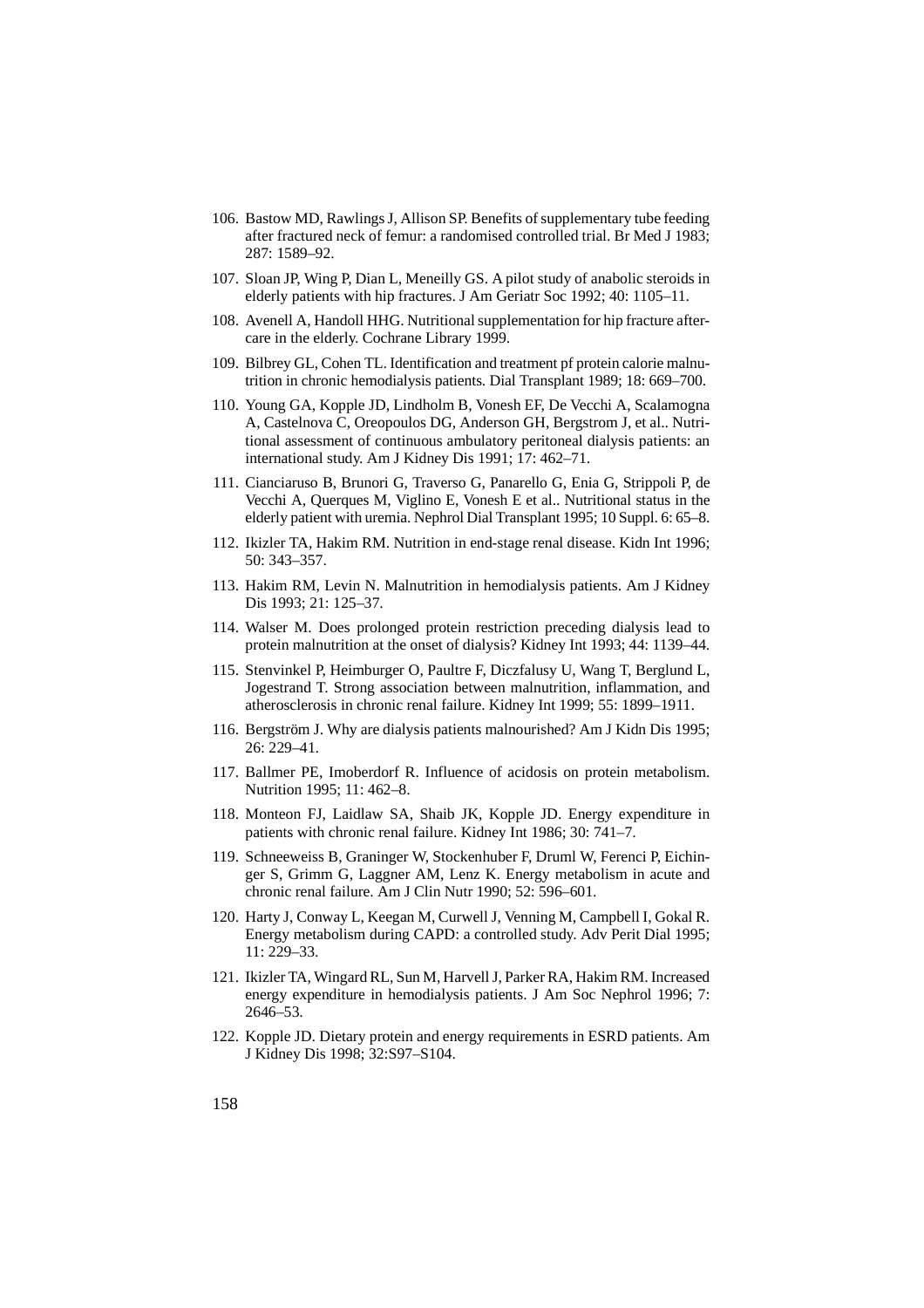- 123. Acchiardo SR, Moore LW, Latour PA. Malnutrition as the main factor in morbidity and mortality of hemodialysis patients. Kidney Int 1983; 24, suppl 16: S199–S203.
- 124. Klahr S, Alleyne GAO. Effects of chronic protein-calorie malnutrition of the kidney. Kidney Int 1973; 3: 129–41.
- 125. Tietze IN, Pedersen EB. Effect of fish protein supplementation on amino acid profile and nutritional status in haemodialysis patients. Nephrol Dial Transplant 1991; 6: 948–54.
- 126. Chertow GM, Ling J, Lew NL, Lazarus JM, Lowrie EG. The association of intradialytic parenteral nutrition administration with survival in hemodialysis patients. Am J Kidney Dis 1994; 24: 912–20.
- 127. Capelli JP, Kushner H, Camiscioli TC, Chen S-M, Torres MA. Effect of intradialytic parenteral nutrition on mortality rates in end-stage renal disease care. Am J Kidney Dis 1994; 23: 808–16.
- 128. Hecking E, Kohler H, Zobel R, Lemmel EM, Mader H, Opferkuch W, Prellwitz W, Keim HJ, Muller D. Treatment with essential amino acids in patients on chronic hemodialysis: a double blind cross-over study. Am J Clin Nutr 1978; 31: 1821–6.
- 129. Milano MC, Cusumano AM, Navarro ET, Turín M. Energy supplementation in chronic hemodialysis patients with moderate and severe malnutrition. J Renal Nutr 1998; 8: 212–7.
- 130. Elias RA, McArdle AH, Gagnon RF. The effectiveness of protein supplementation on the nutritional management of patients on CAPD. Adv Perit Dial 1989; 5: 177–80..
- 131. Acchiardo S, Moore L, Cockrell S. Effect of essential amino acids (EAA) on chronic hemodialysis (CHD) patients (PTS). Trans Am Soc Artif Intern Organs 1982; 28: 608–14.
- 132. Johansson G, Bengtsson BA, Ahlmen J. Double-blind, placebo-controlled study of growth hormone treatment in elderly patients undergoing chronic hemodialysis: anabolic effect and functional improvement. Am J Kidney Dis 1999;33:709–17.
- 133. Iglesias P, Diez JJ, Fernandez-Reyes MJ, Aguilera A, Burgues S, Martinez-Ara J, Miguel JL, Gomez-Pan A, Selgas R. Recombinant human growth hormone therapy in malnourished dialysis patients: a randomized controlled study. Am J Kidney Dis 1998; 32: 454–63.
- 134. Ikizler TA, Wingard RL, Breyer JA, Schulman G, Parker RA, Hakim RM. Short-term effects of recombinant human growth hormone in CAPD patients. Kidney Int 1994; 46: 1178–83.
- 135. Schulman G, Wingard RL, Hutchison RL, Lawrence P, Hakim RM . The effects of recombinant human growth hormone and intradialytic parenteral nutrition in malnourished hemodialysis patients. Am J Kidney Dis 1993 ; 21: 527–34.
- 136. Chertow GM. Modality-specific nutrition support in ESRD; weighing the evidence. Am J Kindey Dis 1999; 33: 193–7.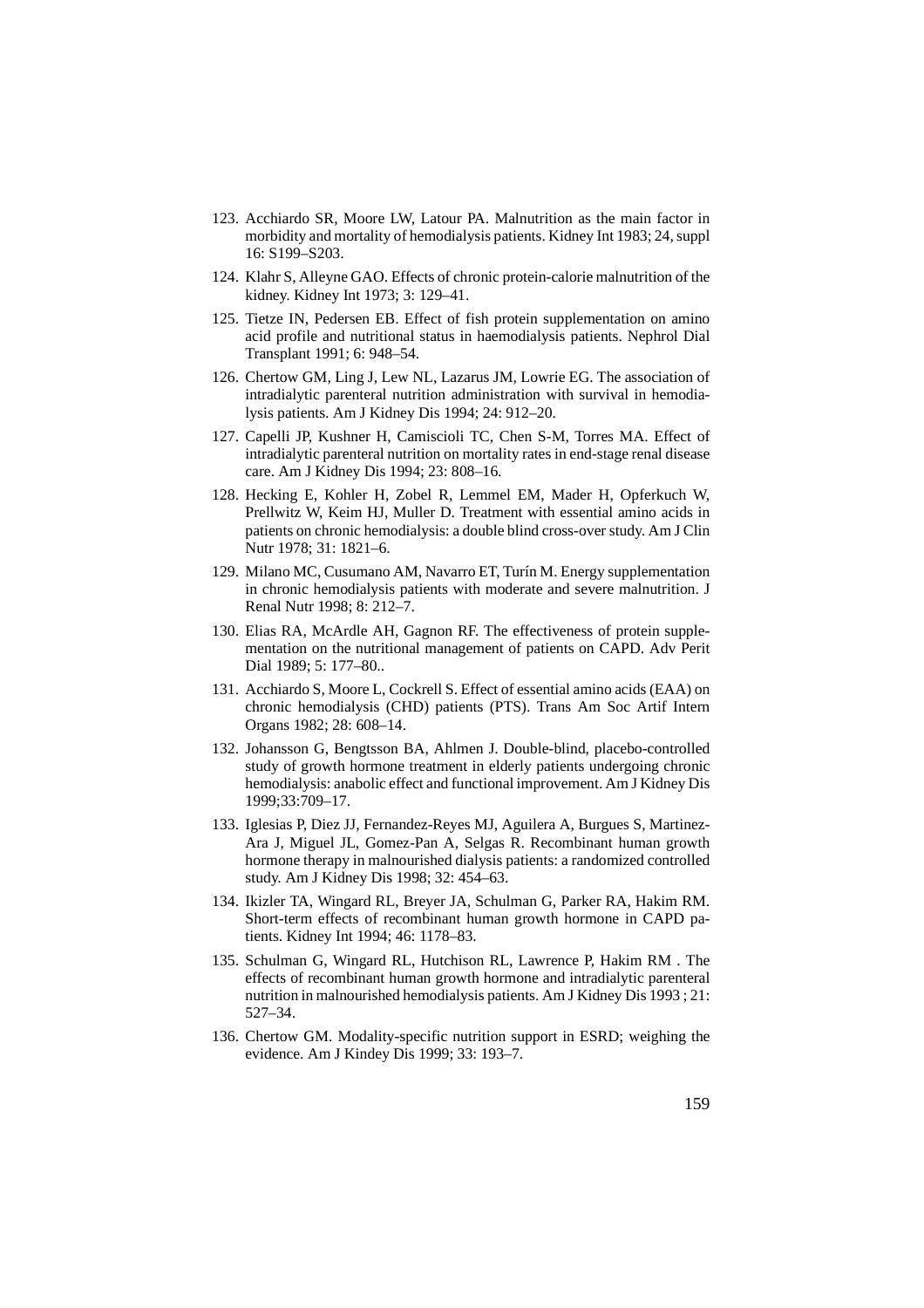- 137. Smolle K-H, Kaufmann P, Holzer H, Druml W. Intradialytic parenteral nutrition in malnourished patients on chronic haemodialysis therapy. Nephrol Dial Transplant 1995; 10: 1411–6.
- 138. Helliwell M, Coombes EJ, Moody BJ, Batstone GF, Robertson JC. Nutritional status in patients with rheumatoid arthritis. Ann Rheum Dis 1984; 43: 386–90.
- 139. Collins Jr R, Dunn TL, Walthaw J, Harrell P, Alarcon GS. Malnutrition in rheumatoid arthritis. Clin Rheum 1987; 6: 391–8.
- 140. Roubenoff R, Roubenoff RA, Ward LM, Holland SM, Hellman DB. Rheumatoid cachexia: Depletion of lean body mass in rheumatoid arthritis. Possible association with tumor necrosis factor. J Rheumatol 1992; 19: 1505–10.
- 141. Kalla AA, Brown GM, Meyers OL. Nutritional status in rheumatoid arthritis. Effects of disease activity, corticosteroid therapy and functional impairment. S Afr Med J 1992; 82: 411–4.
- 142. Rall L, Rosen C, Dolnikowski G, Hartman W, Lundgren N, Abad L, Dinarello C, Roubenoff R. Protein metabolism in rheumatoid arthritis and aging. Arthrit Reumat 1996; 39: 1115–24.
- 143. Hernandez-Beriain JA, Segura-Garcia C, Rodriguez-Lozano B, Bustabad S, Gantes M, Gonzalez T. Undernutrition in rheumatoid arthritis patients with disability. Scand J Rheumatol 1996; 25: 383–7.
- 144. Darlington LG. Dietary therapy for rheumatoid arthritis. Clin Exp Rheum 1994; 12: 235–9.
- 145. Maini RN. Feldmann M. Cytokine therapy in rheumatoid arthritis. Lancet 1996;348:824–5.
- 146. Weinblatt ME. Kremer JM. Bankhurst AD. Bulpitt KJ. Fleischmann RM. Fox RI. Jackson CG. Lange M. Burge DJ. A trial of etanercept, a recombinant tumor necrosis factor receptor:Fc fusion protein, in patients with rheumatoid arthritis receiving methotrexate. N Engl J Med 1999; 340: 253–9.
- 147. Mowé M, Bohmer T, Kindt E. Reduced nutritional status in an elderly population  $(>70 y)$  is probably before disease and possibly contributes to the development of disease. Am J Clin Nutr 1994; 59: 317–24.
- 148. McWhirter JP, Pennington CR. Incidence and recognition of malnutrition in hospital. Br Med J 1994; 308:945–8.
- 149. Elmstahl S, Persson M, Andren M, Blabolil V. Malnutrition in geriatric patients: a neglected problem? J Adv Nurs 1997; 25: 851–5.
- 150. Pinchofsky-Devin GD, Kaminski MV. Incidence of protein calorie malnutrition in the nursing home population. J Am Coll Nutr 1987;6:109–12.
- 151. Saletti A, Yifter-Lindgren E, Johansson L, Cederholm T. Nutritional status according to Mini Nutritional Assessment in an institutionalized elderly population in Sweden. Gerontology 2000; 46: 139–145.
- 152. Saletti A, Johansson L, Cederholm T. Mini Nutritional Assessment in elderly subjects receiving home nursing care. J Human Nutr Diet 1999; 12: 381–387.
- 153. Näringsproblem bland äldre med hemtjänst. Socialstyrelsen. Äldreuppdraget 99:5.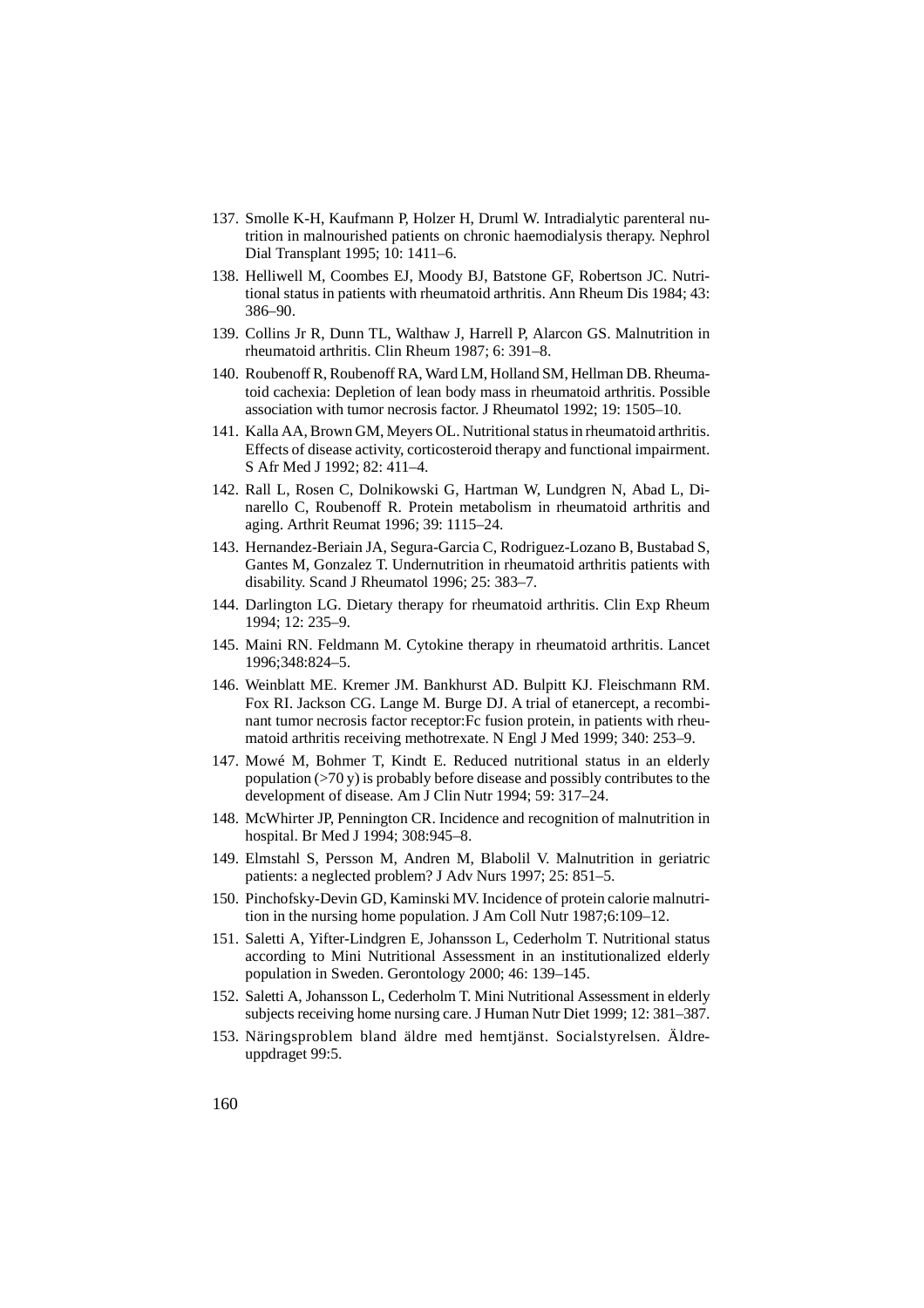- 154. Harris T, Francis Cook E, Garrison R, Higgins M. Body mass index and mortality among nonsmoking older persons. JAMA 1988; 259: 1520–1524.
- 155. Sullivan DH, Walls R, Lipschitz D. Protein-energy undernutrition and the risk of mortality within 1 y of hospital discharge in a select population of geriatric rehabilitation patients. Am J Clin Nutr 1991; 53: 599–605.
- 156. Thomas DR, Verdery RB, Gardner L, Kant A, Lindsay J. A prospective study of outcome frpm protein-energy malnutrition in nursing home residents. J Parent Ent Nutr 1991; 15: 400–4.
- 157. Rumpel C, Harris TB, Madans J. Modification of the relationship between Quetelet index and mortality by weight-loss history among older women. Ann Epidemiol 1993; 3: 343–350.
- 158. Losonczy KG, Harris TB, Cornoni-Huntley J, Simonsick EM. Does weight loss from middle age explain the inverse weight mortality relation in old age? Am J Epid 1995; 141: 312–321.
- 159. Seidell JC, Verschuren WM, van Leer EM, Kromhout D. Overweight, underweight, and mortality. A prospective study of 48,287 men and women. Arch Intern Med 1996; 156: 958–963.
- 160. Allison DB, Gallagher D, Heo M, Pi-Sunyer FX, Heymsfield SB. Body mass index and all-cause mortality among people age 70 and over: the longitudinal study of aging. Internat J Obes 1997; 21: 424–431.
- 161. Galanos AN, Pieper CF, Kussin PS. Relationship of body mass index to subsequent mortality among seriously ill hospitalized patients. Crit Care Med 1997; 25: 1962–1968.
- 162. Beck AM, Ovesen L. At which body mass index and degree of weight loss should hospitalized elderly patients be considered at nutritional risk? Clin Nutr 1998; 17: 195–198.
- 163. Flodin L, Svensson S, Cederholm T. Body mass index as a predictor of one-year mortality in geriatric patients. Clin Nutr 2000; 19:121–5.
- 164. Keller HH. Weight gain impacts morbidity and mortality in institutionalized older persons. J Am Geriatr Soc 1995; 43: 165–9.
- 165. Fiatarone Singh MA, Bernstein MA, Ryan AD, O'Neill EF, Clements KM, Evans WJ. The effect of oral nutritional supplements on habitual dietary quality and quantity in frail elders. J Nutr Health Aging. 2000;4:5–12.
- 166. Lauque S, Arnaud-Battandier F, Mansourian R, Guigoz Y, Paintin M, Nourhashemi F, Vellas B. Protein-energy oral supplementation in malnourished nursing-home residents. A controlled trial. Age Ageing. 2000;29:51–6.
- 167. Bourdel-Marchasson I, Barateau M, Rondeau V, Dequae-Merchadou L, Salles-Montaudon N, Emeriau JP, Manciet G, Dartigues JF. A multi-center trial of the effects of oral nutritional supplementation in critically ill older inpatients. GAGE Group. Groupe Aquitain Geriatrique d'Evaluation. Nutrition. 2000;16:1–5.
- 168. de Jong N, Paw MJ, de Groot LC, de Graaf C, Kok FJ, van Staveren WA. Functional biochemical and nutrient indices in frail elderly people are partly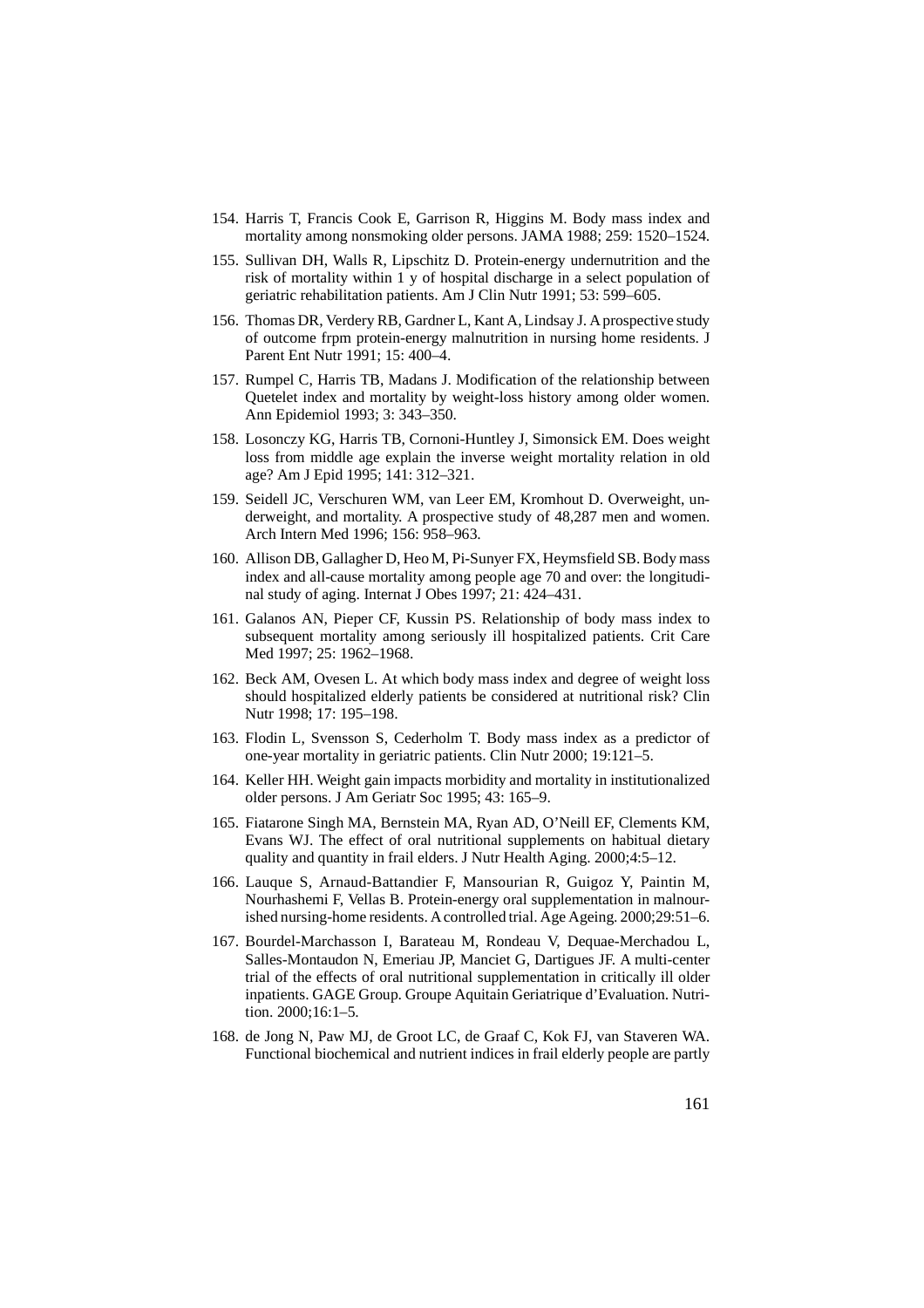affected by dietary supplements but not by exercise. J Nutr. 1999;129:2028– 36.

- 169. McWhirter JP, Pennington CR. A comparison between oral and nasogastric nutritional supplements in malnourished patients. Nutrition 1996; 12: 502–6.
- 170. Volkert D, Hubsch S, Oster P, Schlierf G. Nutritional support and functional status in undernourished geriatric patients during hospitalization and 6 month follow-up. Aging 1996;8:386–95.
- 171. Hogarth MB, Marshall P, Lovat LB, Palmer AJ, Frost CG, Fletcher AE, Nicholl CG, Bulpitt CJ. Nutritional supplementation in elderly medical in-patients: a double-blind placebo-controlled trial. Age Ageing 1996; 25: 453–7.
- 172. Gray-Donald K, Payette H, Boutier V. Randomised clinical trial of nutritional supplementation shows little effect on functional status among freeliving frail elderly. J Nutr 1995; 125: 2965–71.
- 173. Fiatarone MA, ONeill EF, Ryan ND, Clements KM, Solares GR, Nelson ME, Roberts SB, Kehayias JJ, Lipsitz LA, Evans WJ. Exercise training and nutritional supplementation for physical frailty in very elderly people. N Engl J Med 1994; 330: 1769–75.
- 174. Hankey CR, Summerbell J, Wynne HA. The effect of dietary supplemenation in continuing-care elderly people: nutritional, anthropometric and biochemical parameters. J Hum Nutr Diet 1993; 6: 317–22.
- 175. Unosson M, Larsson J, Ek A-C, Bjurulf B. Effects of dietary supplement on functional condition and clinical outcome measured with a modified Norton scale. Clin Nutr 1992; 11: 134–9.
- 176. Larsson J, Unosson M, Ek A-C, Nilsson L, Thorslund S, Bjurulf P. Effect of dietary supplement on nutritional status and clinical outcome in 501 geriatric patients – a ranodmised study. Clin Nutr 1990; 9: 179–84.
- 177. McEvoy AW, James OFW. The effect of a dietary supplement (Build-up) on nutritional status in hospitalised elderly patients. Hum Nutr Appl Nutr 1982; 36A: 374–6.
- 178. Banerjee AK, Brocklehurst JC, Wainwright H, Swindell R. Nutritional status of long-stay geriatric in-patients: effects of a food supplement (Complan). Age Ageing 1978; 7: 237–43.
- 179. Bos C, Benamouzig R, Bruhat A, Roux C, Mahe S, Valensi P, Gaudichon C, Ferriere F, Rautureau J, Tome D. Short-term protein and energy supplementation activates nitrogen kinetics and accretion in poorly nourished elderly subjects. Am J Clin Nutr. 2000;71:1129–37.
- 180. Odlund Olin A, Osterberg P, Hådell K, Armyr I, Jerström S, Ljungqvist O. Energy-enriched hospital food to improve energy intake in elderly patients. J Parenteral Enteral Nutr 1996; 20: 93–7.
- 181. Cederholm T, Hellström K. Reversibility of protein-energy malnutrition in a group of chronically-ill elderly outpatients. Clin Nutr 1995; 14: 81–87.
- 182. Hebuterne X, Broussard JF, Rampal P. Acute renutrition by cyclic enteral nutrition in elderly and younger patients. JAMA 1995; 22: 638–43.